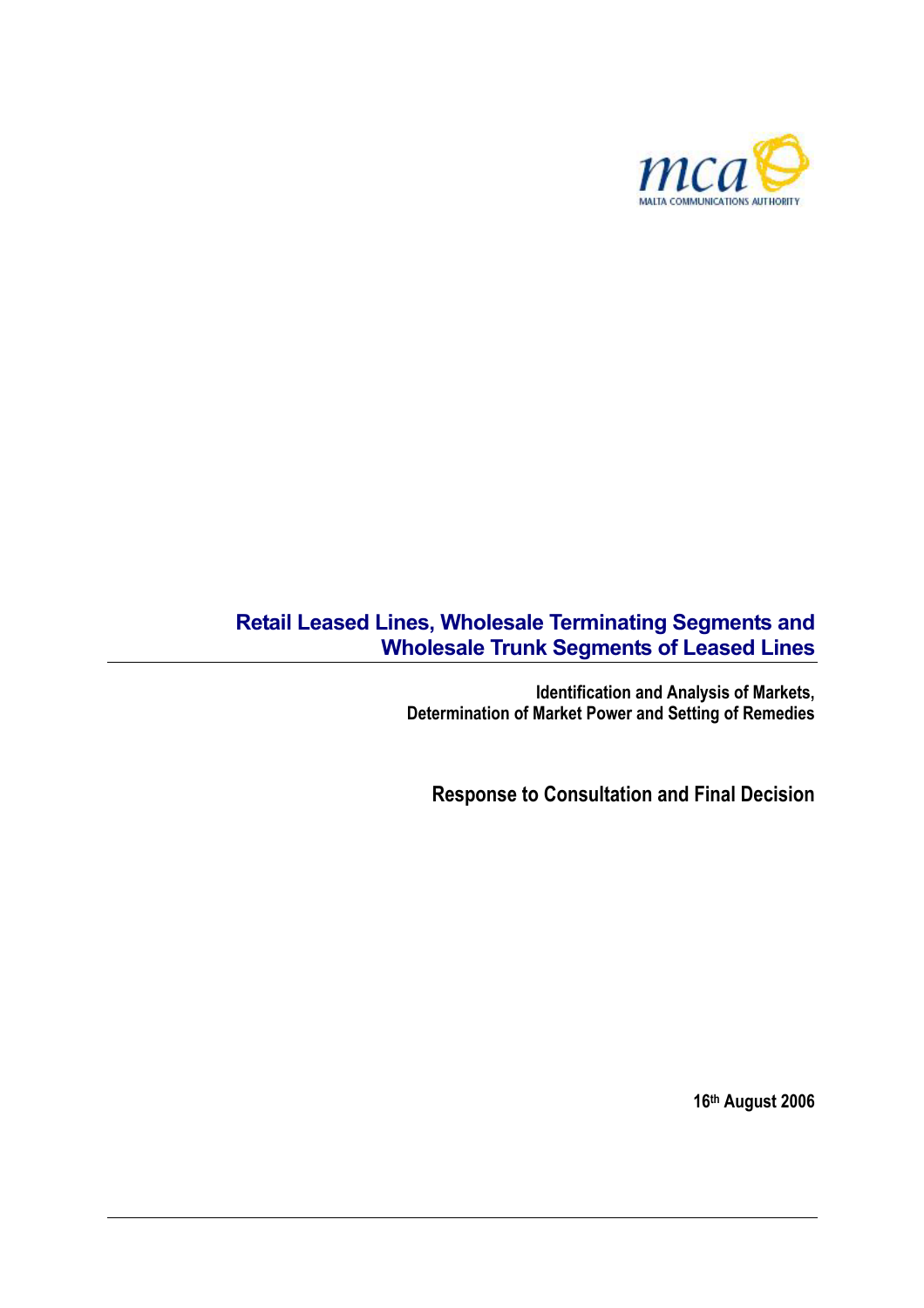

# **Contents**

| Chapter 01 - |                                                                                |  |  |  |
|--------------|--------------------------------------------------------------------------------|--|--|--|
| 01.1         |                                                                                |  |  |  |
| 01.2         |                                                                                |  |  |  |
| 01.3         |                                                                                |  |  |  |
| 01.4         |                                                                                |  |  |  |
| 01.5         |                                                                                |  |  |  |
| Chapter 02 - |                                                                                |  |  |  |
| 02.1         | Background to the electronic communications and leased lines sectors in Malta9 |  |  |  |
| 02.2         |                                                                                |  |  |  |
| 02.3         |                                                                                |  |  |  |
| 02.4         |                                                                                |  |  |  |
| 02.5         |                                                                                |  |  |  |
| 02.6         |                                                                                |  |  |  |
| 02.7         |                                                                                |  |  |  |
| 02.8         |                                                                                |  |  |  |
| 02.9         |                                                                                |  |  |  |
| Chapter 03 - |                                                                                |  |  |  |
| 03.1         |                                                                                |  |  |  |
| 03.2         |                                                                                |  |  |  |
| 03.3         |                                                                                |  |  |  |
| 03.4         |                                                                                |  |  |  |
| 03.5         |                                                                                |  |  |  |
| 03.6         |                                                                                |  |  |  |
| 03.7         |                                                                                |  |  |  |
| Chapter 04 - |                                                                                |  |  |  |
| 04.1         |                                                                                |  |  |  |
| 04.2         |                                                                                |  |  |  |
| 04.3         |                                                                                |  |  |  |
| 04.4         |                                                                                |  |  |  |
| 04.5         |                                                                                |  |  |  |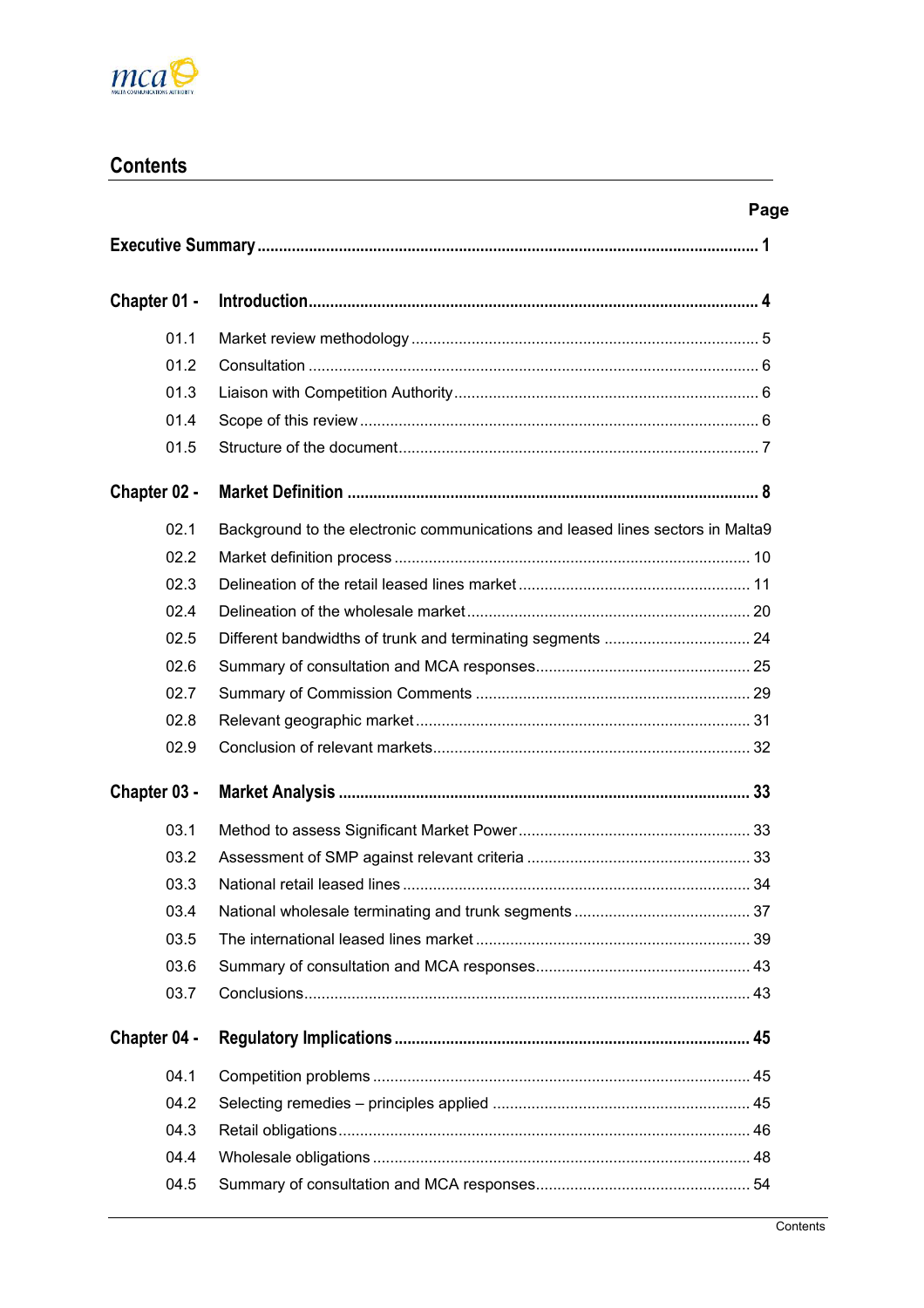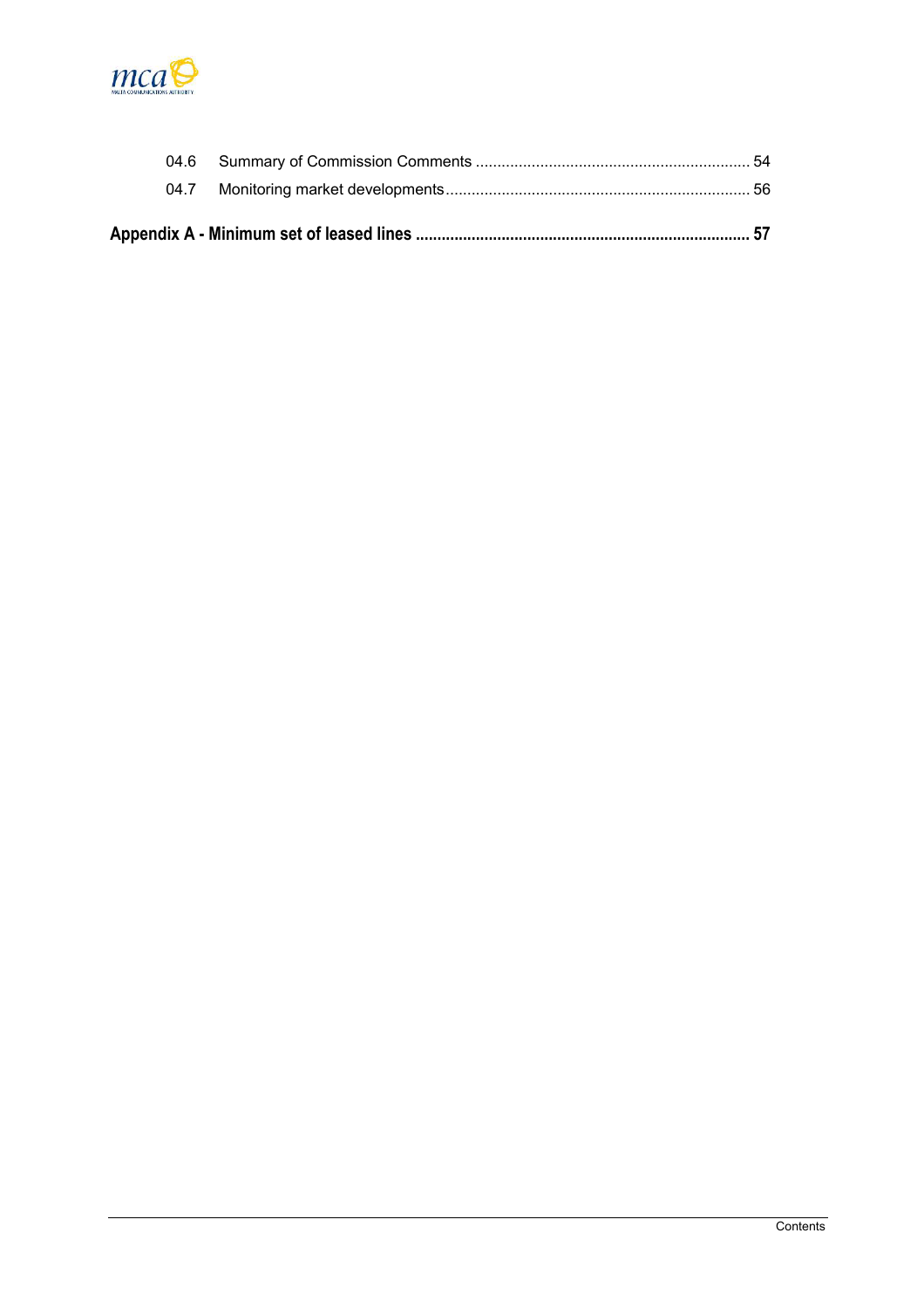<span id="page-3-0"></span>

## **Executive Summary**

A new regulatory framework for electronic communications networks and services entered into force in Malta on the  $14<sup>th</sup>$  September 2004. The framework is designed to create harmonised regulation across Europe and is aimed at reducing entry barriers and fostering prospects for effective competition to the benefit of consumers. The basis for the new regulatory framework is five new EU Communications Directives.

The new Directives require National Regulatory Authorities (NRAs), to carry out reviews of competition in communications markets to ensure that regulation remains appropriate in the light of changing market conditions. For a limited period, while those reviews are conducted and until the new Significant Market Power (SMP) conditions are imposed, some of the regulatory regime which existed prior to the  $14<sup>th</sup>$  September 2004 continue to be in force in line with Article 39 and 40 of the Electronic Communications (Regulation) Act.

This decision sets out the Malta Communications Authority's (MCA's) conclusion for identifying a market and making a market power determination. As required by Article 7 of the Framework Directive (as implemented by Article 4 of the Electronic Communications (Regulation) Act), the MCA's proposals have been notified to the European Commission and to other NRAs.

## **Summary of Conclusions**

#### **Identification of Markets**

The group of products and services under consideration and analysed in this document consists of retail leased lines and wholesale terminating and trunk segments of leased lines. Wholesale services are those sold and purchased by electronic communications providers rather than end-users.

In relation to these services, the MCA has identified the following relevant markets in accordance with competition law principles and having utmost regard of the European Commission's *Recommendation on relevant product and service markets* adopted on 11th February 2003 and the Comments pursuant to Article 7(3) of Directive 2002/21/EC on cases MT/2006/0373-5made by the Commission<sup>1</sup> to the MCA on 19<sup>th</sup> May 2006:

- 1) Retail national traditional interface leased lines.
- 2) Retail international traditional interface leased lines.

These markets incorporate the "minimum set of leased lines" up to and including 2 Mbit/s.

3) Wholesale terminating segments of leased lines.

<span id="page-3-1"></span><sup>&</sup>lt;sup>1</sup> Link to Comments Letter: http://www.mca.org.mt/library/show.asp?id=834&lc=1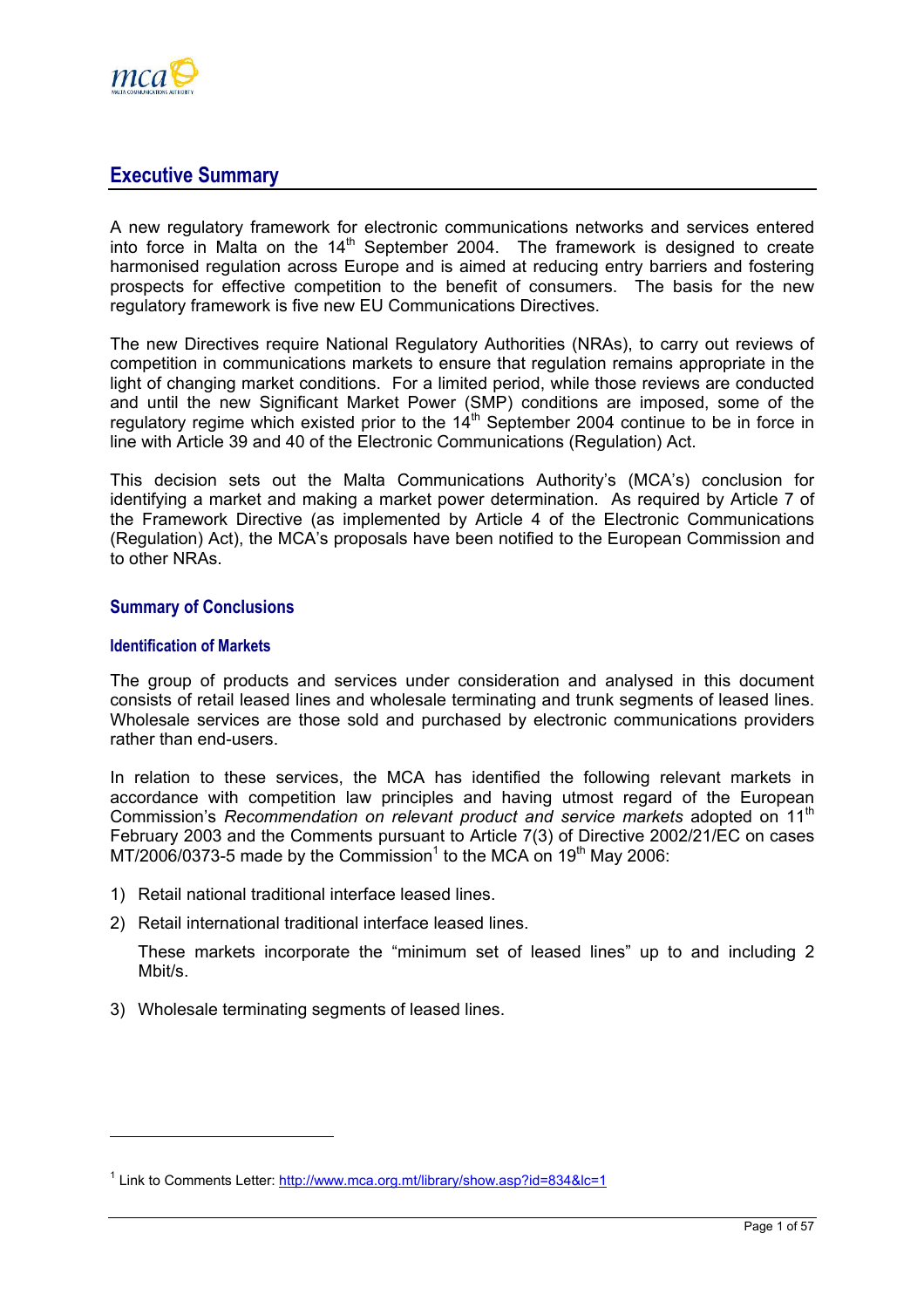

- 4) Wholesale national trunk segments of leased lines.
- 5) Wholesale international trunk segments of leased lines.

The details of the definition of these markets, and the approach taken by the MCA when identifying these markets, are contained in **Chapter 02** of this document.

#### **Assessment of Market Power**

Based on the evidence presently available to the MCA and after having analysed the operation of these markets, and taken due account of the Commission's 'Guidelines on market analysis and the assessment of SMP' (SMP Guidelines), the MCA concluded that Maltacom  $pic^2$  $pic^2$  should be designated as having significant market power in the above mentioned markets. The main reasons justifying this designation are:

- o a 100 per cent market share (volumes and revenues);
- o vertically integrated provider;
- o high economies of scale and scope; and
- $\circ$  barriers to entry.

Full details of the MCA's decision and reasoning are contained in **Chapter 03** of this document.

#### **Regulatory Implications**

Given the position of dominance held by Maltacom in all of the relevant markets under review – i.e. its ability to behave to an appreciable extent independently of competitors and consumers – the MCA is imposing conditions as follows:

#### Retail Obligations:

- Non-discrimination
- Cost Orientation for retail prices
- Cost accounting
- Accounting separation
- Transparency

#### Wholesale Obligations:

- Access to/and use of specific network facilities
- Non-discrimination

<span id="page-4-0"></span> $2$  Hereafter referred to as "Maltacom". A reference in this report to Maltacom shall be deemed to include that undertaking, and any undertaking which is associated with, or is controlled by, or controls, directly or indirectly, the undertaking in question and which carries out business activities in Malta, where the activities engaged in (either directly or indirectly) are activities falling within the scope of the relevant markets defined above.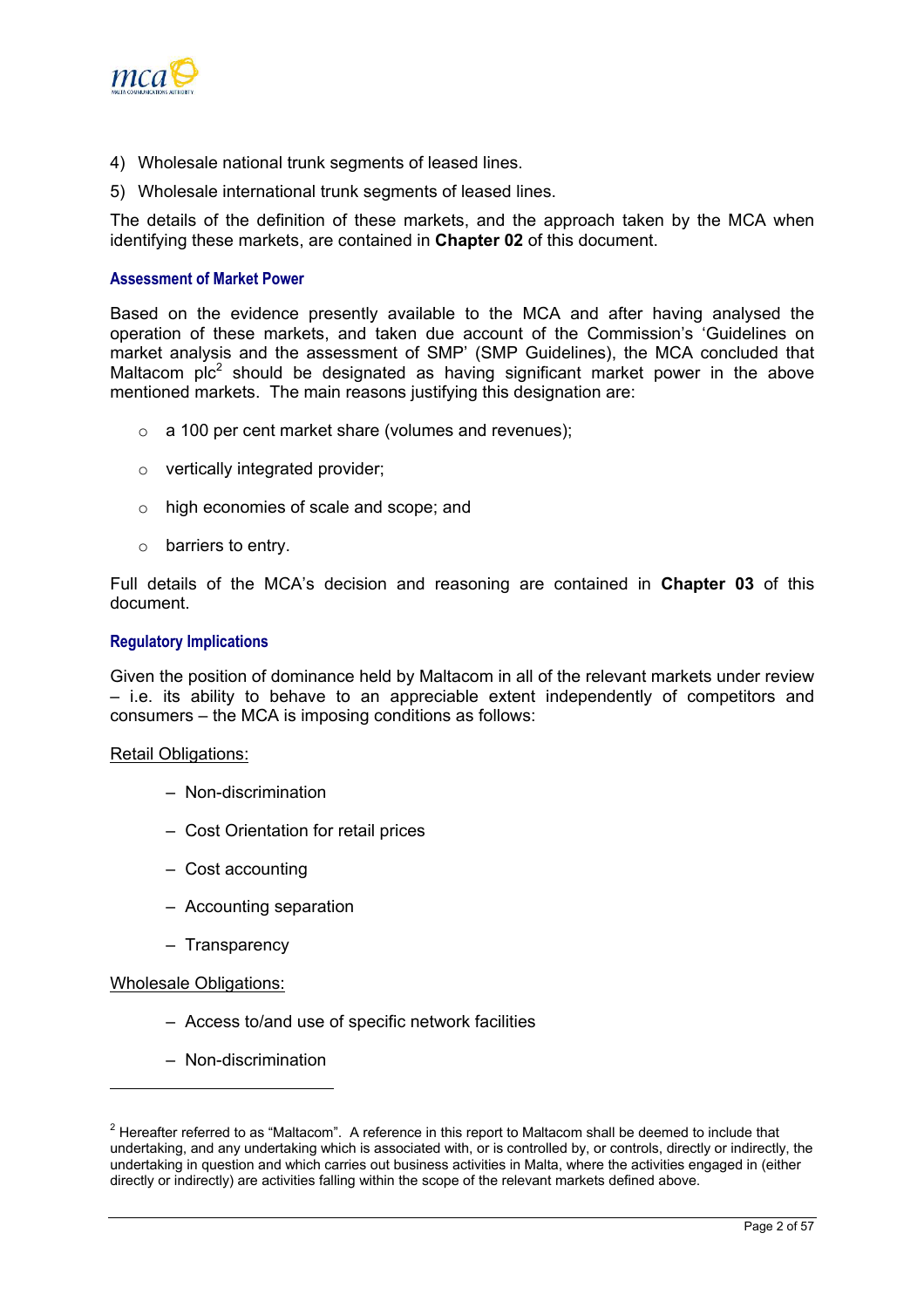

- Transparency
- Price control & cost accounting
- Accounting Separation

Full details of these remedies, including their effect and the reasons for these conditions, are contained in **Chapter 04** of this document.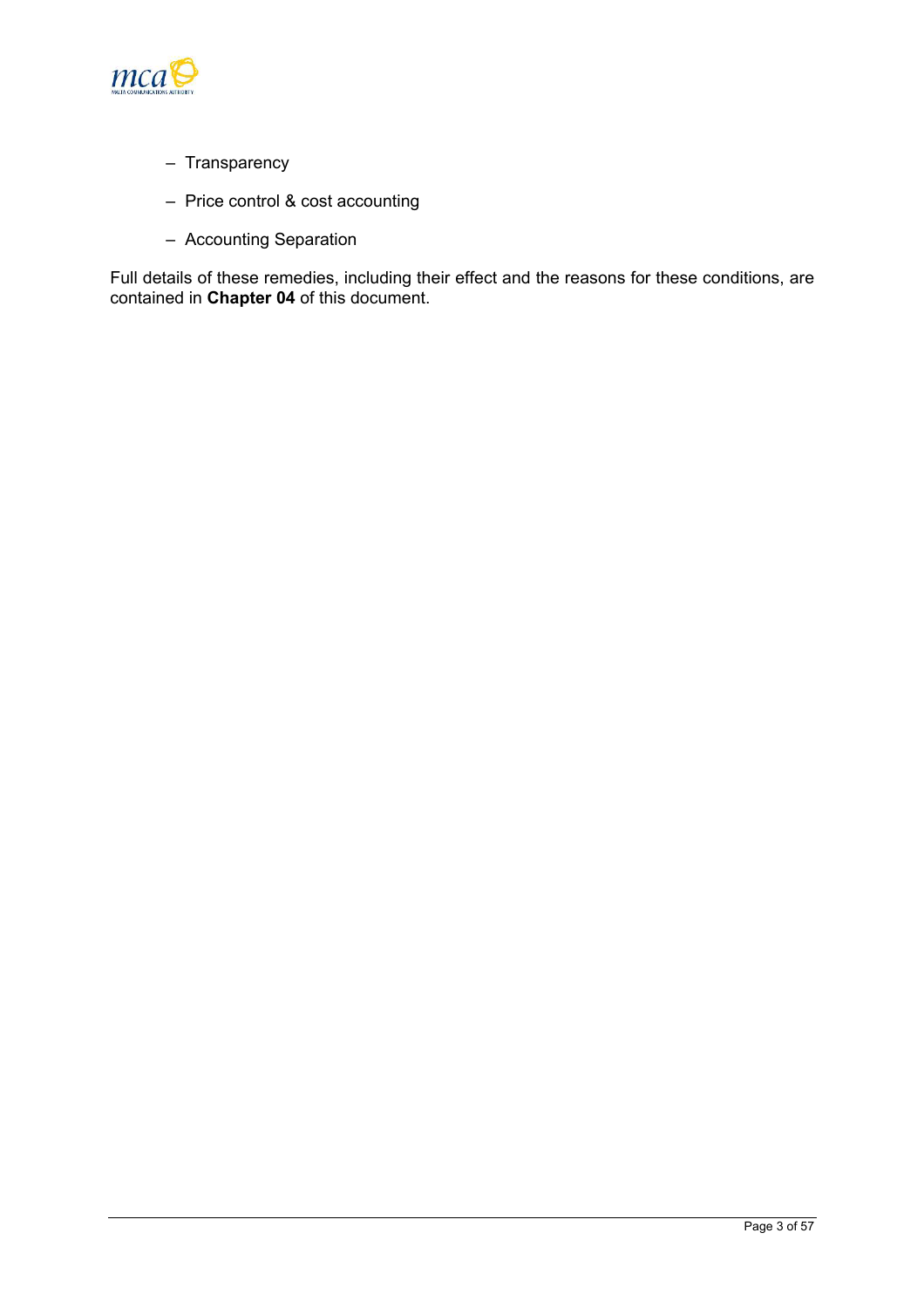<span id="page-6-0"></span>

## **Chapter 01 - Introduction**

A new regulatory framework for electronic communications networks and services entered into force on the  $25<sup>th</sup>$  July 2003. The framework is designed to create harmonised regulation across Europe and is aimed at reducing entry barriers and fostering prospects for effective competition to the benefit of consumers. The basis for the new regulatory framework is five new EU Communications Directives:

- o Directive 2002/21/EC on a common regulatory framework for electronic communications networks and services ("the Framework Directive");
- o Directive 2002/19/EC on access to, and interconnection of, electronic communications networks and associated facilities ("the Access Directive");
- $\circ$  Directive 2002/20/EC on the authorisation of electronic communications networks and services ("the Authorisation Directive");
- o Directive 2002/22/EC on universal service and users' rights relating to electronic communications networks and services ("the Universal Service Directive"); and
- $\circ$  Directive 2002/58/EC concerning the processing of personal data and the protection of privacy in the electronic communications sector ("the Privacy Directive").

The Framework Directive provides the overall structure for the new regulatory regime and sets out fundamental rules and objectives, which read across all the new directives. Article 8 of the Framework Directive sets out three key policy objectives, which have been taken into account in the preparation of this document, namely promotion of competition, development of the internal market and the promotion of the interests of the citizens of the European Union.

The Authorisation Directive establishes a new system whereby any person will be generally authorised to provide electronic communications services and/or networks without prior approval. The general authorisation replaces the former licensing regime. The Universal Service Directive defines a basic set of services that must be provided to end-users. The Access and Interconnection Directive sets out the terms on which providers may access each others' networks and services with a view to providing publicly available electronic communications services.

These four Directives were implemented in Malta on the  $14<sup>th</sup>$  September 2004. This was achieved via the entry into force of the Electronic Communications (Regulation) Act, 2004 (hereafter referred to "ECRA") and the Electronic Communications Networks and Services (General) Regulations, 2004 (hereafter referred to "ECNS"). The fifth Directive on Privacy establishes users' rights with regard to the privacy of their communications. This Directive was adopted slightly later than the other four Directives and has an implementation date of 10<sup>th</sup> January 2003 (Legal Notice 16 of 2003 under the Data Protection Act).

The new Directives require National Regulatory Authorities (NRAs) such as the MCA to carry out reviews of competition in communications markets to ensure that regulation remains appropriate in the light of changing market conditions.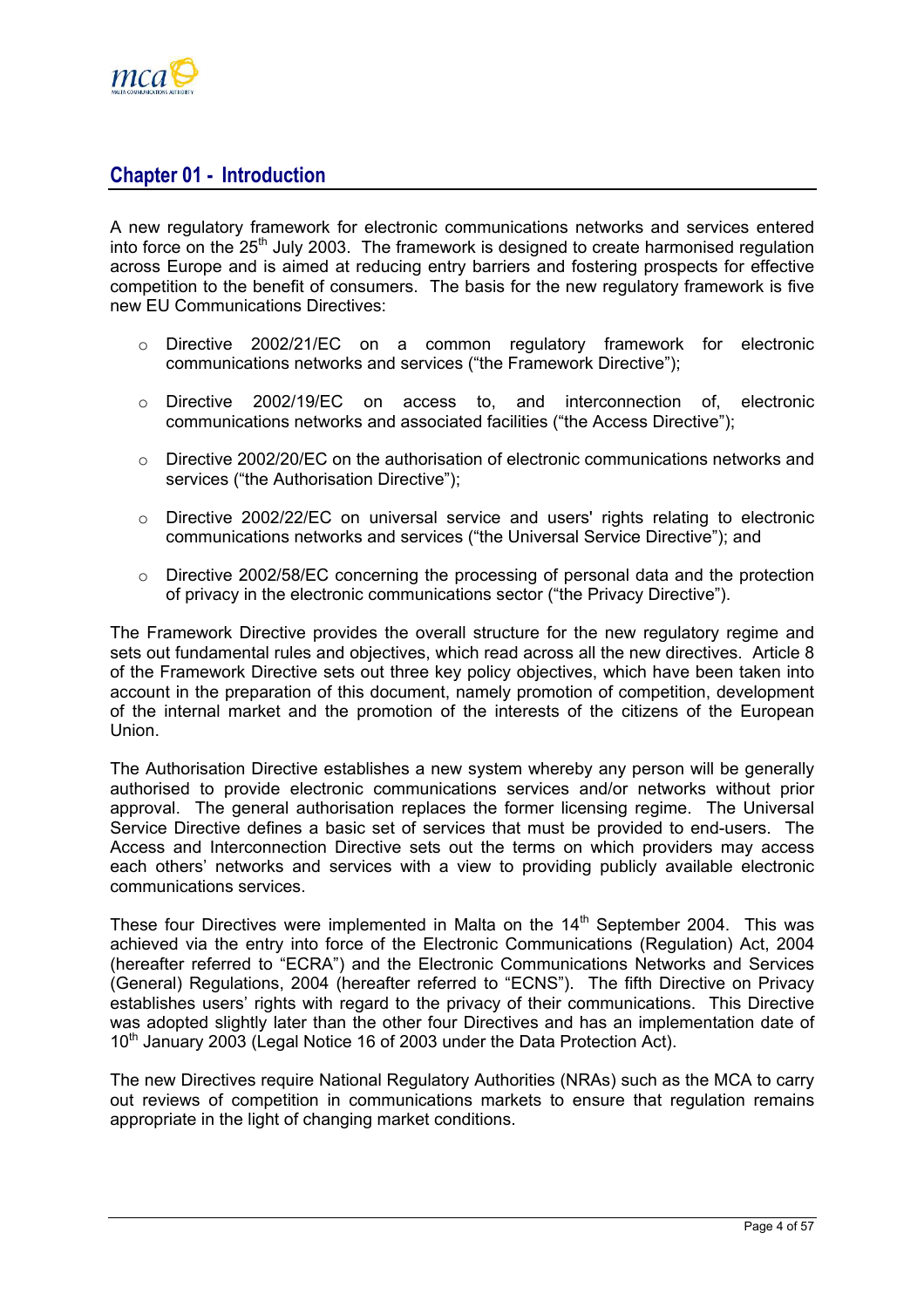<span id="page-7-0"></span>

Each market review is divided in three main parts:

- $\circ$  definition of the relevant market or markets;
- $\circ$  assessment of competition in each market, in particular whether any companies have Significant Market Power (SMP) in a given market; and
- o assessment of what are the appropriate regulatory obligations which should be imposed given the findings on SMP (NRAs are obliged to impose some form of regulation where there is SMP).

More detailed requirements and guidance concerning the conduct of market reviews are provided in the Directives, the ECRA, the ECNS, and in additional documents issued by the European Commission and the MCA. As required by the new regime, in conducting this review, the MCA has taken the utmost account of the two European Commission documents discussed below.

## **01.1 Market review methodology**

The European Commission has identified in its Recommendation, a set of markets in which *ex ante* regulation may be warranted. The Recommendation seeks to promote harmonisation across the European Community by ensuring that the same product and service markets are subject to a market analysis in all Member States. However, NRAs are able to regulate markets that differ from those identified in the Recommendation where this is justified by national circumstances. Accordingly, NRAs are to define relevant markets appropriate to national circumstances, provided that the utmost account is taken of the product markets listed in the Recommendation (Regulation 6 of the ECNS).

The European Commission has also issued Guidelines on market analysis and the assessment of SMP ("SMP Guidelines"). The MCA has also published a document outlining the guidelines on the methodology to be used for assessing effective competition in the Maltese electronic communications sector<sup>3</sup>[.](#page-7-1) The MCA is required to take these guidelines into utmost account when analysing a product or service market in order to assess whether the market under investigation is effectively competitive or otherwise (refer to Regulation 8 of the ECNS).

As required by Article 7 of the Framework Directive and Regulation 6 of the ECNS, the results of these market reviews and the proposed draft measures need to be notified to the European Commission and to other NRAs. The Commission and other NRAs may make comments within the one month consultation period. If the Commission is of the opinion that the market definition, or proposals to designate an operator with SMP or proposals to designate no operator with SMP, would create a barrier to the single market or if the Commission has serious doubts as to its compatibility with Community law, and issues a notice under Article 7(4) of the Framework Directive, the MCA is required by Regulation 6 of the ECNS to delay adoption of these draft measures for a further period of 2 months while the Commission considers its position.

The MCA has collected market data from a variety of internal and external sources, including providers of electronic communications networks and services, in order to carry out

<span id="page-7-1"></span><sup>&</sup>lt;sup>3</sup> Link to market review methodology:<http://www.mca.org.mt/library/show.asp?id=513&lc=1>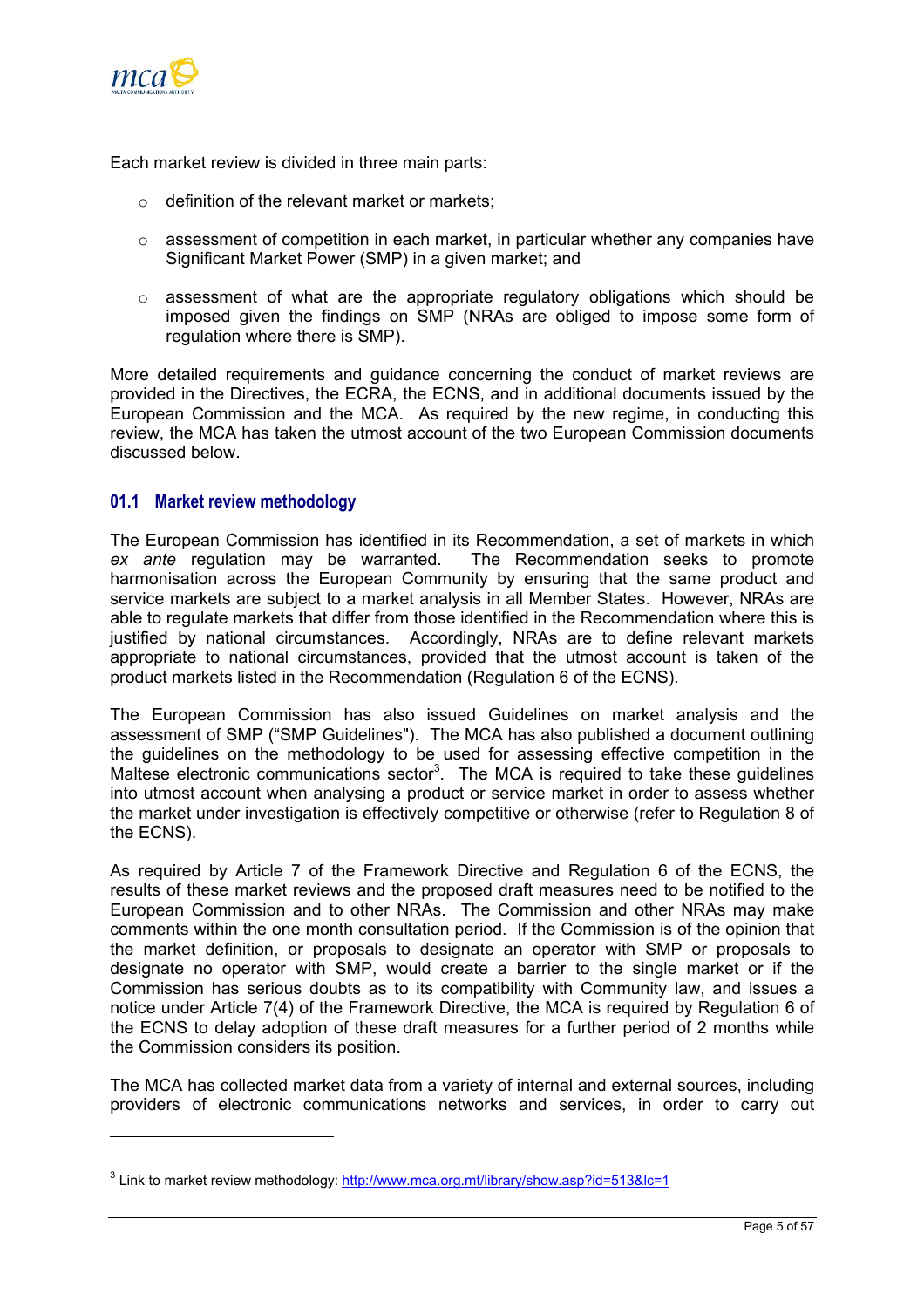<span id="page-8-0"></span>

thoroughly its respective market definition and market analysis procedures based on established economic and legal principles, and taking the utmost account of the Relevant Markets Recommendation and the Guidelines.

## **01.2 Consultation**

As required by Article 10 of the ECRA, the MCA is to publish the results of the market reviews and to provide operators the opportunity to comment on the findings prior to adopting the final proposals.

Furthermore, Regulation 6 of the ECNS establishes that prior to adopting the draft measures proposed in the market review the MCA is required to notify the Commission with the findings of the market reviews, the proposed remedies and the outcome of the national consultation process.

In line with our national consultation process, the MCA carried out a national consultation process which lasted from the  $3<sup>rd</sup>$  February 2006 to the  $3<sup>rd</sup>$  March 2006. During this period the MCA received feedback from one respondent only – Maltacom plc.

On the 20<sup>th</sup> April 2006 the MCA notified the draft Decision to the Commission. The Commission published its comments letter pursuant to Article 7(3) of Directive 2002/21/EC on cases MT/2006/0373-5 on 19<sup>th</sup> May 2006<sup>[4](#page-8-1)</sup>. The MCA has taken the utmost regard of these comments in its final decision.

## **01.3 Liaison with Competition Authority**

There is a requirement on the MCA under Regulation 10 of the ECNSR to carry out an analysis of a relevant market within the Electronic Communications sector. This analysis must be carried out in accordance, where appropriate, with an agreement with the National Competition Authorities (NCA) under Regulation 10 of the ECRA.

In line with the co-operation agreement signed on the  $20<sup>th</sup>$  May 2005 between the MCA and the Office of Fair Competition  $(OFC)^5$  $(OFC)^5$ , the MCA has initiated a two week consultation process with the OFC. The MCA has forwarded and presented the results of this review to the OFC. On the  $6<sup>th</sup>$  February 2006 the MCA received the response letter from the OFC stating that it was in agreement with the findings of the MCA. $^6$  $^6$ 

## **01.4 Scope of this review**

This review considers the markets for retail leased lines, wholesale terminating segments and wholesale trunk segments of leased lines in Malta (also hereafter referred to as the "leased lines markets") i.e. dedicated connections and capacity required by end-users to

<span id="page-8-1"></span><sup>&</sup>lt;sup>4</sup> Link to Comments Letter: http://www.mca.org.mt/library/show.asp?id=834&lc=1

<span id="page-8-2"></span><sup>5</sup> Link to Memorandum of Understanding between MCA and OFC: <http://www.mca.org.mt/library/show.asp?id=656&lc=1>

<span id="page-8-3"></span><sup>&</sup>lt;sup>6</sup> Link to response from OFC - <u><http://www.mca.org.mt/library/show.asp?id=785&lc=1></u>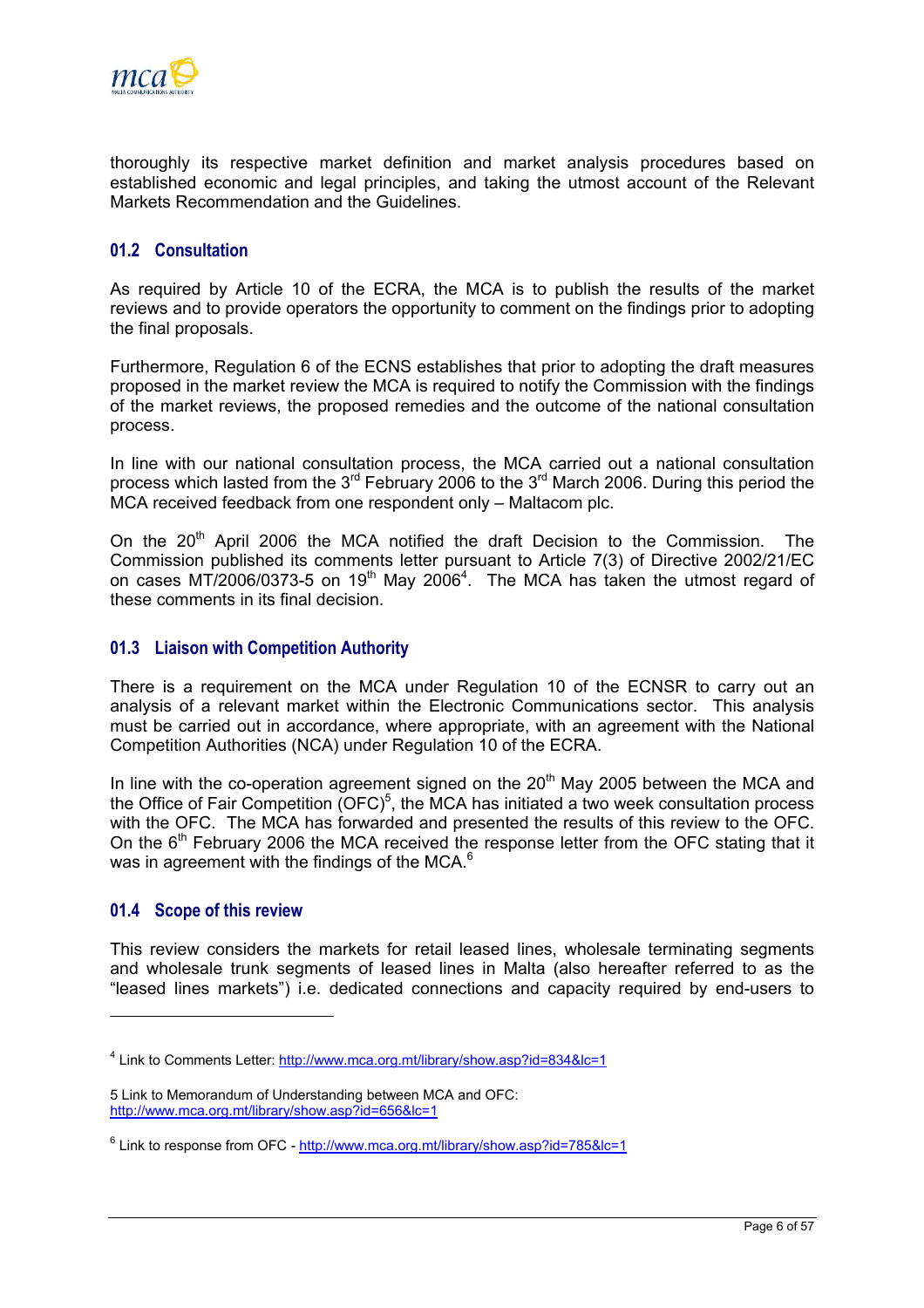<span id="page-9-0"></span>

construct networks or link locations, or required by undertakings that in turn provide services to end-users.

## **01.5 Structure of the document**

The rest of the document is structured as follows:

**Chapter 02** presents the MCA's conclusions on the definition of the markets for retail leased lines, wholesale terminating segments and wholesale trunk segments of leased lines in Malta. This section consists of a review of the market definition procedure and its scope, as well as demand side and supply side assessments at the retail and wholesale levels.

**Chapter 03** presents MCA's market analysis for the markets for retail leased lines, wholesale terminating segments and wholesale trunk segments of leased lines, and identifies whether these markets are effectively competitive or undertakings having with significant market power.

**Chapter 04** provides a discussion of the general principles associated with remedies and outlines the remedies imposed on SMP operators, under the new regulatory framework.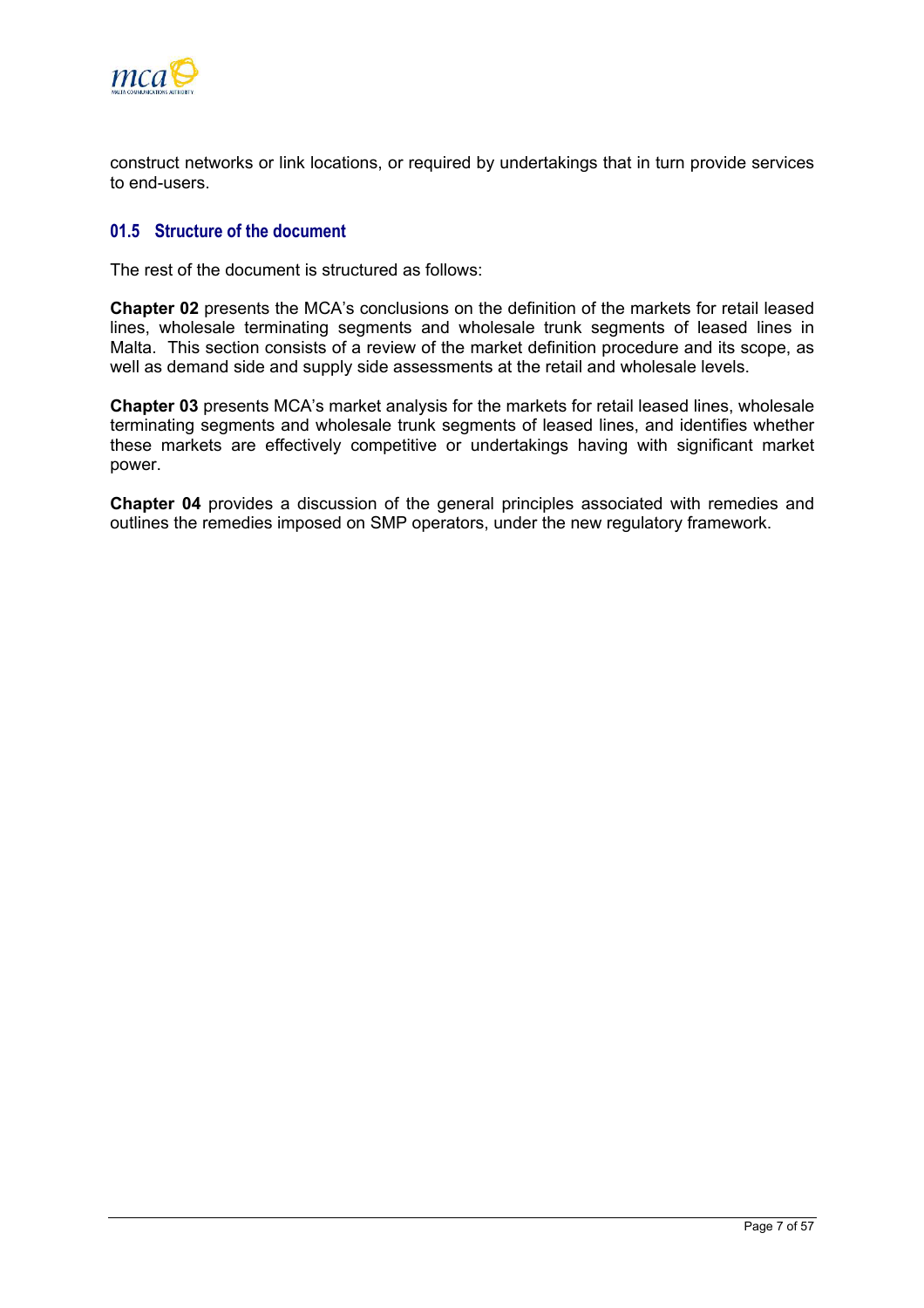<span id="page-10-0"></span>

## **Chapter 02 - Market Definition**

Regulation 10 of the ECNS provides that before a market power determination may be considered, the MCA must identify the markets which are, in its opinion, relevant for the purpose of ex ante regulation in Malta and analyse those markets. In identifying the relevant markets, the MCA is required to take utmost account of all applicable guidelines and recommendations issued by the European Commission.

In formulating the MCA approach to market definition, the MCA has paid the utmost regard to the Commission's Recommendation of  $11<sup>th</sup>$  February 2003 and the Comments pursuant to Article 7(3) of Directive 2002/21/EC on cases MT/2006/0373-5 made by the Commission to the MCA on  $19<sup>th</sup>$  May 2006.

Where the proposed market definition differs from the Commission's Recommendation the difference is identified and justification given in the light of the national circumstances which justify this departure, in the manner prescribed by the Recommendation.

Paragraph 3.1 of the Commission's Recommendation states that *'because market analysis is forward-looking, markets are defined prospectively taking account of expected or foreseeable technological or economic developments over a reasonable horizon linked to the timing of the next market review'*. The market analysis has been carried out on a forward looking basis and, where it is thought possible that market conditions may change significantly during the time of this review, these changes are identified and discussed.

The Recommendation states in Paragraph 4 that retail markets should be examined in a way which is independent of the infrastructure being used, as well as in accordance with the principles of competition law. Again this approach is at the heart of the MCA's analysis. The MCA's approach in assessing the markets is based on an analysis of competition levels and an assessment of the extent to which switching among services by consumers constrains prices, irrespective of the infrastructure used by the providers of those services.

In its Recommendation the Commission advises that the relevant leased lines market at the retail level should include the minimum set of leased lines (which comprises the specified types of leased lines up to and including 2 Mbit/s as referenced in Article 18 and Annex VII of the Universal Service Directive<sup>[7](#page-10-1)</sup>).

In the *Explanatory Memorandum* to the Recommendation, the Commission further elaborates *"the minimum set of leased lines refers to specified leased circuits with harmonised characteristics that must be made available under particular conditions throughout the national territory. Therefore this minimum set of leased lines is identified in the Recommendation as a specific set of retail markets. It is not felt necessary to identify specific markets for each category of leased line in the minimum set since it is likely that the market structure will be similar for each sub-set. It is not necessary to expand the retail leased line categories to capacities beyond the minimum set since there must always be a presumption that an intervention at a wholesale level will be sufficient to address any problems that arise. There is no* a priori *reason to believe that this would not be the case in a leased line context."*

<span id="page-10-1"></span><sup>7</sup> Transposed by Malta in the *Electronic Communications Networks and Services (General) Regulations, 2004*.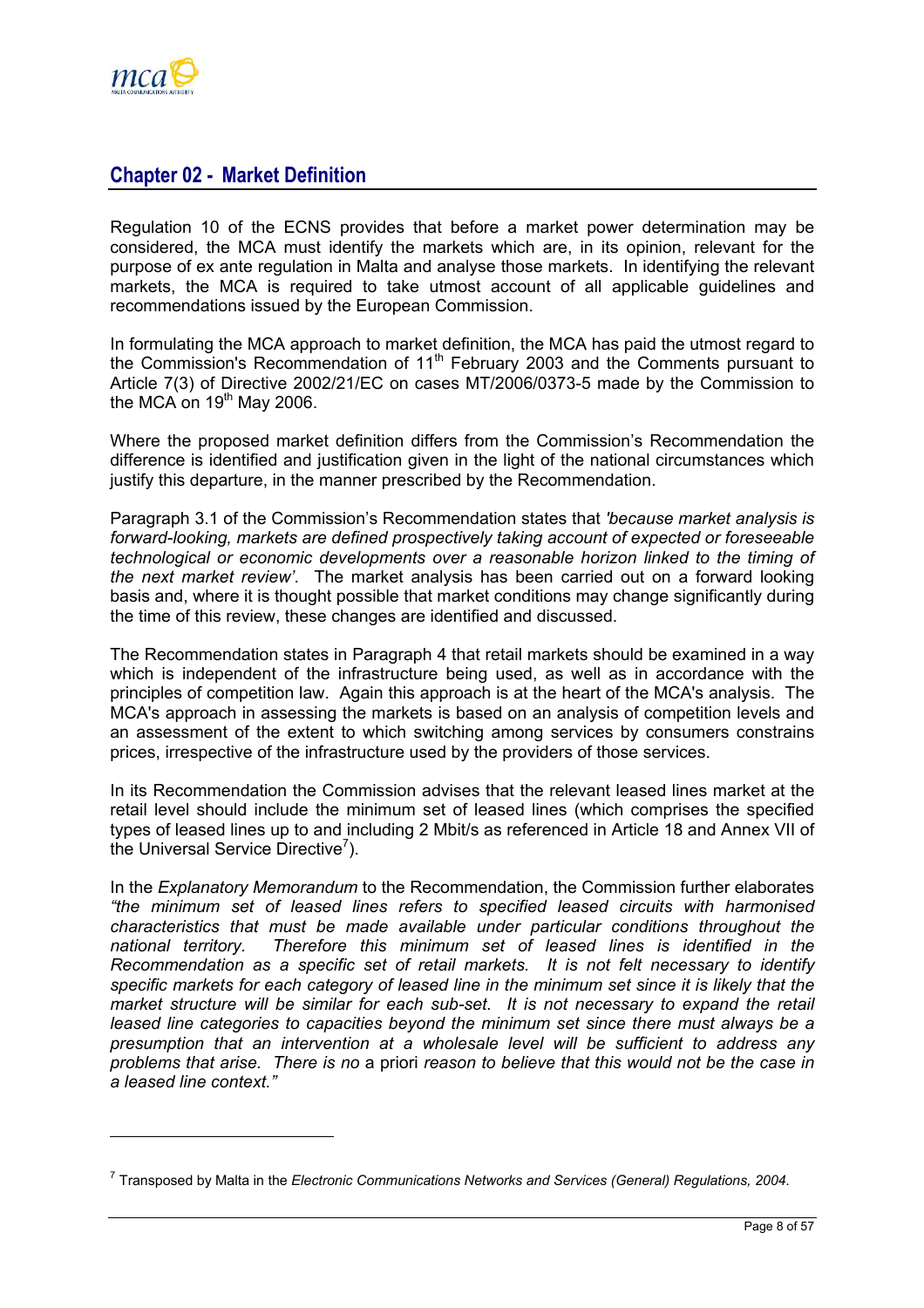<span id="page-11-0"></span>

In the Recommendation, the Commission also advises that the relevant leased lines markets at the wholesale level should include the wholesale terminating segments and wholesale trunk segments of leased lines. Together these two wholesale markets correspond to the markets for leased line interconnection and for wholesale provision of leased line capacity to other suppliers of electronic communications networks or services.

In the *Explanatory Memorandum* to the Recommendation, the Commission also elaborates that *"What constitutes a terminating segment will depend on the network topology specific to particular Member States and will be decided upon by the relevant NRA. In addition while many trunk segment markets on major routes are likely to be effectively competitive in certain geographic areas in Member States, trunk segments may not support alternative suppliers. For this reason trunk segments are also identified. Additional market segmentation is possible between high and low capacity leased lines."*

The MCA has conducted an assessment of the markets for retail leased lines, wholesale terminating segments and wholesale trunk segments of leased lines, in order to validate their appropriateness in the Maltese context, and as preparatory work for the assessment of SMP in these markets.

This chapter outlines the MCA's findings setting out the different markets that the MCA has identified, and giving reasoning for its conclusions.

## **02.1 Background to the electronic communications and leased lines sectors in Malta**

As at December 2004 the total population of Malta stood at approximately 400,000. According to the National Statistics Office (NSO) there are approximately 128,000 residential households. These figures indicate the small geographic size of Malta (*ca.* 315km²) and this is reflected in the relatively small-scale electronic communications services/networks available. Nonetheless, the electronic communications sector has in the past decade experienced an impressive growth both in terms of the number of operators and the variety of services offered. A perceptible amelioration in the quality of delivery of such services has also been recorded.

During the first nine months of 2004 the contribution of the electronic communications sector towards the Gross Domestic Product was just over 3 per cent, which shows a significant contribution to value added in the economy. For further details on the performance of the electronic communications sector in the Maltese economy and other relevant statistics, reference should be made to the latest Electronic Communications Market Review published by the  $MCA^{8}$ .

National leased line services are generally used to provide connections within the Northern and Southern Harbour Districts, and from these districts to the rest of the island. According to the NSO just over half of the population resides in the Northern and Southern Harbour Districts, which have an average population density of around 4,140 persons per km<sup>2</sup> (compared to a national density of around 1,270 persons per km²). The Northern and Southern Harbour Districts correspondingly host a very high proportion of commercial activity in Malta.

<span id="page-11-1"></span><sup>&</sup>lt;sup>8</sup> Link to documents on the MCA website:<http://www.mca.org.mt/library/channel.asp?lc=1&ch=6&t=3>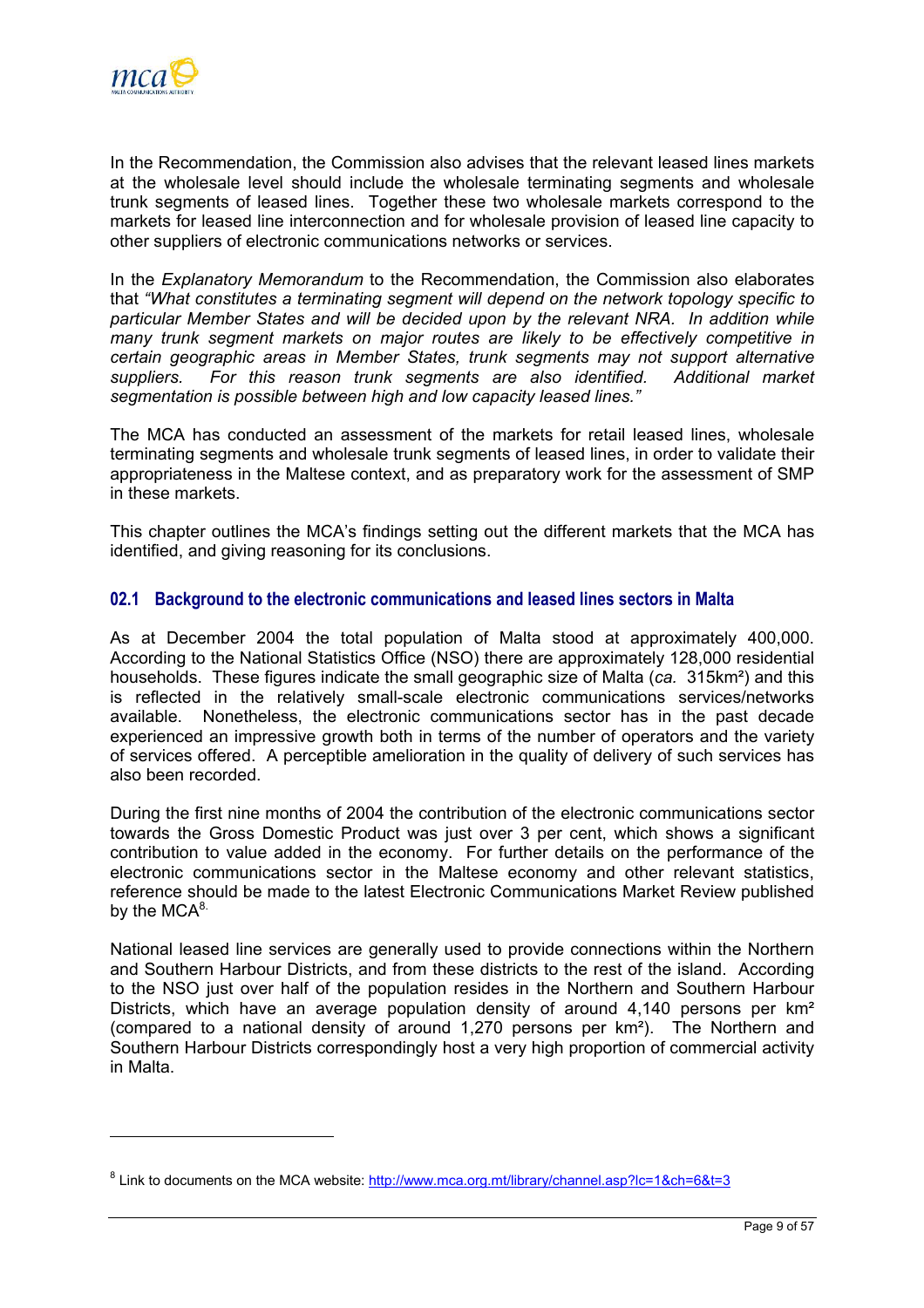<span id="page-12-0"></span>

In all there were four public communications networks operational in Malta as at May 2005. These were Maltacom plc<sup>[9](#page-12-1)</sup>, Mobile Communications Limited<sup>10</sup>, Vodafone Malta Limited<sup>11</sup>, and Melita Cable plc<sup>12</sup>. Go Mobile and Vodafone operated their own GSM networks on the national territory. Maltacom - the incumbent fixed telephony operator - is the major undertaking that provides fixed access and calls over the public service telephone network (PSTN). Maltacom has over the past decade developed its ubiquitous network from one predominantly focused on fixed-line telephone services, to one which incorporates other types of electronic communications services including data communications (in conjunction with its fully owned subsidiary DataStream). Melita Cable launched its Cable TV service in June 1992 and currently provides services to over 100,000 homes, or more than 76 out of every 100 homes in Malta. Melita Cable also provides data services over its network using EuroDOCSIS modem technology.

Located just south of Italy in the Mediterranean Sea, the distance between the Maltese archipelago and the nearest point in Sicily is 93 km. As a result Malta relies, to a major extent, on two submarine cables for international connectivity. Maltacom inaugurated the first optic fibre submarine cable between Malta and Sicily in 1995. The second optic fibre submarine cable between Malta and Sicily was commissioned by Vodafone and became operational in 2004. Other international connectivity is also provided over satellite links and a long-distance microwave link to Sicily.

## **02.2 Market definition process**

The purpose of the market definition process is to identify the competitive constraints that electronic communications service providers face. There are two dimensions to the definition of a relevant market: the relevant products to be included in the same market and the geographic extent of the market. The MCA's approach to market definition follows that identified in MCA's market review methodology.

Recital (7) of the Recommendation clearly states that the starting point for market definition is a characterisation of the retail market over a given time horizon, taking into account the possibilities for demand and supply-side substitution. The wholesale market is then identified subsequently to this exercise being carried out in relation to the retail market. This approach is repeated in paragraph 3.1 of the main Recommendation. With reference to wholesale leased lines Recital (8) of the Recommendation continues that these are defined as separate markets for wholesale terminating segments and wholesale trunk segments on the basis of both demand-side and supply-side characteristics. This approach is exactly that followed by the MCA in the following sections.

<span id="page-12-1"></span><sup>&</sup>lt;sup>9</sup> Hereafter referred to as "Maltacom".

<span id="page-12-2"></span> $10$  Operating under the trade name and hereafter referred to as "Go Mobile".

<span id="page-12-3"></span><sup>&</sup>lt;sup>11</sup> Hereafter referred to as "Vodafone".

<span id="page-12-4"></span><sup>&</sup>lt;sup>12</sup> Hereafter referred to as "Melita Cable".

A reference in this report to any of the above shall be deemed to include that undertaking, and any undertaking which is associated with, or is controlled by, or controls, directly or indirectly, the undertaking in question and which carries out business activities in Malta, where the activities engaged in (either directly or indirectly) are activities falling within the scope of the relevant markets defined above.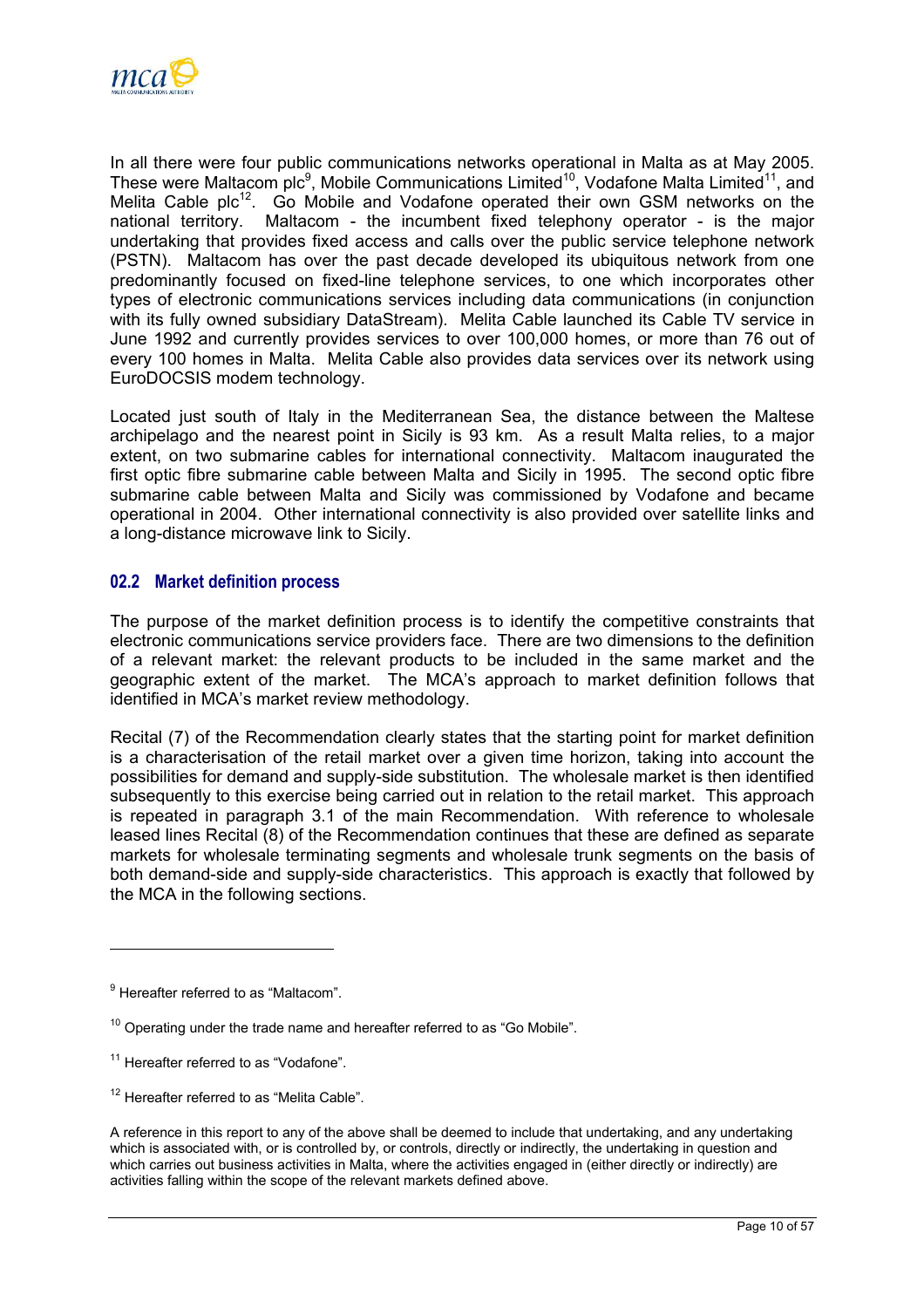<span id="page-13-0"></span>

## **02.3 Delineation of the retail leased lines market**

The delineation of the markets is based on an analysis of demand and supply substitutability between different products and services which could potentially form part of the market under investigation. This section provides an analysis of the degree of substitutability between available products and services in Malta, taking also a forward-looking approach with respect to possible developments in the market under review.

In the February 2003 *Relevant Markets Recommendation* the Commission has defined a retail market (number 7) consisting of the minimum set of leased lines (which comprises the specified types of leased lines up to and including 2 Mbit/s as referenced in Article 18 and Annex VII of the Universal Service Directive). Subsequently in its July 2003 *Decision on Minimum Set of Leased Lines* the Commission established that for the purposes of Article 18 of the Universal Services Directive the minimum set is defined according to specific harmonised characteristics and associated standards. The list of standards is reproduced in Appendix A to this document.

As part of the market definition process the delineation of the relevant markets is performed by examining a number of issues:

- o whether different bandwidths of leased lines fall in the same retail market;
- o whether analogue and digital leased lines fall in the same retail market;
- $\circ$  whether national and international leased lines fall in the same retail market;
- $\circ$  the functional characteristics of "traditional leased lines" are examined with respect to other managed point-to-point data services available in Malta. Where demand-side substitution is evident then the retail market may need to be broadened accordingly.

#### **02.3.1 Different bandwidths of leased lines**

Since retail leased lines are available in various bandwidths one issue that needs to be considered as part of the market definition exercise is whether different bandwidths fall within the same retail product market. The bandwidths currently available in Malta consist of the following:

- $\circ$  Speeds of up to 64 kbit/s <sup>13</sup>;
- $\circ$  64 kbit/s:
- $\circ$  Multiples of n x 64 kbit/s;
- $\circ$  2 Mbit/s.

The above bandwidths include *inter alia* the leased lines with harmonised technical characteristics defined in the Commission's *Minimum Set of Leased Lines*. Although the previous regulatory framework[14](#page-13-2) allowed for regulatory control over an extended set of leased lines with speeds of 34,368 kbit/s, 139,264 kbit/s and 155 Mbit/s (STM-1), no obligations related to these high bandwidth leased lines were imposed in Malta. The MCA

<span id="page-13-1"></span> $13$  For certain types of leased lines (e.g. analogue) an appropriate modem would need to be used.

<span id="page-13-2"></span><sup>14</sup> *vide* the ONP Leased Lines Directive (92/44/EC) as amended.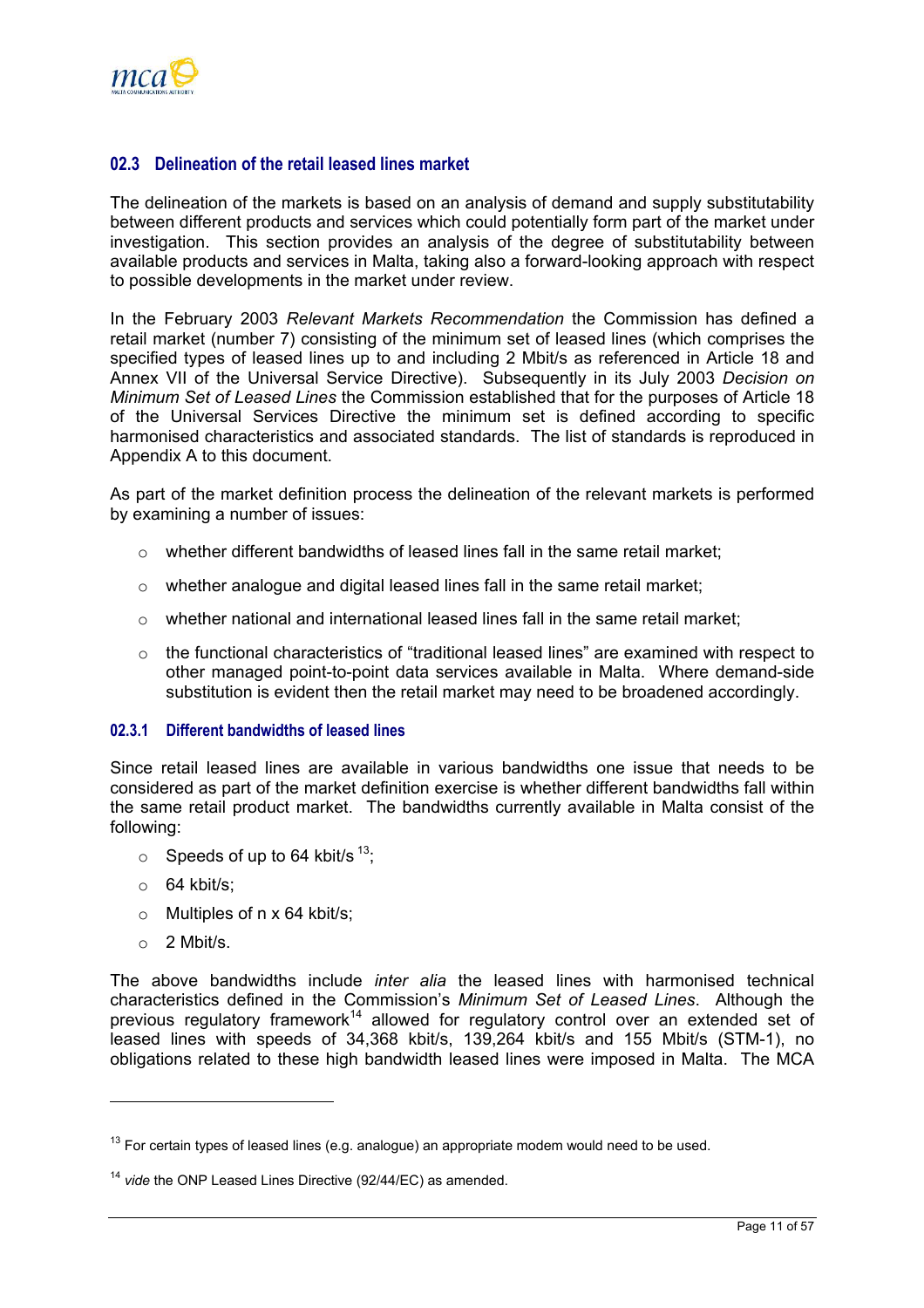

has considered the extent to which retail leased lines at different bandwidths are substitutes from an economic perspective.

#### **Demand substitutability**

#### *Functional substitutability*

Retail leased lines are sold to customers in order to provide dedicated capacity at bandwidths depending on the application and volume requirements of the end-users. In terms of pure functionality it is generally possible<sup>15</sup> to use multiples of lower bandwidth leased lines as substitutes for higher bandwidth leased lines. Higher bandwidth will also meet lower capacity requirements. From a purely functional perspective, it appears that a chain of substitution exists for various bandwidths.

#### *Prices*

The hypothetical monopolist test contemplates demand and supply-side responses for a lasting price increase starting from competitive prices. The annual rental fees for retail leased lines of bandwidths between 64 kbit/s and 2 Mbit/s (currently regulated and costoriented) are outlined in the graph below<sup>16</sup>:



The MCA believes that the relative price differences between the various bandwidths of leased lines suggest that it is likely that end-users may respond to an increase in, for example, the price for 2 Mbit/s leased lines by buying multiple 1024 kbit/s configurations. Similarly, an end-user would be likely to respond to a small but significant increase in, for example, 1984 kbit/s leased lines by buying a 2 Mbit/s circuit.

This chain of substitution exists because a price increase by a hypothetical monopolist only at a particular bandwidth can be expected to induce customers to choose instead retail leased lines at other bandwidths, being either multiples of lower bandwidths or else the next highest bandwidth. The MCA recognises that there is a break in the chain of substitution at 2

<span id="page-14-0"></span> $15$  Certain exceptions may exist depending on the end-user application.

<span id="page-14-1"></span><sup>&</sup>lt;sup>16</sup> Bandwidths between 64 kbit/s and 2 Mbit/s are provided in configurations of n  $*$  64 kbit/s.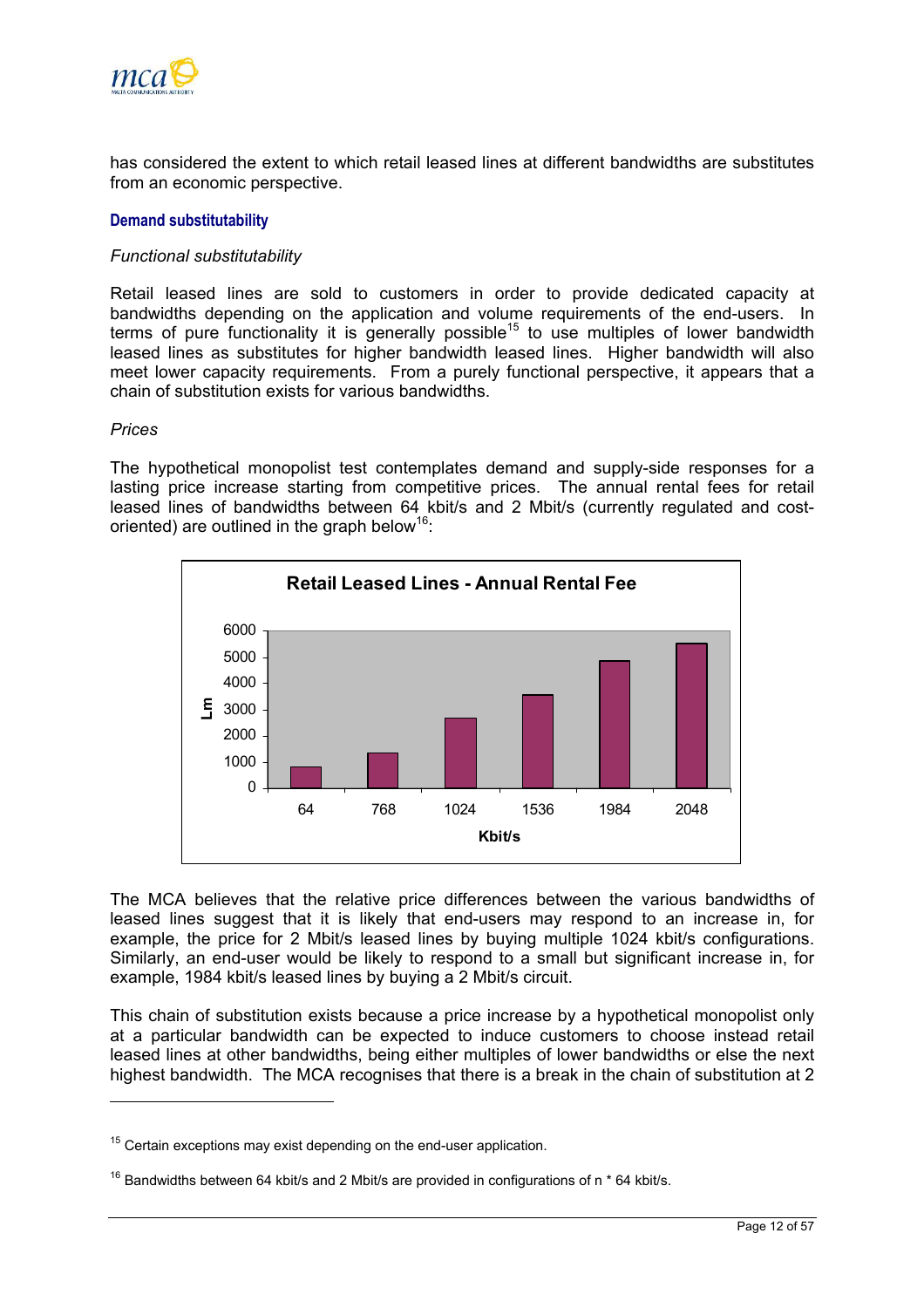

Mbit/s above which, to date, no regulatory obligations have been imposed (including the obligation to provide service).

#### **Supply substitutability**

When assessing supply substitutability between different bandwidths of leased lines one has to consider whether a supplier would enter the market in response to a 5 to 10 per cent increase by a hypothetical monopolist.

Supply-side substitution would involve an alternative operator responding to a price increase by the hypothetical monopolist offering that service. The MCA considers that substitutability may exist if the customer's premises are already being served by an alternative supplier's network infrastructure for other services. Where this is not the case, it would be unlikely that a new entrant incurs the cost of constructing an access infrastructure to provide retail leased lines to a new site in response to a 5 to 10 per cent increase in the price.

The reason is that the costs of local access (including digging, ducting, reinstatement and wiring) to a new site are significantly high and are likely to involve a significant time delay in responding to the price increase. Whereas the potential for broadband wireless access (BWA) networks exists, the investment needed to enter the market for this type of access is also a substantial one and it would take a significant amount of time to deploy a network with nation-wide coverage. The MCA considers that the likelihood of quick and inexpensive entry is therefore not reasonably feasible on a scale sufficient to constrain the prices of a hypothetical monopolist. As a consequence there is limited supply-side substitutability.

#### **Conclusion**

The MCA concludes that there is a defined market for retail leased lines having bandwidths up to and including 2 Mbit/s. This view is consistent with the *Relevant Markets Recommendation* which states that it is not necessary to identify specific markets for each category of leased line in the minimum set since it is likely that the market structure will be similar for each subset.

The MCA recognises that there is a break in demand-side substitution at 2 Mbit/s and that higher-capacity leased lines would fall in a separate market. The MCA however considers that at present it is not necessary to expand the retail leased line categories to capacities beyond the minimum set, since there must always be a presumption that an intervention at a wholesale level will be sufficient to address any problems that arise. This principle will therefore be taken into account when framing the market analysis relating to the wholesale leased lines markets.

#### **02.3.2 Analogue and digital leased lines**

One issue to be addressed as part of the retail leased lines market definition exercise is whether there are two distinct retail markets for analogue leased lines and for digital leased lines. In view of the specific technical characteristics of analogue leased lines and the broad range of digital leased lines available, for the purpose of assessing substitutability between analogue and digital leased lines the analysis will refer principally to digital leased lines of comparable speeds to those achievable by analogue leased lines.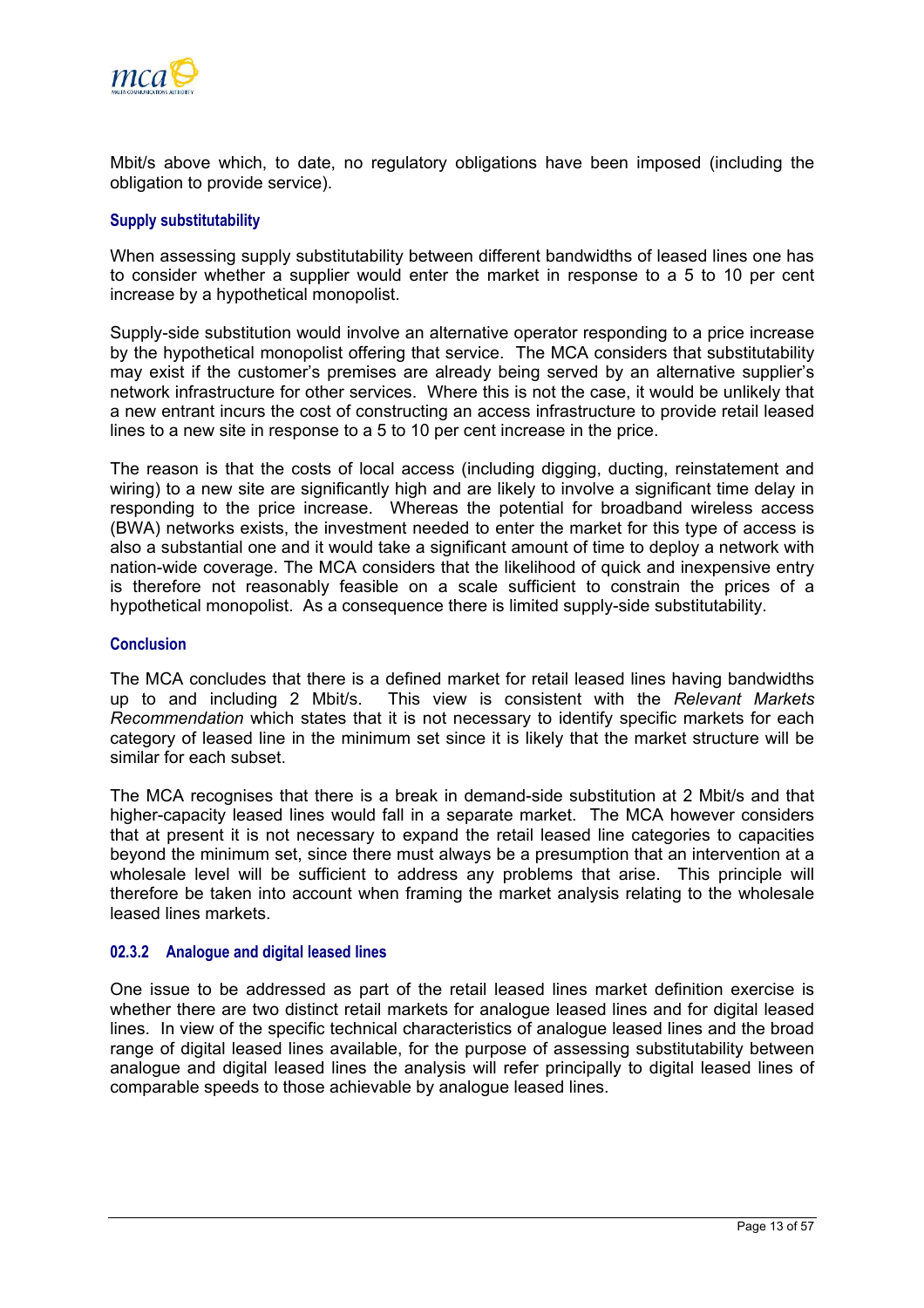

### **Demand substitutability**

#### *Functional substitutability*

Analogue leased lines are typically used for the provision of voice and voice-band data connections. Analogue leased lines are provided using analogue technology, particularly analogue customer premises equipment and generally tend to be legacy installations. Analogue leased lines are capable of supporting direct voice transmission (a 64 kbit/s capacity for voice services). For data transmission, analogue leased lines can usually carry, at most, approximately 40-50 kbit/s (by using a modem). A digital leased line may offer more or less than 64 kbit/s for data (and can carry voice if digital phone end-user equipment is installed).

From a technical point of view, analogue and digital leased lines differ to a limited extent. Analogue and low bandwidth digital leased lines are normally provided using similar technology in the core network, if not the same core network. The access network is where the services usually differ as different equipment is installed at the serving exchange/node and the customer premises. It is fairly simple to adapt an analogue leased line to transmit digital data and to adapt a digital leased line to transmit analogue signals. An analogue leased line can be adapted to transmit digital information with the use of modems at either end. Likewise, a digital leased line can be converted to transmit analogue signals with the use of analogue to digital converters at either end. This can even be done by the end-user.

If offered at the same price, a 64 kbit/s digital leased line can be viewed as offering a better deal than an analogue line because it offers more flexibility in terms of voice and data usage. While a digital line guarantees 64 kbit/s for data and can definitely carry voice traffic if a digital phone is used, an analogue line guarantees voice but can only support speeds below 64 kbit/s for data (typically up to 40-50 kbit/s) with the use of modems.

Although the digital product offers a higher quality service than the analogue, analogue leased lines and 64 kbit/s digital leased lines appear to be substitutes in terms of functionality. The MCA does not believe that there is a significant functional difference between digital (at 64 kbit/s) and analogue leased lines, primarily because they can both support voice and data and the underlying network facilities are similar with the exception of the terminal equipment and the hardware required at the serving exchange/node.

#### *Hypothetical Monopolist Test*

As part of the demand-side substitution analysis, the hypothetical monopolist test assesses whether or not a hypothetical monopolist can profitably raise the price 5 to 10 per cent above its competitive level. The demand-side substitution analysis will look at whether or not digital leased lines can constrain analogue leased lines.

It would not be profitable for a hypothetical monopolist to raise the price of analogue leased lines 5 to 10 per cent above the competitive level if enough end-users switch away from analogue to digital leased lines in response to a small but significant lasting price increase.

It is believed that the price of an analogue leased line after a 5 to 10 per cent increase would still be about 15 per cent less expensive than that of a 64 kbit/s digital leased line. Existing customers of analogue leased lines would additionally face some switching costs due to changes in the end-user equipment and possibly a migration charge. Such barriers to switching are faced by existing end-users but not by purchasers of new leased lines. Nonetheless, because digital leased lines offer higher quality than analogue leased lines, it is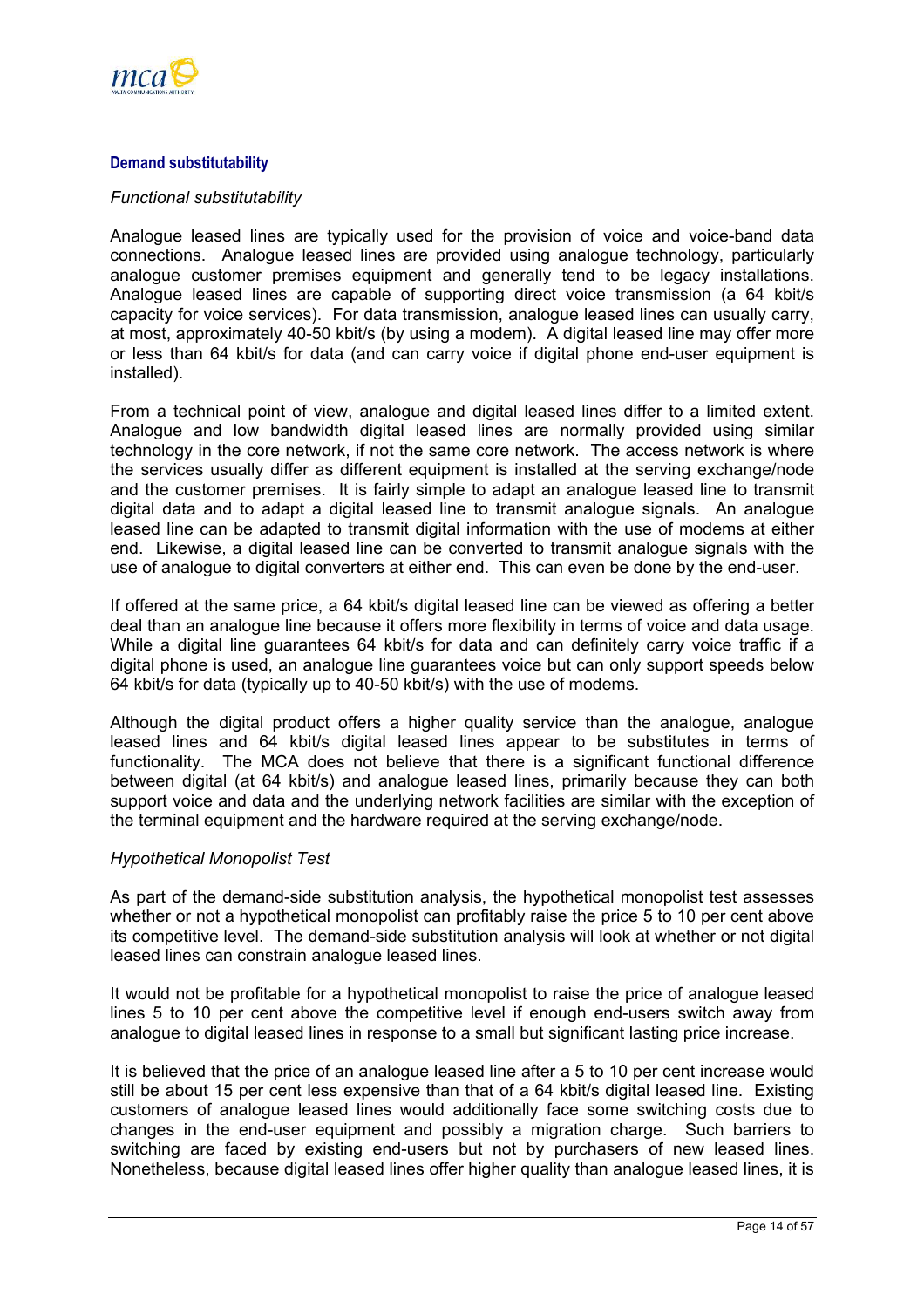

believed that a hypothetical monopolist would not be able to raise its prices without incurring a reduction in profits due to a decline in the number of lines. Furthermore such a hypothetical monopolist would also significantly lose its share of new end-users, who would opt to buy a digital leased line instead of an analogue leased line. As a consequence, the MCA feels that there is sufficient demand substitutability to constrain the ability of a hypothetical monopolist to increase the price of analogue leased lines.

#### **Supply substitutability**

When assessing supply substitutability between analogue and digital leased lines one has to consider whether an existing supplier of one type would enter the market for the other type in response to a 5 to 10 per cent increase by a hypothetical monopolist.

Supply-side substitution would involve an alternative operator responding to a price increase by the hypothetical monopolist offering that service. Although it would be fairly easy for an existing operator to transform an existing digital leased line into an analogue leased line and vice versa, it is not considered feasible that entry by new suppliers would occur in the short term as a response to a 5 to 10 per cent increase in the price of analogue leased lines (especially to premises not already being served by the new supplier's network infrastructure for other services).

The reason is that the costs of local access (especially digging and ducting) to a new site are significant and are likely to involve a significant time delay in responding to the price increase. Whereas the potential for broadband wireless access (BWA) networks exists, the investment needed to enter the market for this type of access is also a substantial one and it would take a significant amount of time to deploy a network with nation-wide coverage. The MCA considers that the likelihood of quick and inexpensive entry is therefore not feasible on a scale sufficient to constrain the prices of a hypothetical monopolist. As a consequence there is limited supply-side substitution between analogue and digital leased lines.

#### **Conclusion**

The MCA takes the view that, overall, analogue and digital retail leased lines fall within the same relevant product market. This view is consistent with the *Relevant Market Recommendation* which states that it is not necessary to identify specific markets for each category of leased line in the minimum set since it is likely that the market structure will be similar for each subset.

#### **02.3.3 Traditional leased lines and other data services**

The *Relevant Markets Recommendation* in its title describing leased lines refers to "Dedicated connections and capacity". The *Recommendation* identifies the relevant retail market to comprise the leased lines forming part of the minimum set defined according to specific harmonised characteristics and associated standards (henceforth "traditional leased lines"). However, the MCA notes that within the Maltese market, capacity is also available over managed data services which may not necessarily be dedicated, but which could possibly enable services functionally equivalent to a "traditional leased line".

The MCA has identified the following specific managed data services which need to be examined from this perspective and that are currently available in Malta:

- o IP-VPNs
- o xDSL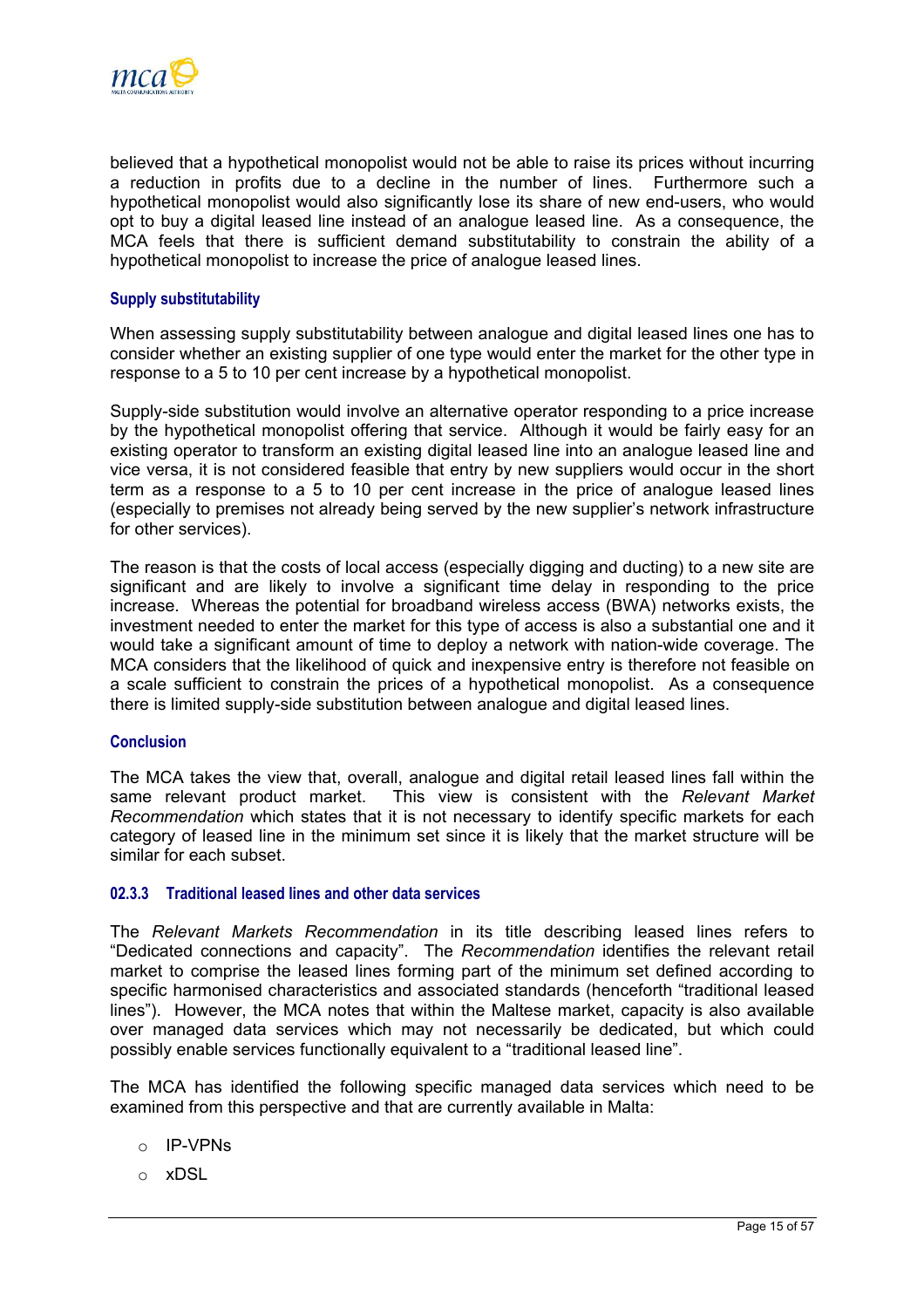

- o Cable data services
- o ATM
- o Ethernet

The purpose of this section is to assess the substitutability of these managed data services. The MCA has considered the extent to which retail traditional leased lines and such managed data services are substitutes from an economic perspective.

#### **Demand substitutability**

#### o **Functionality**

In order to define the market for leased lines, the MCA has assessed objective or functional characteristics that buyers seek when purchasing a leased line. The MCA understands that the functional characteristics<sup>17</sup> of leased lines are products which:

- 1. enable point-to-point connectivity between network termination points;
- 2. do not include 'on demand switching' or routing functions controlled by the user.
- 3. allow for transparent and symmetric transmission capacity;
- 4. present high levels of guaranteed availability of service;

Products with the above functional characteristics, but which do not necessarily conform to the harmonised technical characteristics defined in the Commission's Minimum Set of Leased Lines, could nonetheless be viewed as close substitutes to "traditional leased lines". Other products which do not exhibit all of the above characteristics may not be close substitutes to 'traditional' leased lines and as such would represent a lesser competitive constraint on the demand-side in the market, especially when provided over connections which are shared and contended between users.

In order to inform a view on the demand-side substitution effects, the MCA assesses each product in turn to identify those products that represent close or adequate substitutes to "traditional leased lines".

#### *IP-VPNs*

With IP solutions the destination point is associated with the IP address defined by the user. As a result IP circuits may be used for point-to-point or point-to-multipoint applications.

An IP solution which would allow an end-user to send data and choose to have that data arrive at different destinations on demand i.e. point-to-multipoint capacity does not offer the equivalent functional characteristics offered by a traditional leased line. The MCA is of the view that inherent additional flexibility is provided, as customers do not have to define specifically the point-to-point connectivity at the time of provisioning, and can adjust this easily and flexibly to suit their needs. Removing the functionality of on-demand switching which facilitates the point-to-multipoint capacity constrains the functional characteristics to simply capacity between two points. The MCA therefore concludes that services that allow

<span id="page-18-0"></span> $17$  Although there is no statutory definition for a "leased line" the defining characteristics can be inferred by referring to the text of the *Open Network Provisions* framework and the *Relevant Markets Recommendation*.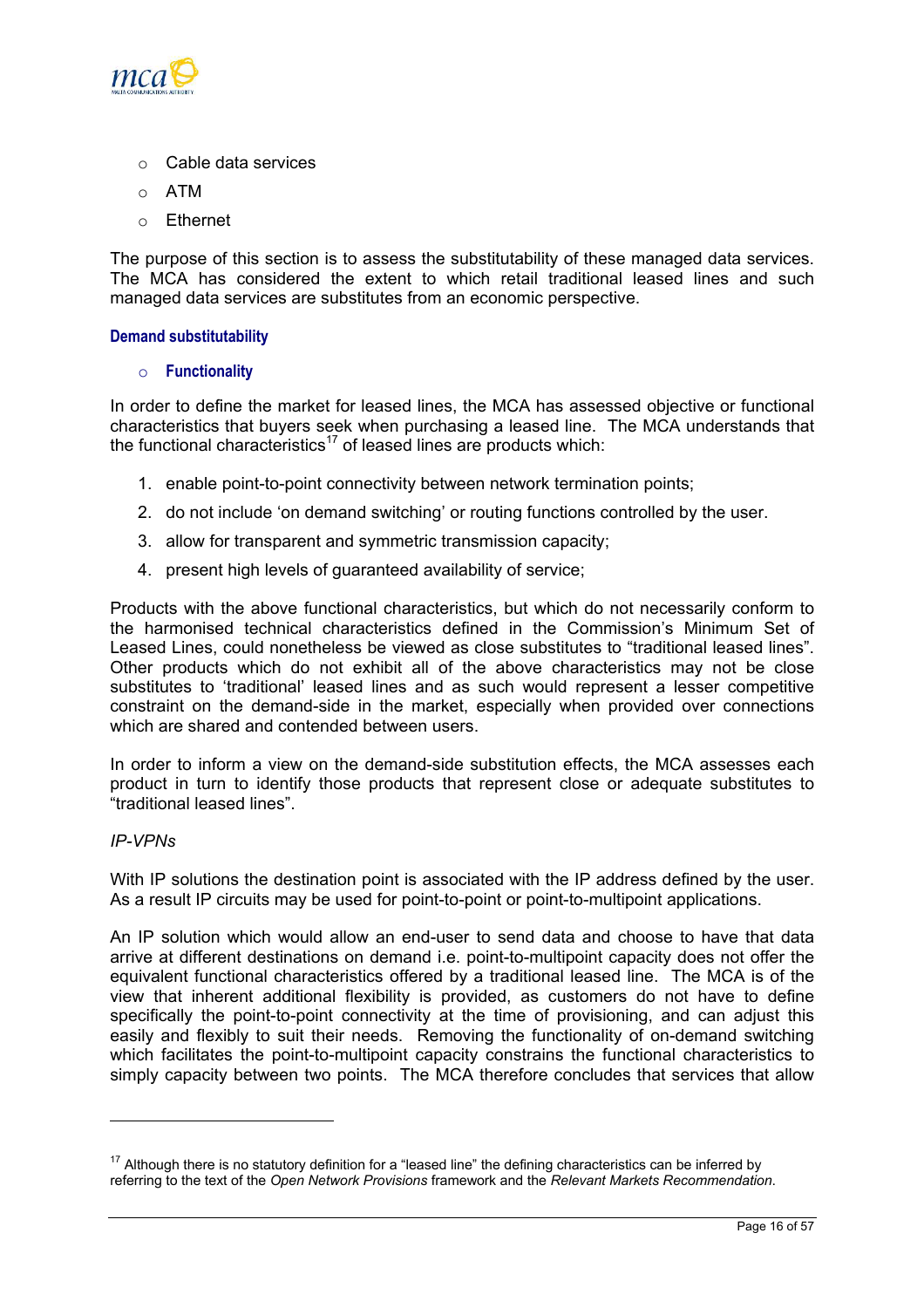

for on demand switching by end-users and are capable of multipoint connectivity are not functionally equivalent to a traditional leased line.

An IP network can however be configured to replicate point-to-point capacity via IP tunnelling over a private network that provides a permanent virtual path between two points. The MCA considers that this in itself does not guarantee that such an IP-VPN provides an equivalent service to a traditional leased line. In order to be deemed a functional substitute, other conditions must be met such as perceived availability of a defined symmetric bandwidth and high levels of guaranteed availability of service. These characteristics depend largely on the underlying layers (sometimes involving xDSL or cable data services) and the number of services contending the dimensioned resources. The MCA therefore holds that it is not possible to consider *a priori* IP-VPNs to be functionally equivalent to a traditional leased line unless such conditions are clearly met.

#### *xDSL*

Digital subscriber line (xDSL) technologies are based on copper loops that convert the copper pair into a digital line. Digital Subscriber Line Access Multiplexers (DSLAMs) at an exchange connect high-speed xDSL data traffic. xDSL lines may either be:

- asymmetric meaning that it supports lower data rates for upstream traffic than for downstream traffic (e.g. ADSL), or
- symmetric meaning that it supports the same data rates for upstream and downstream traffic (e.g. SDSL).

ADSL is one of the primary technologies used for the provision of broadband services in Malta. As explained above an ADSL customer can receive data at a higher data rate (e.g.1024 kbit/s) than can be sent (e.g.256 kbit/s). This means that even though traditional leased lines can also be used for Internet access, ADSL and traditional leased lines have functional differences that indicate they cannot be considered as functional substitutes.

Notwithstanding, a limited set of ADSL products with symmetric upload and download data rates are available. However, in this case the speed is limited to only 512 kbit/s and is generally implemented in multi-point solutions. Also the product has limited guaranteed availability of service when compared to leased lines.

The MCA does not consider these products to fall under the definition of SDSL, but simply a variant of the mainstream ADSL product. A true SDSL product would run at data rates up to 3 Mbit/s, and is normally only available over a dedicated Metallic Path Facility (MPF) with a dedicated network termination point at the end-user premises and cannot co-exist with other services on the same MPF e.g. PSTN service is not supported. Currently SDSL services are not available in Malta.

The MCA concludes that all ADSL products currently available in Malta have functional differences that indicate they cannot be considered to be functionally equivalent to a traditional leased line.

## *Cable Data Services*

Melita Cable offers Wide Area Network (WAN) data services in Malta via its EuroDOCSIS (European Data Over Cable Service Interface Specifications) cable modem infrastructure using MPLS (Multi Protocol Label Switching) VPN technology. The EuroDOCSIS standard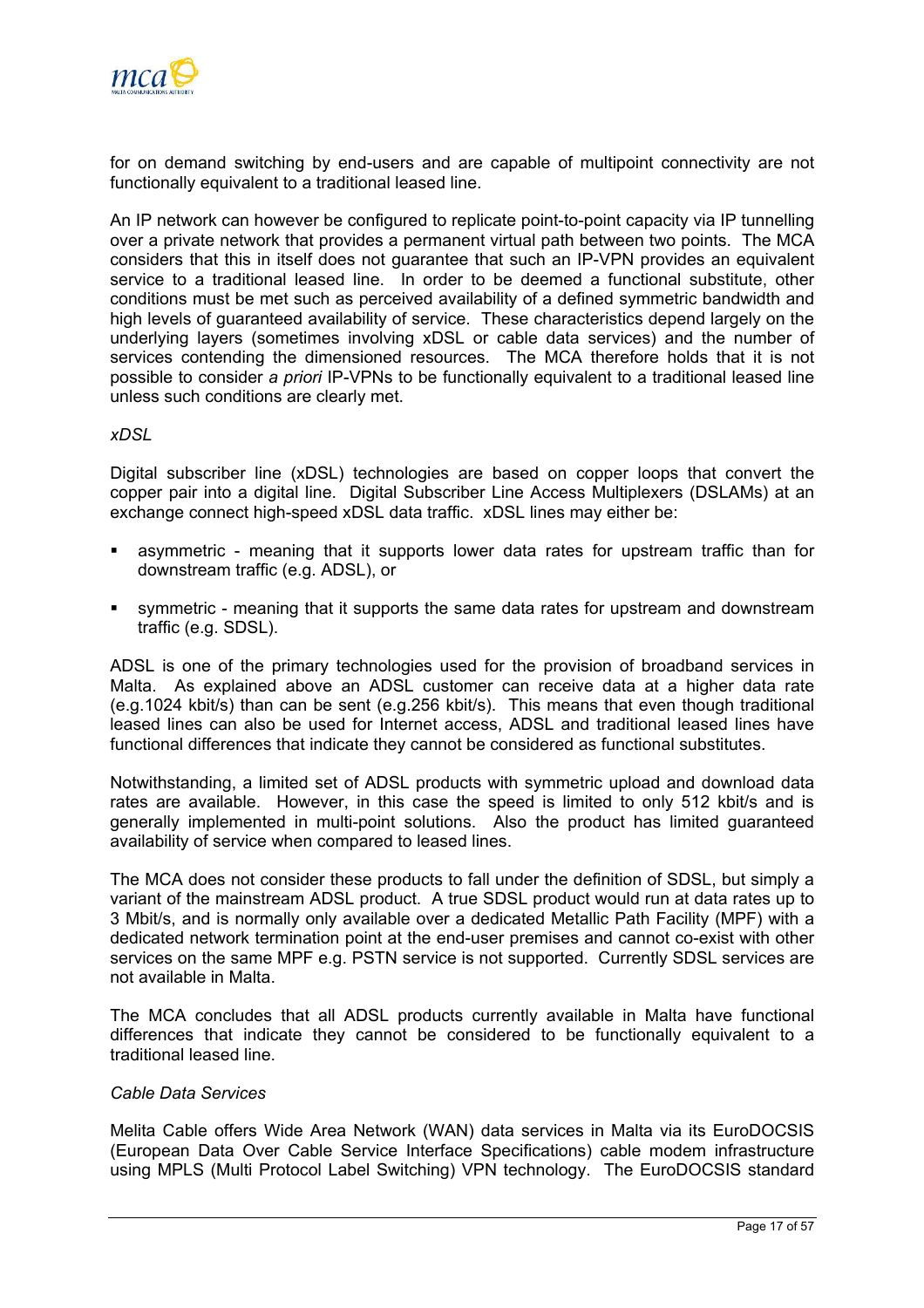

enables dedicated encrypted connections and guarantees committed data rates. Service availability is virtually nationwide in terms of homes passed. The MCA notes that these products are provided over a Hybrid Fibre Coax (HFC) network used primarily to provide cable TV. Some measure of guaranteed availability of service is provided only on a bespoke basis. Furthermore, information available to the MCA suggests that although the current commercial offering includes symmetric data services up to 2 Mbit/s, capacity on the upstream path is heavily contended and high constant data rates are inherently difficult to guarantee. Such services are also generally deployed in a point-to-multipoint configuration.

The MCA believes that, overall, the current HFC cable data services are not considered to be a functional substitute to traditional leased lines, since a number of conditions do not appear to be met.

## *ATM*

ATM is a transmission protocol that is suited for traffic which has variable bandwidth requirements. ATM has the potential to be contended, depending on the solution design specified by network parameters or data priorities. The MCA considers that ATM circuits offer permanent virtual paths with the paths defined at the time of provision and this limits ondemand switching by the user. ATM can indeed provide a service level equivalent to dedicated capacity. The issue of transparency is a feature which can be customer/service specific and is addressed in the solution design by specifying network parameters or data priorities. ATM provides a functionally equivalent service to traditional leased lines. However, currently ATM circuits are only available at access speeds of 10 Mbit/s to 155 Mbit/s. For this reason ATM circuits are not regarded as functional substitutes for the minimum set of leased lines, since the minimum set is limited to 2 Mbit/s.

#### *Ethernet*

Ethernet technologies can be configured to offer an equivalent functional service to a high capacity traditional leased line. Currently Ethernet circuits are only available at access speeds of 10 Mbit/s or 100 Mbit/s. For this reason Ethernet circuits are not regarded as functional substitutes for the minimum set of leased lines, since the minimum set is limited to 2 Mbit/s.

#### o **Prices**

The MCA notes that there is an inherent difficultly in applying the hypothetical monopolist test to assess whether in fact this broad range of "managed data services" constrains the minimum set of leased lines. Pricing for these managed data services is generally based on a number of variable criteria, such as quality of service and capacity. Thus pricing is typically bespoke and will vary depending on the users requirements. It is therefore not possible to show that a relative price increase of either product would support demand-side substitution between the two markets.

## o **Overall demand substitutability**

The MCA does recognise that there is a growth in "managed data services". Data available to the MCA indicates that the number of circuits provided over such "managed data services" has experienced rapid growth and overtaken the number of traditional leased lines. Where traditionally some customers might have bought individual leased lines for a branch network, the market appears to be moving to the use of other services. However it is also evident that the total number of circuits provided over these "managed data services" outstrips by far any reduction in the number of "traditional leased lines" services. The MCA considers that this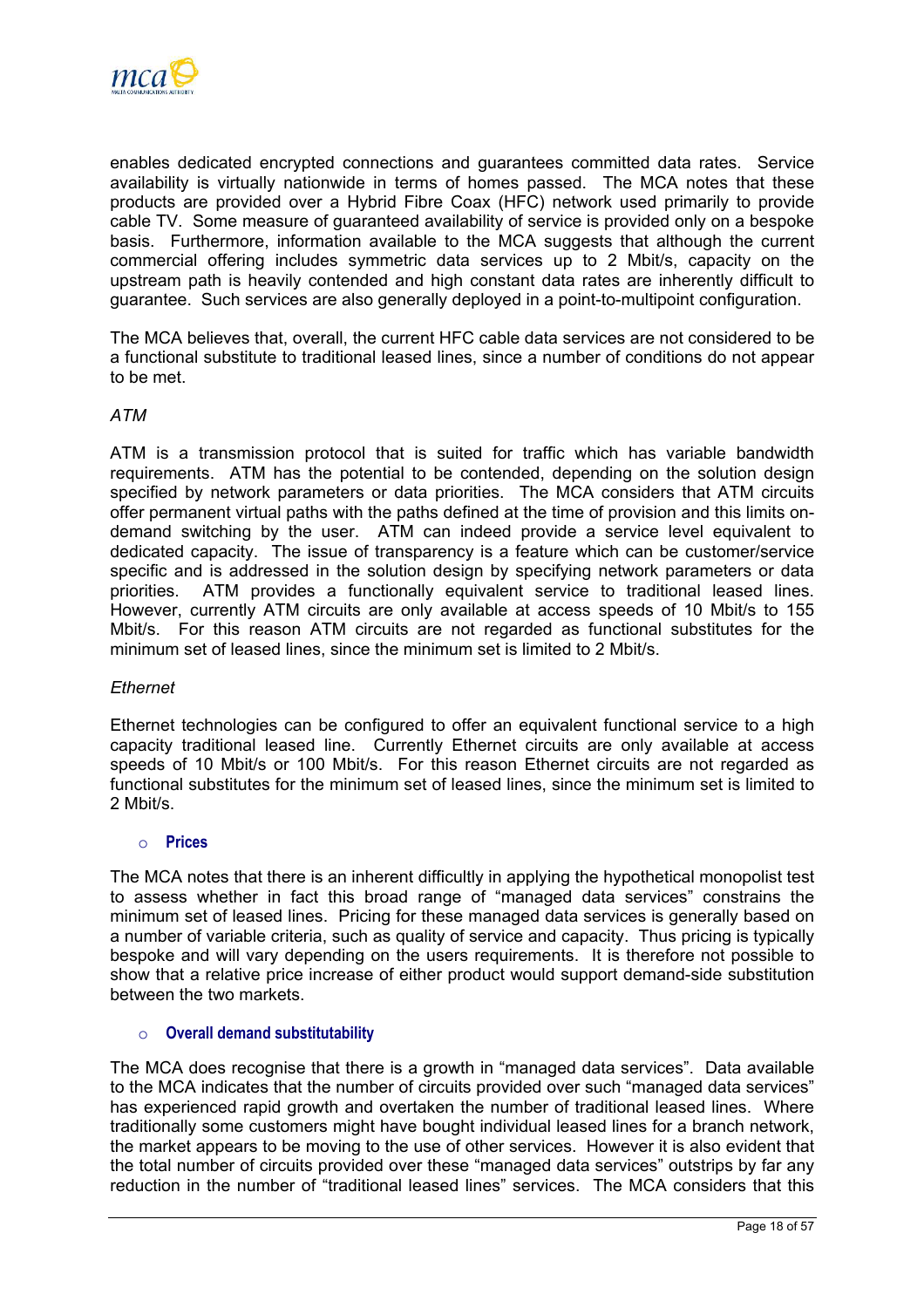

phenomenon is a strong indication that the wide range of "managed data services" is indeed satisfying users' needs which are appreciably different from those accommodated by traditional leased line services and that the products should therefore fall in different markets.

In particular the above "managed data services" products are not usually provided with a high level of customer care as standard. Data available to the MCA indicates that 2 Mbit/s traditional leased lines have a typical repair time of approximately 6 hours and mean service availability of approximately 99.98 per cent. Although it might be possible for consumers of "managed data services" to purchase enhanced service levels on some products, it normally falls short of leased line service levels. In many instances they are contended/shared at some point, and thus do not provide guaranteed bandwidth. Furthermore, the end-user has less flexibility since certain end-user applications may be sensitive to variation in data rates and prioritisation, as there is more third party management by the provider. Due to their versatility leased lines can be used as inputs into other data services, however the reverse is not always the case. "Managed data services" are also commonly deployed in point-tomultipoint rather than point-to-point configurations, as opposed to leased lines. Considering all these factors, the MCA believes that "managed data services" offer a compromise between service level and cost, and therefore cannot be regarded as demand-side substitutes for leased lines.

From a purely functional point of view, ATM and Ethernet services over fibre offer equivalent functionality as a leased line, thereby also explaining part of the movement from "traditional leased lines" to managed data services. However, these products are used for the provision of high capacity data transmission (above 10 Mbit/s) and thus may not be considered substitutes for the minimum set of leased lines, since the minimum set is limited to 2 Mbit/s.

#### **Supply substitutability**

As a starting point, the MCA considers whether in the event of a lasting price increase of a traditional leased line by a hypothetical monopolist supplier, a provider of another managed data service product could potentially switch in the immediate to medium term to offer leased line services without incurring significant costs. The MCA notes that the significant elements of sunk costs associated with the provision of both managed data services products and traditional leased lines are incorporated into the underlying network infrastructure i.e. trenching, ducting, optical fibre. The MCA notes that the supply of the listed managed data services products are just differentiated by the network equipment utilised over the network infrastructure.

Thus the MCA considers that an established alternative operator providing managed data services could, following a hypothetical price increase, be able to utilise its own network to provide leased line services. The degree to which this is feasible however depends on the extent of investment in new network equipment required. Furthermore a completely new entrant would not be able to provide either managed or leased line services given the significant sunk costs (especially digging, ducting and wiring) involved.

#### **Conclusion**

The MCA is clear that there are indications of demand and supply-side substitution for some elements of the product market. However at this point, the MCA does not consider that there is sufficient evidence to conclusively show significant demand-side substitution to justify broadening the retail market from the minimum set. In particular the MCA believes there are differences in flexibility, service guarantees and customer care. Nevertheless the MCA intends to closely monitor the market in the short term and to continuously assess the impact of these products. If appropriate the MCA will carry out a further market definition under the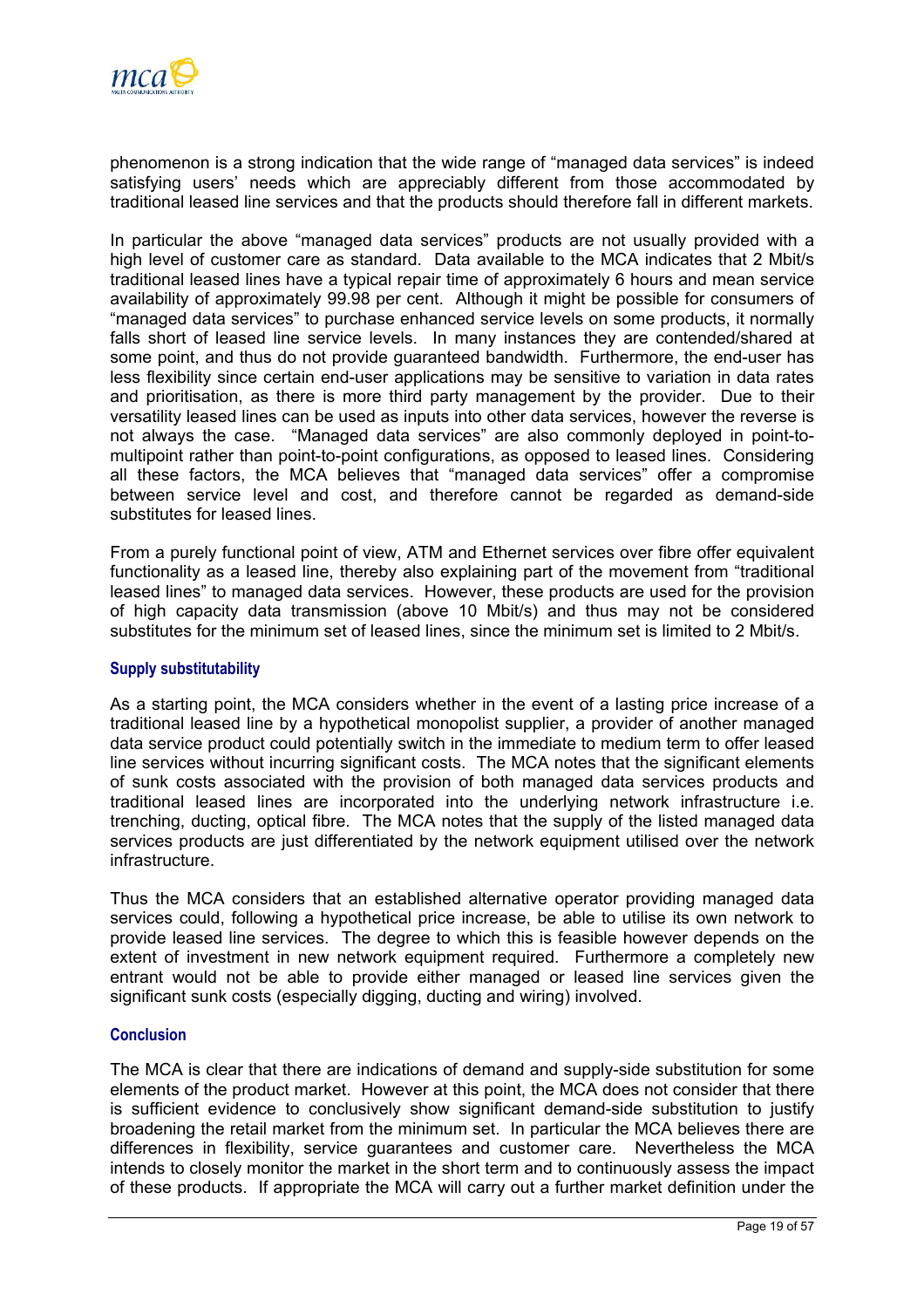<span id="page-22-0"></span>

ECNS Regulations to extend the market and include other managed data service products other than the minimum set of leased lines.

### **02.3.4 National and international retail leased lines**

In the *Relevant Markets Recommendation* the Commission defined a retail market which includes the minimum set as described in the Universal Services Directive. The MCA has considered whether and to what extent international leased lines (with one point in Malta and the other point outside Malta) and national leased lines (with both points within Malta) fall within the same market.

#### **Demand substitutability**

From the demand-side analysis a consumer of international leased lines will not respond to a small but significant non-transitory price increase by a hypothetical monopolist of international leased lines by switching to a national leased line (or vice-versa). Therefore the MCA considers that there is no demand substitutability between national leased lines and international leased lines.

#### **Supply substitutability**

The MCA has examined whether an operator of international leased lines would respond to a small but significant non-transitory price increase by a hypothetical monopolist supplier of national leased lines (and vice versa). The MCA believes that such a switch in production could not occur, sufficiently promptly or cost effectively in order to constrain the hypothetical monopolist. An international operator would need to acquire key network based inputs which are different and additional to those used to provide international leased lines. Conversely, it is also unlikely that a supplier of national leased lines would be able to switch its production into the international market promptly and at minimal cost given the high costs associated with the insularity of Malta.

Apart from the time and elevated costs of building international infrastructure, international leased lines are often provided as part of broader regional and international agreements, the dynamics of which are different from the national market. Thus it is unlikely that entry could occur within a timeframe to constrain a hypothetical monopolist. The MCA therefore concludes that very limited supply-side substitution exists.

#### **Conclusion**

The MCA considers that there are separate markets for retail national and retail international leased lines.

## **02.4 Delineation of the wholesale market**

The delineation of the markets is based on an analysis of demand and supply substitutability between different products and services which could potentially form part of the market under investigation. This section provides an analysis of the degree of substitutability between available terminating segments and trunk segments of leased lines in Malta, taking also a forward looking approach with respect to possible developments in the market under review.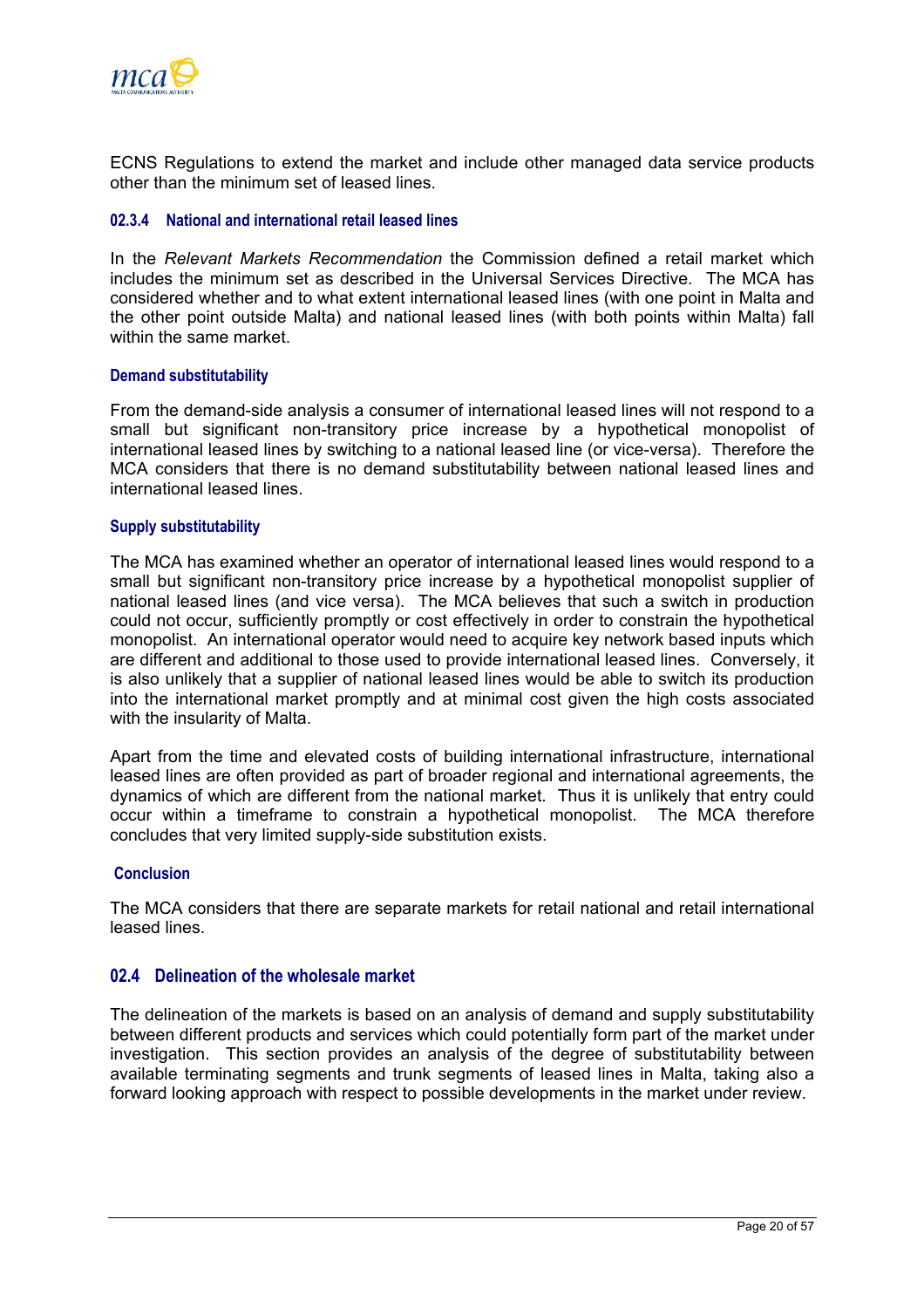

### **02.4.1 Wholesale traditional leased lines and other data services**

In its retail analysis, the MCA has considered the extent to which retail traditional leased lines and "managed data services" are substitutes from an economic perspective. The conclusion on the retail market was that "managed data services" are not demand-side substitutes for leased lines. However, in the case of ATM and Ethernet it was concluded that these products offer equivalent functionality as a traditional leased line, and therefore were not included in the relevant retail market of the *Minimum Set of Leased Lines* only because they are used for the provision of high capacity data transmission (at and above 10 Mbit/s).

The MCA is of the opinion that, likewise, at the wholesale level, end-to-end ATM and Ethernet services are functionally equivalent to traditional leased lines.

#### **Conclusion**

The MCA considers that those ATM and Ethernet products offering capacity and connectivity which are functionally equivalent to those provided by wholesale traditional leased lines, fall within the same relevant market.

#### **02.4.2 Terminating segments and trunk segments of leased lines**

The *Recommendation on Relevant Markets* defines distinct markets for trunk and terminating segments. Although both retail and wholesale leased lines in Malta are acquired on an endto-end basis, this does not alter the inherent functional complementarity of terminating segments and trunk capacity. The *Recommendation* defines two separate markets for trunk and terminating segments and leaves it to the NRA to determine where the boundary lies in terms of national circumstances and national network topologies. The MCA has considered whether this distinction is appropriate for Malta or whether it would be better to define a single market encompassing both trunk and terminating segments.



*Figure 1 - Segments of an end-to-end leased line* 

Figure 1 above shows the construction of a wholesale (and retail) end-to-end leased line given a split of trunk and terminating segments at the closest point of the core to the enduser location.

#### **Demand substitutability**

Initial consideration of trunk and terminating segments might seem to indicate that there is a single leased lines market. This is reflected by the products which are available in Malta,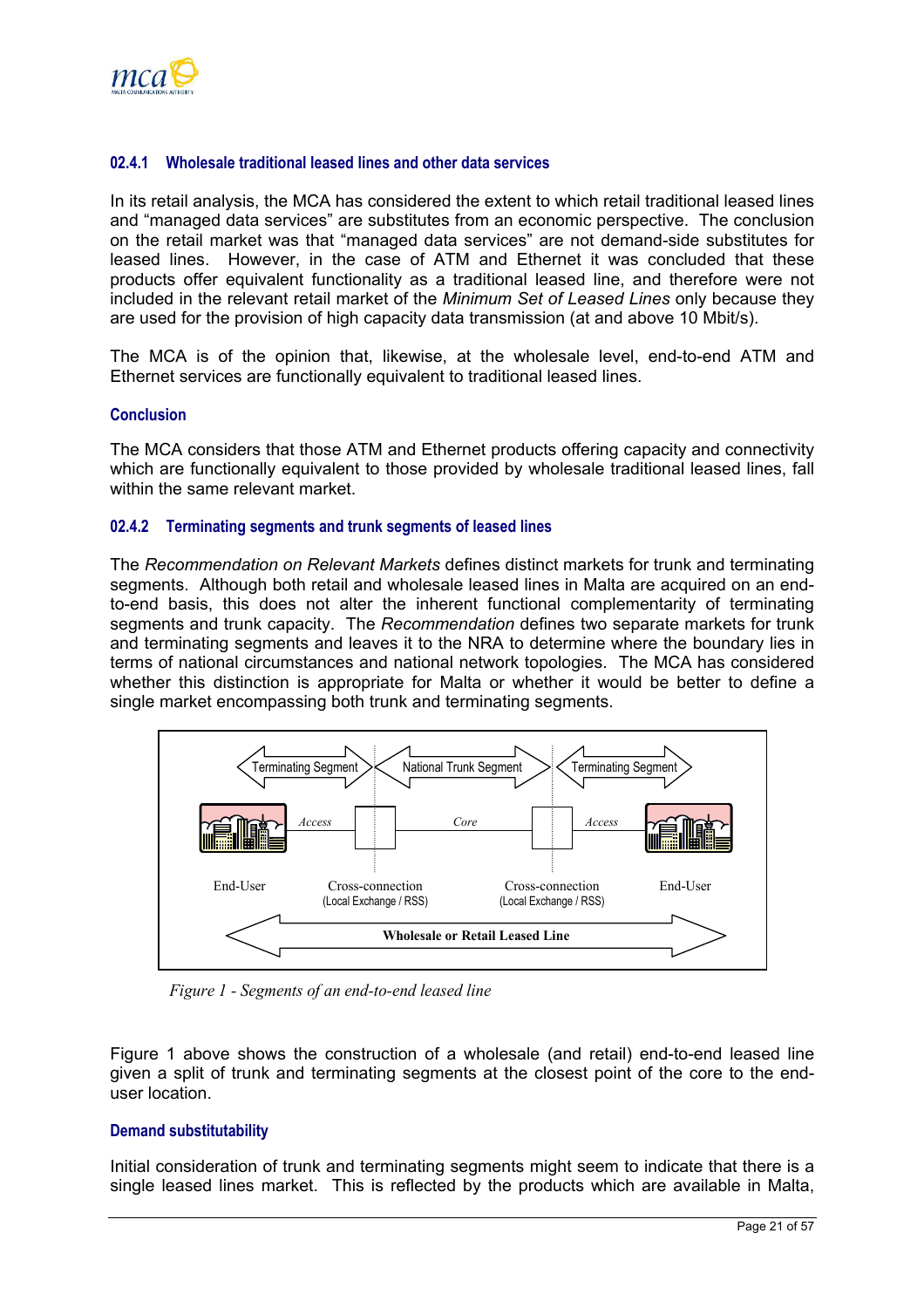

which are sold on an end-to-end basis (be they wholesale or retail leased lines). Currently, it is unlikely to discretely purchase either terminating or trunk capacity.

However, from the demand side trunk and terminating segments are complements rather than substitutes given that they relate to the provision of capacity across different parts of the underlying network.

#### **Supply substitutability**

From the supply side a hypothetical existing supplier of wholesale trunk capacity (or terminating segments) would not be in the position to respond to an increase of 5 to 10 per cent in the price for wholesale terminating segments (or wholesale trunk capacity) by a hypothetical monopolist supplier, given the significant investments required to construct the necessary infrastructure (many of them sunk costs for trenching and ducting) to provide such terminating segments (or trunk segments).

#### **Boundary between terminating segments and trunk segments**

As noted above, the terminating segments are dominated by local access infrastructure to which there are significant barriers to entry preventing competing operators from replicating competing infrastructure. The MCA believes, that over the period of the review, there is very little prospect of both the terminating and trunk segment markets becoming effectively competitive. Thus at this point in time, the definition of the boundary has little practical impact on the market analysis.

However, given the prospect of further infrastructure investment by competing operators over the longer term (especially in view of new technologies) the definition should be carried out, and monitored and reassessed in light of market developments.

In practical terms it should be logical to identify the boundary split based on the operator's network hierarchy. In general, networks in larger countries are characterised by a hierarchical structure, where regional traffic is aggregated onto an inter-regional network. However, it is evident that the network topology of Malta is not characterised by such a structured hierarchical network and thus does not provide a clear guide to where the boundary between trunk and terminating markets should lie.

Having considered this issue, the MCA considers that the "boundary" between trunk capacity and terminating segments should be defined as occurring at the location of the core node closest to the end-user, for example, a cross-connection cabinet located either at the customer's serving exchange or RSS (as illustrated in Figure 1). Given the relatively flat network hierarchies used in Malta, and the high sunk costs entailed in network build-out, the MCA does not anticipate that this situation will change in the timeframe of this review.

#### **Conclusion**

The MCA considers that, in accordance with the *Recommendation on Relevant Markets,* terminating and trunk segments of leased lines are separate markets. The MCA further considers that the "boundary" should be defined at the location of the core node closest to the end-user, for example, a cross-connection cabinet located either at the customer's serving exchange or RSS.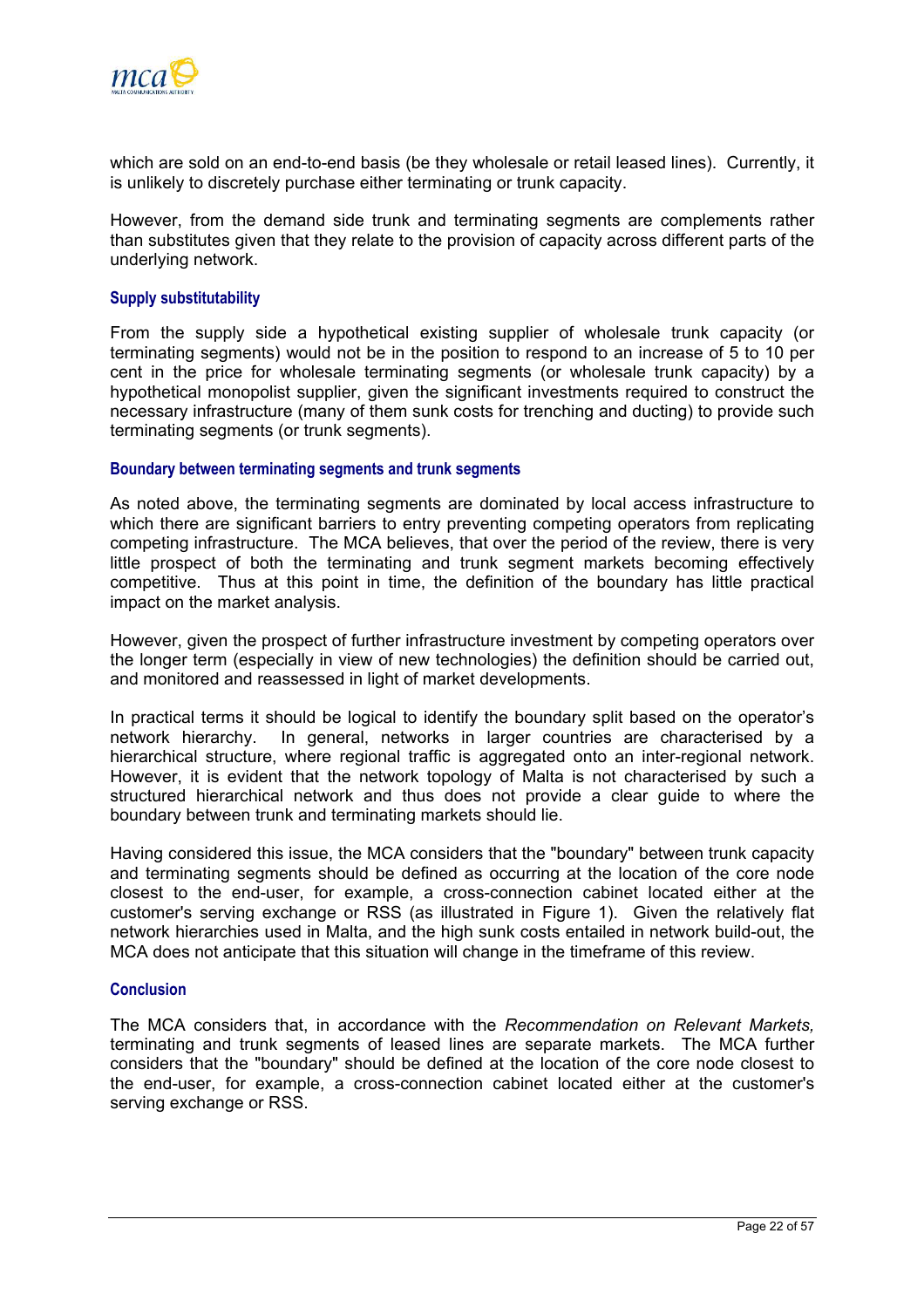

#### **02.4.3 Delineation of the wholesale trunk segments market**

The delineation of the markets is based on an analysis of demand and supply substitutability between different products and services which could potentially form part of the market under investigation. This section provides an analysis of the degree of substitutability between trunk segments of leased lines in Malta, taking also a forward looking approach with respect to possible developments in the market under review.

## **02.4.3.1 National and international trunk segments**

In the *Relevant Markets Recommendation* the Commission defined a wholesale market for trunk segments of leased lines. The MCA has considered whether and to what extent international trunk segments of leased lines (with one point in Malta and the other point outside Malta) and national trunk segments of leased lines (with both points within Malta) fall within in the same market.

#### **Demand substitutability**

From the demand-side analysis an OAO purchasing international trunk segments of leased lines would not respond to a small but significant non-transitory price increase by a hypothetical monopolist of international trunk segments by switching to a national trunk segment (or vice-versa) because the intended use and characteristics of each product are not the same. Therefore the MCA considers that there is no demand substitutability between national trunk segments and international trunk segments.

It is also unlikely that OAOs will know or be concerned as to whether capacity is provided directly or indirectly (transiting through one or more jurisdictions), therefore the MCA does not consider that international trunk segments should be defined on a route-by-route basis.

#### **Supply substitutability**

The MCA has examined whether an operator of international trunk segments of leased lines would respond to a small but significant non-transitory price increase by a hypothetical monopolist supplier of national trunk segments of leased lines (and vice versa). The MCA believes that from the supply-side it is unlikely that a switch in production would occur, sufficiently promptly or cost effectively in order to constrain the hypothetical monopolist. An international operator would need to acquire key network based inputs which are different and additional to those used to provide international trunk segments of leased lines.

Conversely, it is also unlikely that a supplier of national trunk segments of leased lines would be able to switch its production into the international market promptly and at minimal cost given the high costs associated with the insularity of Malta. Apart from the time and elevated costs of building international infrastructure, international trunk segments of leased lines are often provided as part of broader regional and international agreements, the dynamics of which are different from the national market. Thus it is unlikely that entry could occur within a timeframe to constrain a hypothetical monopolist. The MCA therefore concludes that very limited supply-side substitution exists.

A supply-side analysis suggests that the market should not be split on a route-by-route basis, especially since international leased lines are often provided as part of a broader regional or global contract.

The MCA also notes that it is clearly very important to identify the boundary split between national and international capacity. Currently an international half-circuit encompasses a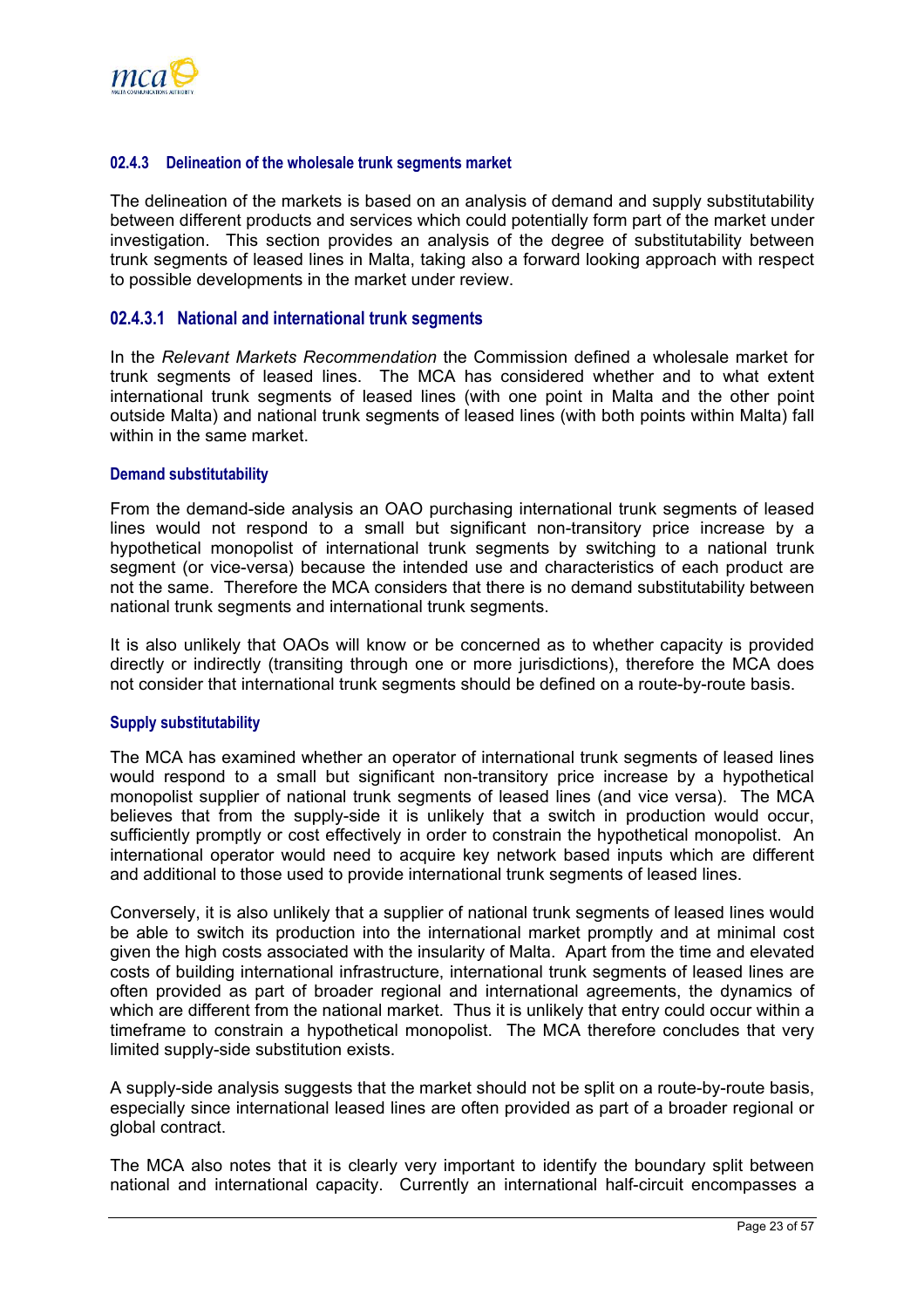<span id="page-26-0"></span>

national segment charge and an international segment charge. The boundary between the national and international segment is defined as the 'international gateway'.

The 'international gateway' can be defined as the point at which capacity is no longer carried on infrastructure used also for national traffic. The international half-circuit would therefore comprise a local terminating segment and a national trunk segment up to the "international gateway", together with an international trunk segment. The international trunk segment includes connectivity from the undertaking's international gateway to the point of interconnection with the third party international facilities as shown in Figure 2 below.



*Figure 2 - Segments of an international half-circuit.* 

## **Conclusion**

The MCA has formed the view that there are separate markets in Malta for national trunk segments of leased lines and international trunk segments of leased lines. The MCA has concluded that neither of these markets is segmented on a route-by-route basis.

## **02.5 Different bandwidths of trunk and terminating segments**

In its retail analysis, the MCA has considered the impact of bandwidth on market definition. The conclusion on the retail market was that there is a defined market for retail leased lines having bandwidths up to and including 2 Mbit/s. The MCA also considered that as specified in the *Relevant Markets Recommendation* it was not necessary to expand the retail leased line categories to capacities beyond the minimum set since there must always be a presumption that an intervention at a wholesale level will be sufficient to address any problems that arise.

In examining the markets for wholesale terminating and trunk segments, it is important to note that, while demand at the wholesale level is influenced by demand at the retail level, it is also derived from OAOs' own use. OAOs usually purchase leased lines as a wholesale input for own use rather than for simple resale. For example, an OAO may use leased lines as one of the wholesale inputs required to provide a voice telephony service. The MCA notes that generally operators have different requirements and require a greater capacity than retail end-users. Specifically, the MCA takes the view that wholesale segments are used as part of OAOs' core network to carry aggregated traffic. Aggregation both facilitates an operator in sharing the burden of sunk costs of construction, and provides incentives to install facilities to accommodate medium to long-term anticipated demand. The incentives are such that any existing supplier of wholesale capacity would respond to a lasting price increase for a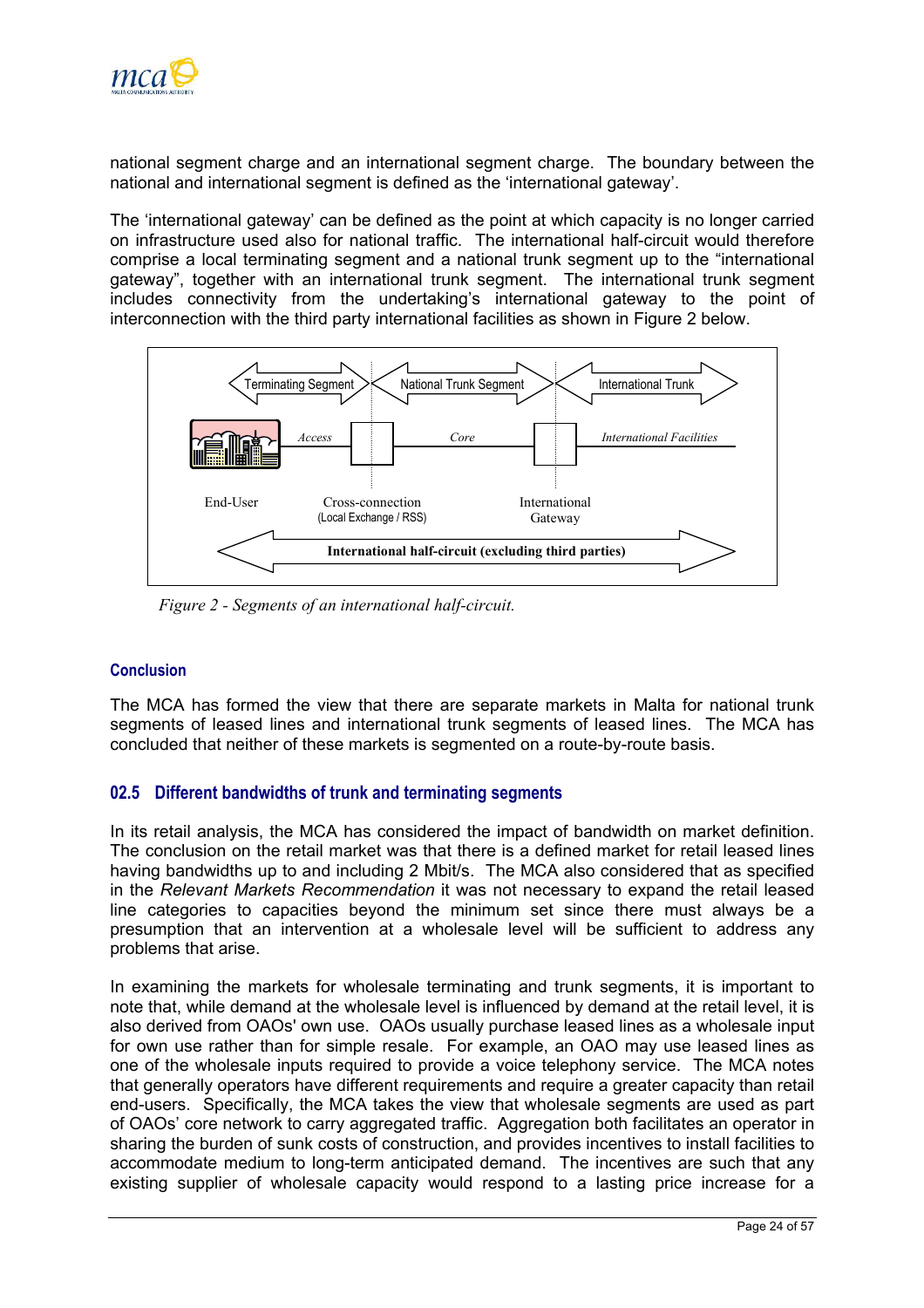<span id="page-27-0"></span>

particular bandwidth by switching supply to that market. In this context, the MCA has no evidence to suggest that there are either demand-side or supply-side factors that make it appropriate to break down the wholesale market into smaller bandwidth defined markets (i.e. to disaggregate capacity) or cap the market to a defined bandwidth.

Moreover, the *Relevant Markets Recommendation* defines markets for terminating and trunk segments which do not make a distinction between bandwidths. The MCA considers this to be appropriate to defining the market for wholesale segments of leased lines. The MCA does not see any evidence to suggest that the relevant product market should be differentiated by bandwidth.

#### **Conclusion**

The MCA considers that the markets for wholesale terminating segments and for wholesale trunk segments should not be broken down into smaller bandwidth-defined markets or capped to a defined bandwidth.

#### **02.6 Summary of consultation and MCA responses**

#### <span id="page-27-1"></span>**02.6.1 Retail leased lines**

#### **Broadband wireless access infrastructure**

Maltacom plc submitted that it does not agree with the assessment on supply-side substitutability that the likelihood of quick and inexpensive entry by BWA networks is unfeasible on a scale sufficient to constrain prices of a hypothetical monopolist. In its arguments Maltacom makes reference to the comparative low cost of deployment for BWA and to the obligation on BWA licensees to cover at least 33% of the country by October 2006.

The MCA considers that this argument is flawed since the standardisation of BWA technologies is nowhere near to that of leased lines. Additionally it fails to consider that coverage of just 33% (even if concentrated in the Northern and Southern Harbour regions as postulated by Maltacom) represents a serious competitive disadvantage to BWA operators since they would not be able to provide connections to the remaining 66% of the country where substantial commercial activity also takes place. Under the roll out obligations set for BWA operators, national coverage is not expected to be attained before the end of 2007. Although BWA operators might be expected to achieve significant coverage before that date, critical coverage is still not expected to occur within the lifetime of this review. Furthermore, in order to provide the transparent, dedicated and symmetric capacity connections at high levels of guaranteed availability expected from leased lines, BWA operators would need to increase their access network capacity over and above that required for basic data coverage.

#### **Mobile network operators' infrastructure**

Maltacom also mentions that mobile network operators could enter the traditional leased lines market in very short timeframes with microwave links. Currently mobile network operators only use these links for backhaul of base station traffic. To date however mobile network operators have not provided such services publicly. Furthermore such connections would be subject to various technical constraints (e.g. line of sight and atmospheric conditions) and possible planning permission requirements, which place them at a disadvantage to leased lines. In fact, microwave links are susceptible to rain fades since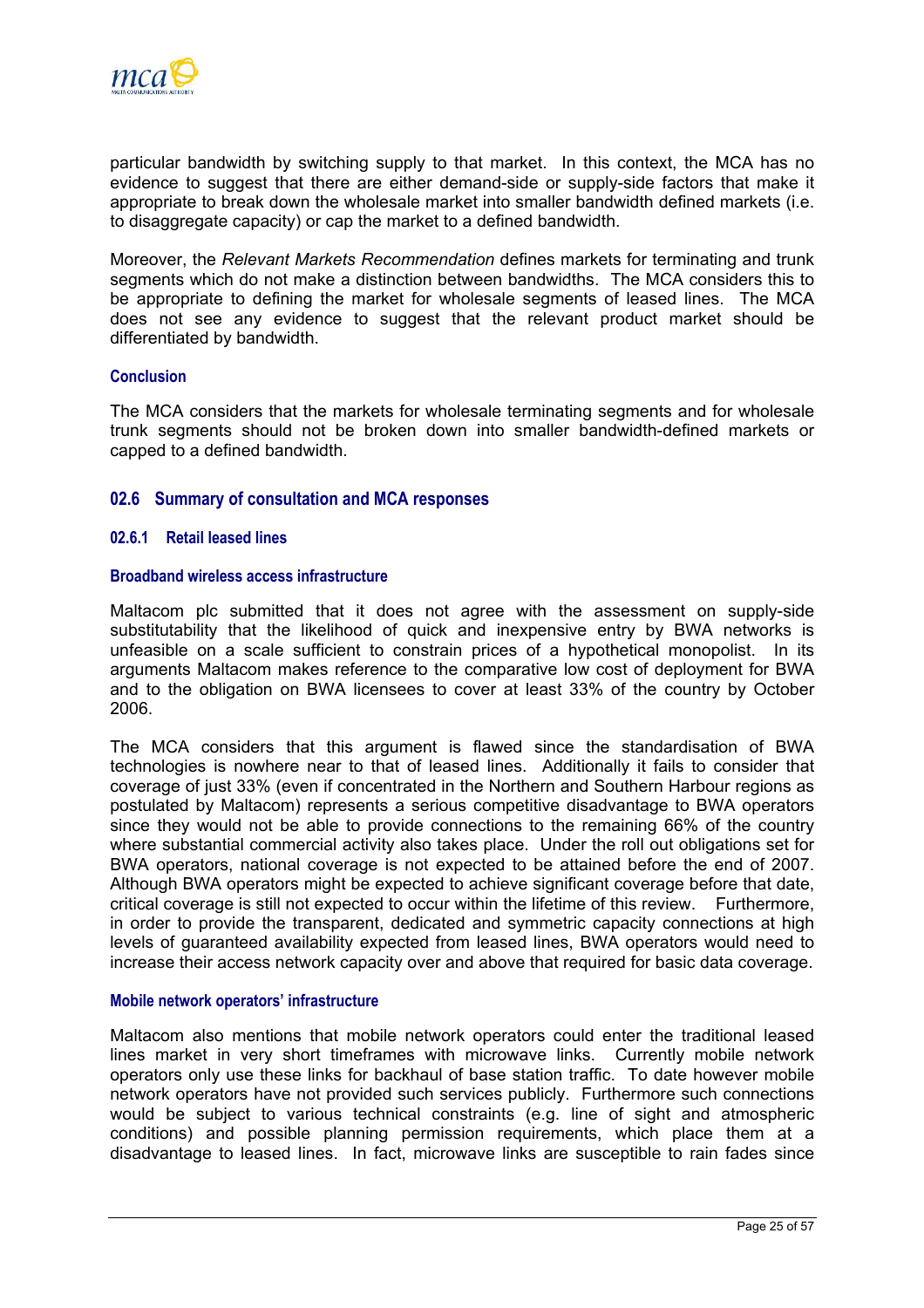

they operate at high frequencies. Line of sight requirements could present a number of difficulties.

Maltacom also implies that the market review should also consider other potential services provided over mobile infrastructure (presumably third generation services). The MCA considers that it is not plausible to consider such services in the market review for leased lines given that 3G-rollout is still in the early stages. In any case the rollout periods stipulated in the rights of use (99% coverage by 2010), fall beyond the timeframe of this review.

#### **ATM and Ethernet**

Maltacom submits that all non-dedicated managed data services which are not exclusively available for use by an end-user, including ATM and Ethernet services, should not be considered as functional equivalents to traditional leased lines.

In respect of ATM, Maltacom submits that certain ATM variants include multi-point configurations deployed in conjunction with multiple xDSL segments. Furthermore Maltacom also submits that only constant bit rate (CBR) service classes of ATM can provide high levels of guaranteed availability of services and that there are no such services in Malta.

In respect of Ethernet, Maltacom submits that by their very nature Ethernet services are an opportunistic best effort protocol and they are likely to be contended, and can underperform in the delivery of conventional voice and data traffic in periods of congestion. Maltacom also submits that it is only with great difficulty that Ethernet provides a service where protocol transparency and timing relationships between source and destination are preserved.

Maltacom also observes that that the price for a 10 Mbit/s ATM or Ethernet service is lower than that of a 2 Mbit/s traditional leased line, yet a number of traditional leased lines customers have not opted to shift to these services.

The MCA primarily notes that since ATM/Ethernet services have not been included in the retail market definition, these arguments will not have an effect at the retail level and that the principal arguments relate to the wholesale level.

The MCA agrees that ATM variants that are deployed in conjunction with multiple xDSL segments are not functional equivalents to traditional leased lines. However the MCA does not agree that all Ethernet and ATM service classes should automatically be excluded only because they are shared. A number of mitigating techniques can be implemented to overcome congestion at the core network, most notably over-dimensioning. Besides this, given the rather wasteful nature of this technique, new standards are being developed that would provide further guarantees. Likewise the ATM standard supports multiple levels of quality of service for packet traffic.

In this regard Maltacom's own offering (under the *maltanet* brand) indeed advertises both its ATM and Ethernet based BusinessPlus products as follows:

*"BusinessPlus is maltanet's range of optic fibre-based services, aimed at businesses that have higher bandwidth requirements, coupled with high levels of reliability, security and flexibility. ATM BusinessPlus offers an end-to-end fibre based service, with an ATM*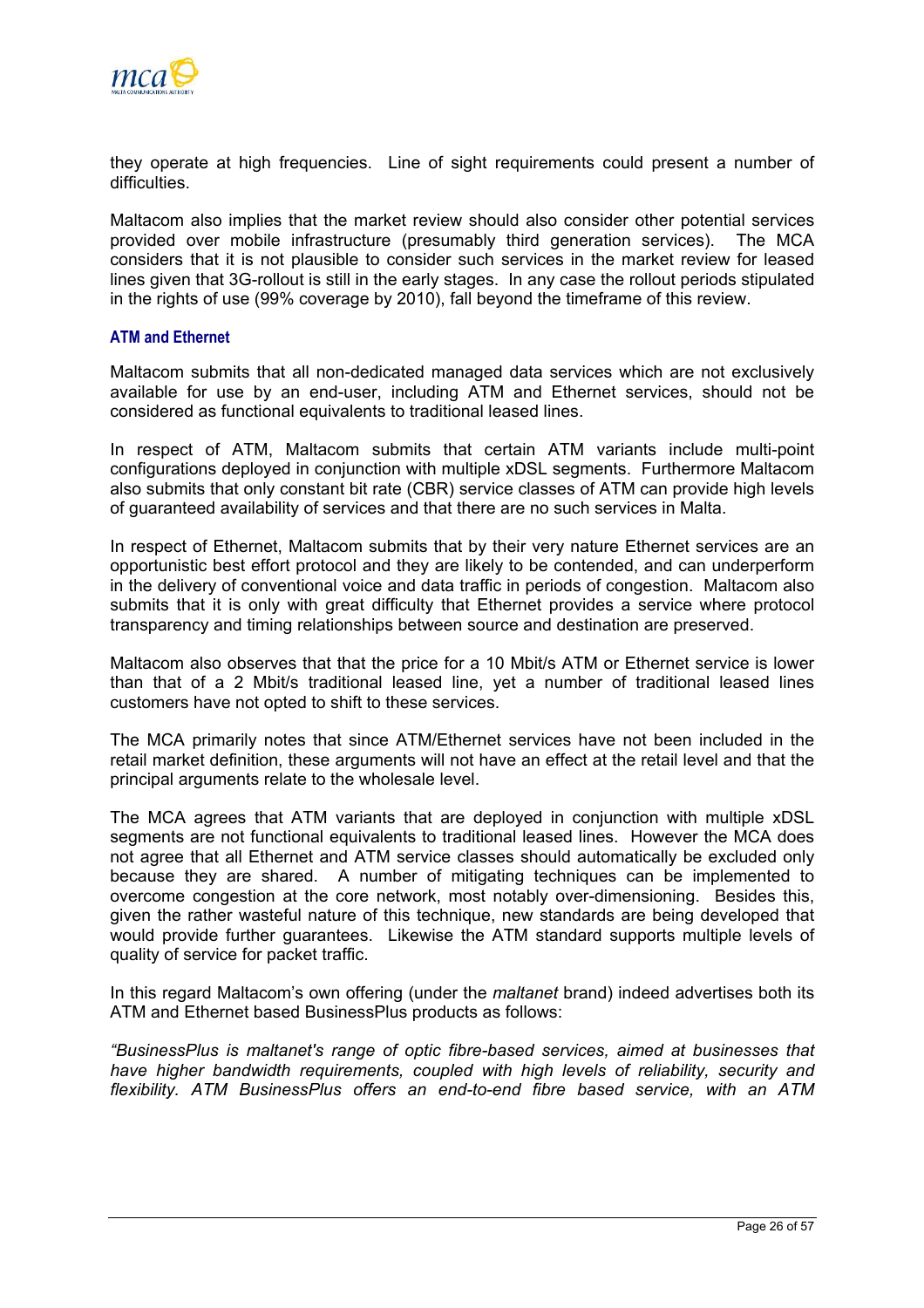

*termination. For those businesses that require an optic-fibre connection to terminate as Ethernet, we have developed Ethernet BusinessPlus.[18"](#page-29-0)* 

As mentioned in Maltacom's response, its ATM and Ethernet product range is constituted by a range of services that have differing service characteristics. At this stage the MCA concludes that, while in principle it is maintained that ATM and Ethernet products can offer functionality equivalent to traditional leased lines, those products which include multi-point functionality and are provided with ADSL services are excluded from the market.

#### **National and international leased lines**

Maltacom submitted that although the Commission's Recommendation on Relevant Markets does not explicitly declare that international leased lines fall outside the boundaries of the minimum set, the Commission's reply to the Dutch NRA OPTA implied this. Maltacom therefore submitted that in segmenting the retail market into two markets, one for national and one for international services, the MCA should follow the procedure of conducting the cumulative three criteria test for the identification of new markets.

In its Comments Letter the Commission has also commented on the identification of separate markets in this regard. The MCA has taken utmost regard of these comments and a detailed response is provided in Section [02.7](#page-31-1) below.

When commenting on supply-side substitutability of international services, Maltacom submitted that Vodafone already owns and operates an international gateway, and that EGN B.V also provides leased lines operations.

The MCA notes that in the case of Vodafone its decision to operate an international gateway was heavily influenced by strategic considerations. Accordingly this cannot be equated to quick and inexpensive entry in response to a 5-10% increase in prices, especially considering the significant investment required to deploy sub-marine optic fibre.

In the case of EGN B.V. this company provides data services over satellite connections mostly specific to airline reservation systems and to a lesser extent to other clients. However these satellite connections are used solely for backup purposes. Although satellite communications offer the possibility of point-to-point connections, they do present some limitations namely latency and capacity offered. Latency is ingrained in satellite limitations namely latency and capacity offered. communications due to the inherent long distances the packets have to travel. Several techniques are deployed to reduce it as much as possible, still it is very difficult to eliminate completely. In most cases, the connection capacity offered by satellite connections does not exceed 2 Mbps. Optimisation techniques are usually deployed to enhance the bandwidth usage on these connections, including compression. Thus satellite connections might not be suitable for certain applications with specified requirements for bandwidth and latency such as VoIP and online gaming. Current developments are improving the situation and VoIP is slowly being deployed over satellite connections as well.

Furthermore neither Vodafone nor EGN B.V. possess (or are expected to possess in the timeframe of this review) the local infrastructure which enable them to provide services exclusively directly to the end-users.

<span id="page-29-0"></span><sup>18</sup> http://www.maltanet.net/page.jsp?id=1595&mainid=5042&siteid=1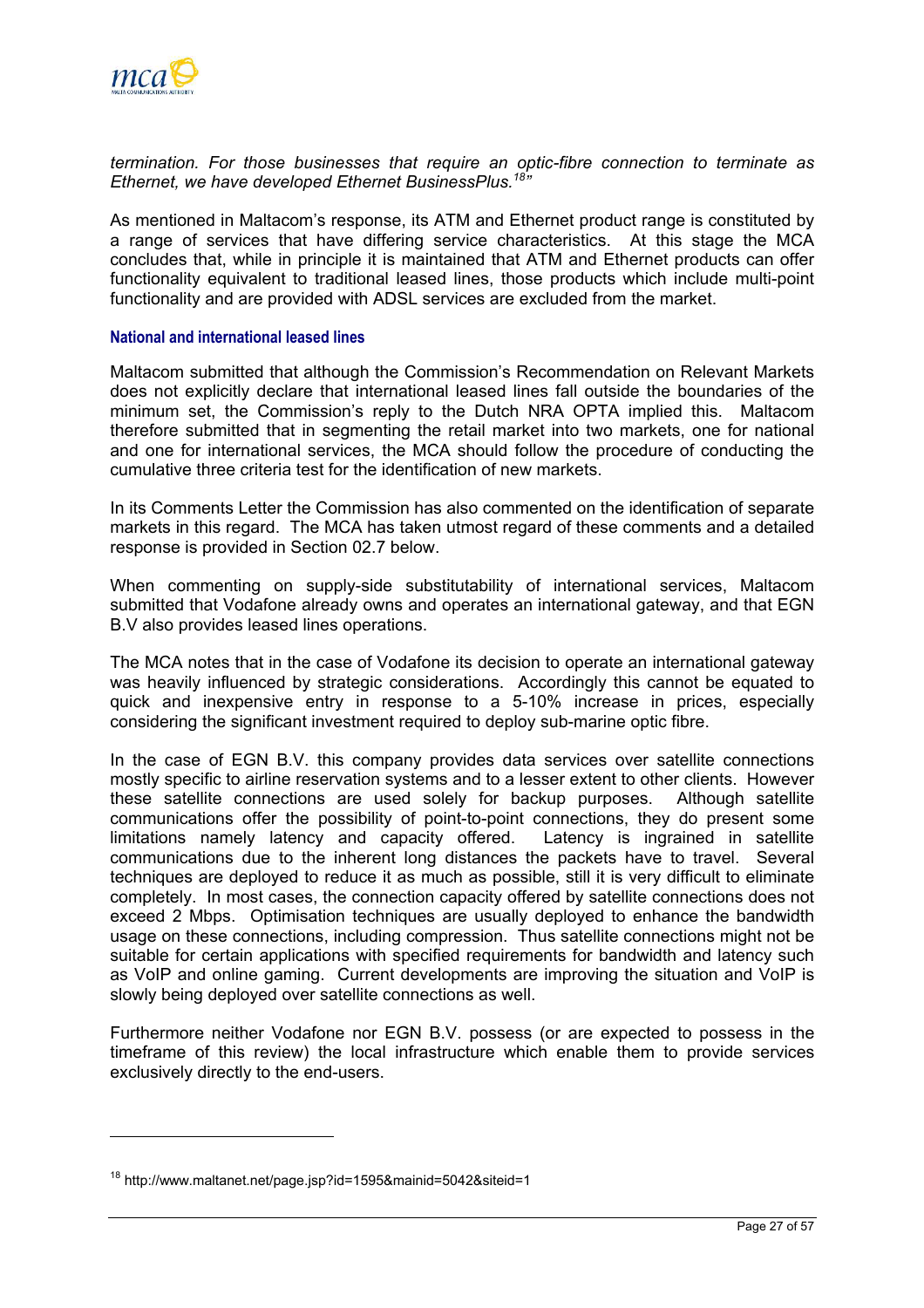

## <span id="page-30-1"></span>**02.6.2 Wholesale leased lines**

#### **Wholesale traditional leased lines and other data services**

Maltacom disagreed that ATM and Ethernet services should be considered to fall within the same market a traditional wholesale leased lines. Maltacom submitted, as in the case for the retail market, that ATM and Ethernet should be considered as best-effort rather than dedicated capacity and, if at all, considered in the analysis for wholesale broadband access (market 12) as supposedly done by other NRAs. Maltacom also submitted that these services would not fit in with either the market for trunk or terminating segments. It also submitted that wholesale leased lines services have not been in operation in Malta.

The MCA's position with regard to whether ATM and Ethernet services satisfy all functional characteristics for leased lines has already been made in the MCA response to Maltacom's submission on the retail market on the same issue.

The MCA also does not agree with Maltacom's submissions relating both to the nature of services provided on a wholesale basis and to services provided on an end-to-end basis. The Commission Recommendation on Relevant Markets clearly states that "Together, the wholesale markets 13 and 14 correspond to those referred to in Annex I(2) of the Framework Directive in respect of Directive 97/33/EC and Directive 98/10/EC (leased line interconnection) and to those referred to in Annex I(2) of the Framework Directive in respect of Directive 92/44/EEC (wholesale provision of leased line capacity to other suppliers of electronic communications networks or services)."

From the Commission Recommendation quoted above it is therefore clear that services provided to other suppliers of electronic communications networks or services are unequivocally of a wholesale nature. Such services provided on a wholesale basis may include traditional leased lines, ATM/Ethernet services, and interconnection paths, all of which may be used as inputs and not necessarily for simple resale by OAOs. In the consultation paper the MCA also proposed that wholesale services spanning both the trunk and terminating segments (i.e. end-to-end services) would be included in the market analysis stage. This approach follows the Commission Recommendation quoted above which states that, together, markets 13 and 14 correspond to wholesale provision of leased line capacity to OAOs. This is consistent with the approach taken by other NRAs where the Commission has closed Phase 1 investigations without comments<sup>19</sup>. It is also relevant to note that Maltacom also provides itself internally with these services as wholesale inputs in order to provide end-to end leased line products and other services to OAOs.

#### **Terminating segments and trunk segments of leased lines**

Maltacom submits that supply-side substitution exists from prospective BWA network operators. The MCA's position with regard to supply-side substitutability posed by prospective BWA network operators has already been made in the MCA response to Maltacom's submission on the retail market on the same issue.

### **National and international trunk segments**

As in its responses to the retail leased lines market, Maltacom submits that in segmenting the trunk segments market between national and international services the MCA should

<span id="page-30-0"></span><sup>19</sup> *vide* paras 8.25, 8.29, 9.4, and 11.71 of Comreg Doc. No. 05/03.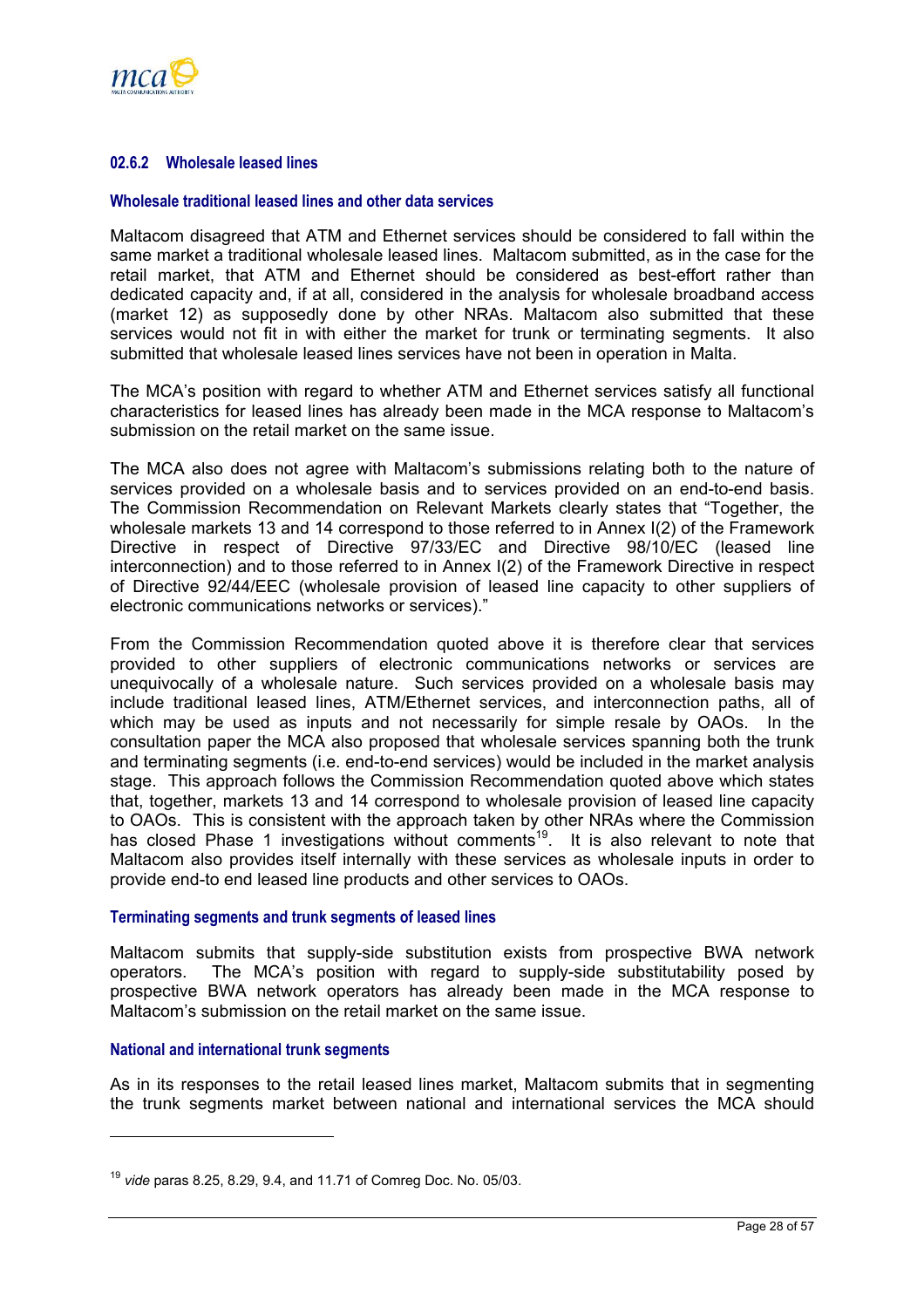<span id="page-31-0"></span>

follow the procedure of conducting the cumulative three criteria test for the identification of new markets.

In its Comments Letter the Commission has also commented on the identification of separate markets in this regard. The MCA has taken utmost regard of these comments and a detailed response is provided in Section [02.7](#page-31-1) below.

Maltacom also submitted that Vodafone already owns and operates an international gateway, and that leased lines operations are also provided by EGN B.V.

The MCA's position with regard to the supply-side substitutability of international services has already been made in the MCA response to Maltacom's submission on the retail market on the same issues.

### **Different bandwidths of trunk and terminating segments**

In its response Maltacom submitted that the wholesale leased lines market should be bounded at speeds of 2 Mbit/s. In this respect Maltacom commented that the arguments in the consultation document were purely hypothetical and repeated, as in its response on wholesale traditional leased lines and other data services, that there are no wholesale leased line services in Malta. Maltacom also submitted that the assumption that alternative operators usually purchase leased lines as a wholesale input for own use rather than for simple resale is not substantiated in Malta.

As already stated in response to Maltacom's earlier submission relating to wholesale services, it is exceedingly clear that services provided to other suppliers of electronic communications networks or services are unequivocally of a wholesale nature. These may include for example traditional leased lines, ATM/Ethernet services, and interconnection paths which are used as inputs and not necessarily for simple resale.

Furthermore the MCA does not agree with Maltacom that the wholesale market should be bounded at 2 Mbit/s. The MCA reiterates that in the wholesale market, aggregation of traffic is an important consideration for alternative operators that require wholesale capacity. Since under the old regulatory framework in Malta services higher than 2Mbit/s have not been regulated, other alternative operators may find a disincentive to aggregate traffic at bandwidths higher than 2 Mbit/s.

As a result of aggregation, capacities available in the core network are significantly higher than 2Mbps. This means that higher bandwidth services can be offered without necessitating any upgrades in the core unless of course the network is reaching its capacity limits. This means that at the wholesale level it would not make sense to constrain bandwidths to 2 Mbit/s.

#### <span id="page-31-1"></span>**02.7 Summary of Commission Comments**

Following notification of the draft decision the Commission published its comments letter pursuant to Article 7(3) of Directive 2002/21/EC on cases MT/2006/0373-5 on 19<sup>th</sup> May 2006. The Commission noted that by including international lines in the retail markets for the provision of leased lines and the wholesale trunk segments of leased lines respectively, the MCA deviates from the Recommendation. Without contesting the MCA's conclusions, the Commission invited the MCA to clarify in its final Decision that (i) two new markets have been defined by including international leased lines, thereby deviating from the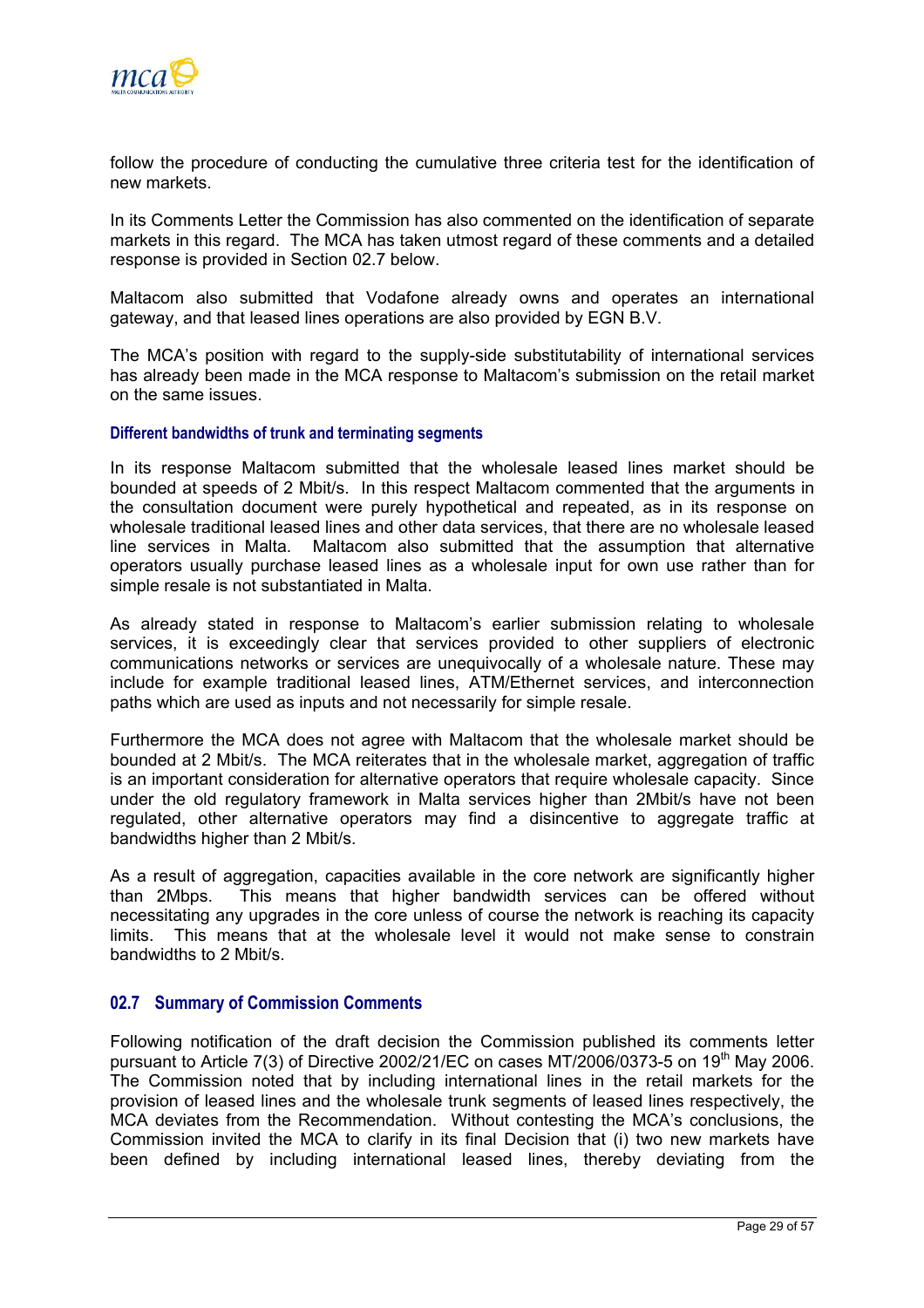

recommendation, (ii) that the three criteria test has been carried out for these markets, and (iii) that the cumulative criteria for this test are fulfilled.

As stated in the draft market review document, the MCA had initially concluded that the definitions of the markets for international retail leased lines and wholesale international trunk segments of leased lines were in line with the definitions provided by the Commission in its Recommendation on relevant markets, which markets are in no way restricted to national services. Consequently, the MCA was of the opinion that it did not need to apply the three criteria test. The sub-division of the markets was intended to highlight the structural differences in the provision of national and international leased resulting from peculiar circumstances in Malta and to enable a better understanding of the market. Had the MCA not sub-divided the market, the resulting market definition, analysis and the remedies imposed of SMP operators would not have changed. Following the receipt of the Commission's Comments Letter the MCA is hereby providing evidence that the three criteria test are fulfilled and therefore these markets are still susceptible to ex-ante regulation in Malta.

#### **02.7.1 Barriers to entry**

The MCA considers that the international leased lines market is subject to very high barriers to entry. As already stated in Section [02.6.1](#page-27-1) above, satellite communications face a number of limitations related to latencies in transmission of data and capacity offered. A long distance international microwave link in Malta is currently operated by Maltacom used as a backup connection with Sicily, however the MCA does not consider this type of technology as a suitable long-term substitute since it is susceptible to atmospheric conditions and line of sight limitations.

In view of these considerations, the MCA is of the opinion that at the current time due to Malta's geographic location, international connectivity with mainland is only reliably ensured via submarine fibre optic cables, resulting in very significant investment requirements and deployment timelines. This is reflected in the limited number such infrastructures commercially available.

The MCA therefore considers that the provision of retail international leased lines and wholesale international trunk segments of leased lines markets are subject to high barriers to entry.

The above conclusions are supported by the Comments Letter where the Commission noted that Maltacom is still the only provider on both wholesale and retail level and that Maltacom has been able to keep this position despite Vodafone's deployment of a second cable. The Commission also noted that this lack of decrease in Maltacom's market share supports the MCA's finding that there are barriers to switching for Maltacom's customers both at wholesale and retail level. Furthermore, the Commission stated that it does not object to the MCA's finding that the markets in question do not tend towards effective competition within the relevant time horizon, and that they are in the short term susceptible to ex-ante regulation.

#### **02.7.2 No signs of effective competition**

With the entry in the market of Vodafone, there is the possibility that in the future this market might be competitive. However, several months since its public offering Vodafone did not attract any customers, with the result that Maltacom had a 100% market share in both the retail and wholesale markets. The fact that the new entrant published an offering for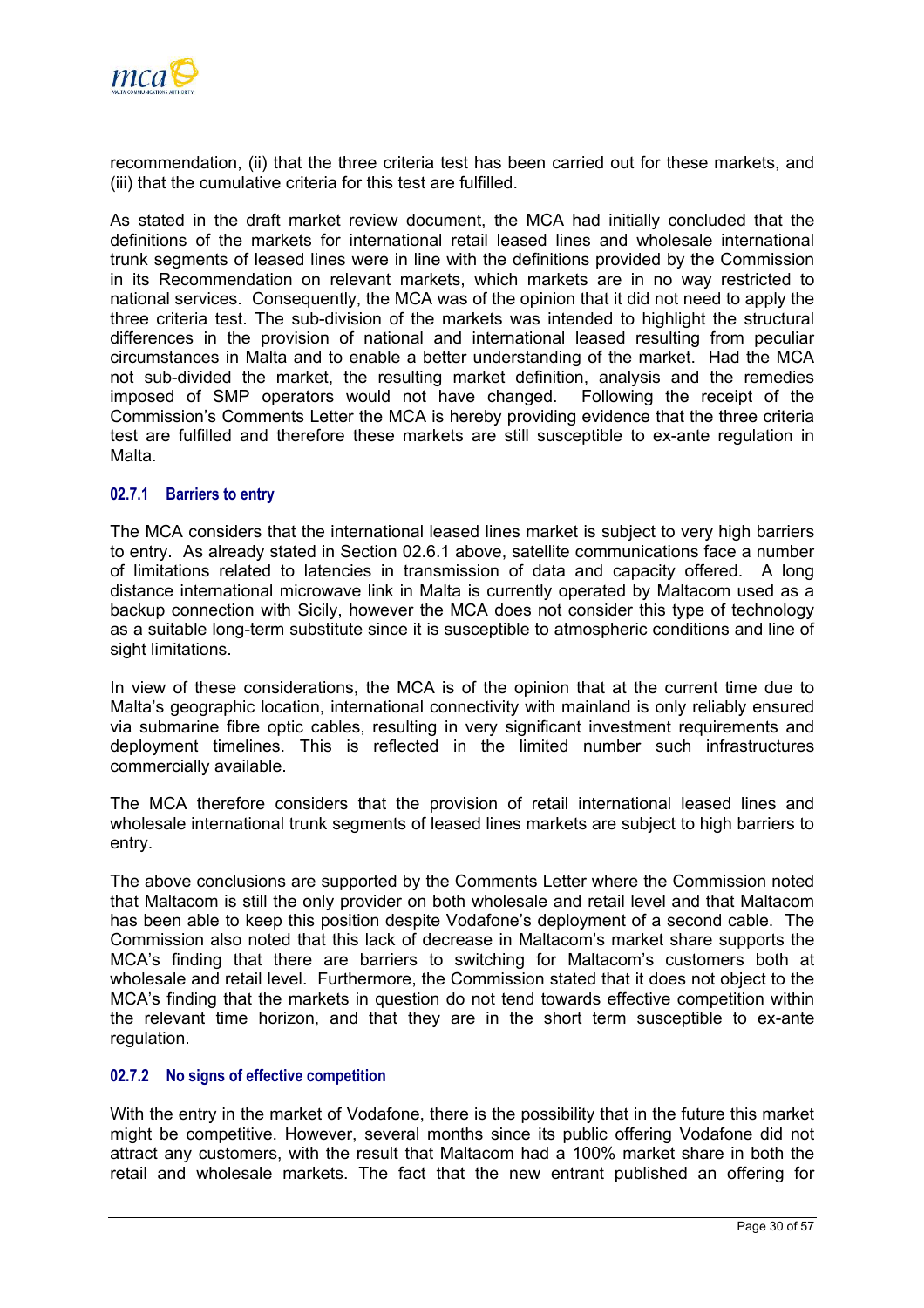<span id="page-33-0"></span>

international leased lines services does not materially imply that the market has become effectively competitive. The MCA also believes that given Maltacom's market share, it would be very difficult for Maltacom to lose its SMP position during the two-year timeframe of this review.

The MCA concludes that the markets in question are not effectively competitive and are not likely to be with the timeframe of this review.

#### **02.7.3 Sufficiency of competition law**

Given the nature of the markets under investigation and the potential problems that may arise, the MCA believes that competition law would not be sufficient to ensure the stability of the markets and the continuity of the provision of such important services for the industry. Given the barriers to entry in this market and the fact that there are low prospects for effective competition, the MCA considers that more detailed obligations other than ex post remedies would be required. The leased lines market was already being (and still is) regulated under the previous regulatory regime.

The MCA therefore concludes that it is justified in defining separate markets for international retail leased lines and wholesale international trunk segments of leased lines and that ex ante regulation may be warranted in the market.

## **02.8 Relevant geographic market**

A relevant geographical market comprises the area in which the undertakings concerned are involved in the supply and demand of products and/or services, in relation to which the conditions of competition are sufficiently homogeneous and which can be distinguished from neighbouring areas because the conditions of competition are appreciably different to those areas.

According to the EU Guidelines, in the electronic communications sector, the definition of the geographical scope of the relevant market is generally determined with reference to the area covered by a network, and to the existence of legal and other regulatory instruments.

Based on the above characterisation of the geographical scope of a relevant market and the market conditions described earlier on, the MCA takes the view that the relevant geographic market for the following relevant product and service markets is the national territory of Malta:

- National Retail Leased Lines,
- Wholesale terminating segments of leased lines,
- Wholesale national trunk segments of leased lines.

The MCA takes the view that the relevant geographic market for the following relevant product and service markets is from/to the national territory of Malta:

- International Retail Leased Lines,
- Wholesale international trunk segments of leased lines.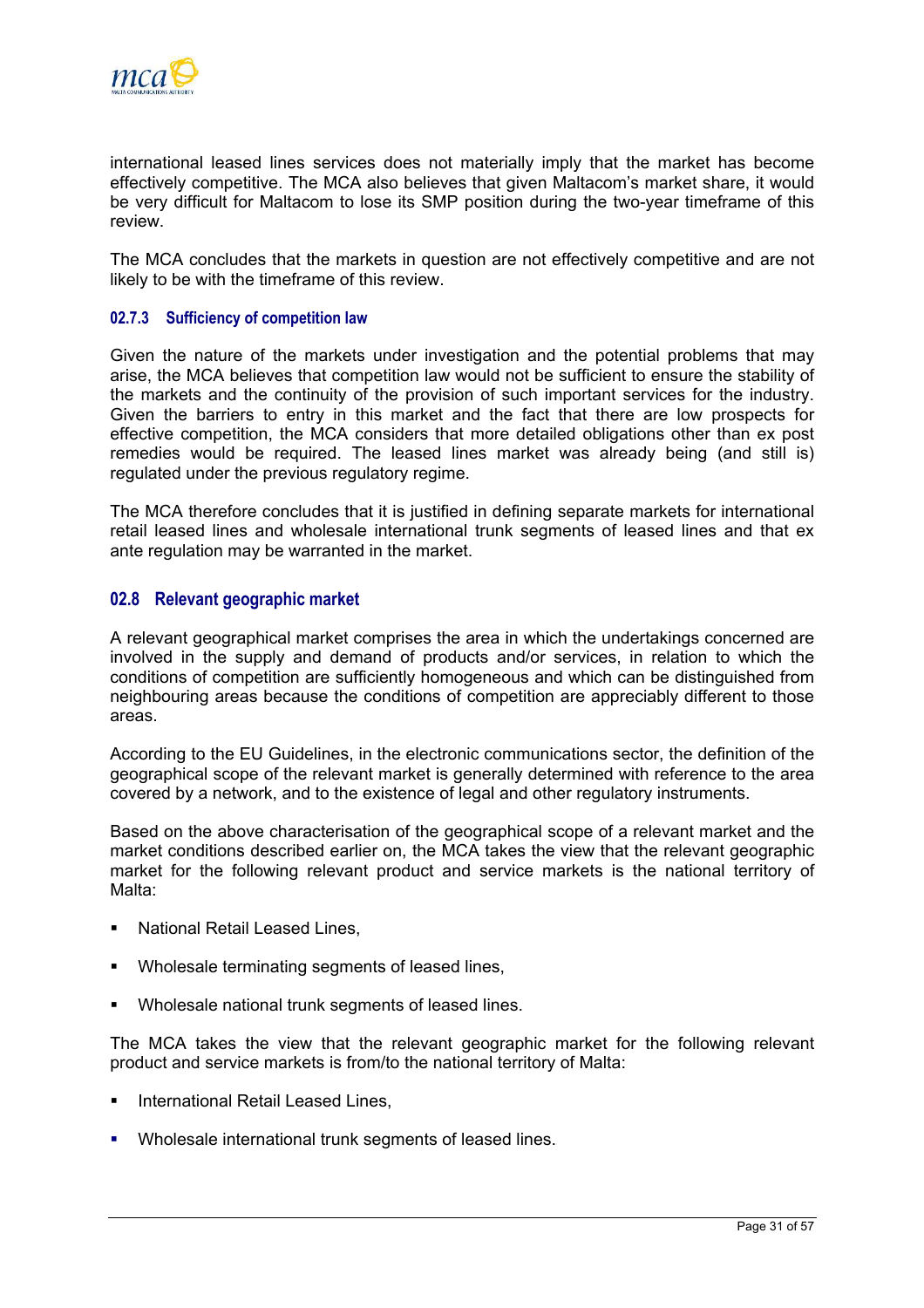<span id="page-34-0"></span>

## **02.9 Conclusion of relevant markets**

Following the analysis presented here the MCA found the following relevant leased lines markets in Malta:

- 1) Retail national traditional interface leased lines.
- 2) Retail international traditional interface leased lines.

These markets incorporate the "minimum set of leased lines" up to and including 2 Mbit/s.

- 3) Wholesale terminating segments of leased lines.
- 4) Wholesale national trunk segments of leased lines.
- 5) Wholesale international trunk segments of leased lines.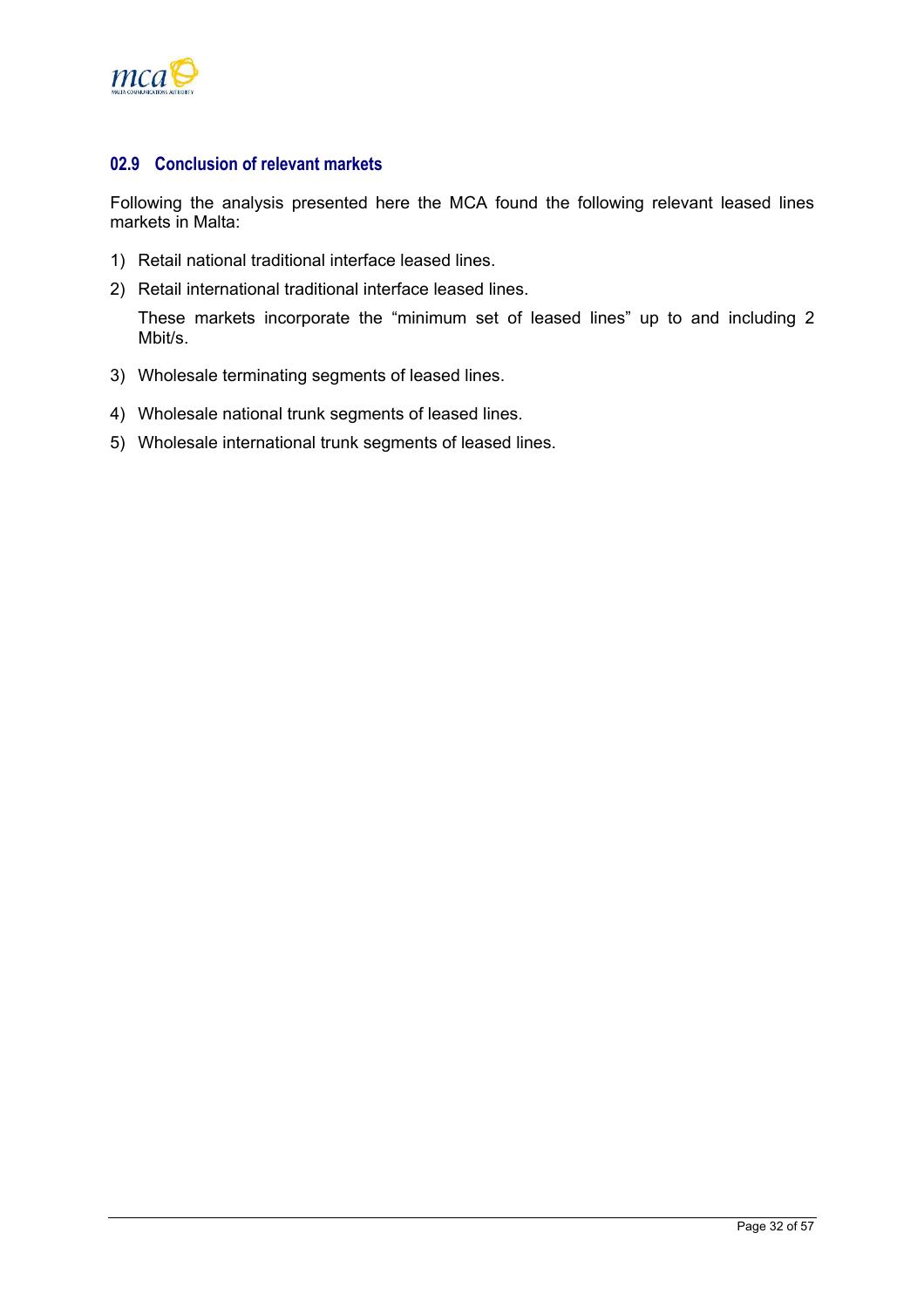<span id="page-35-0"></span>

## **Chapter 03 - Market Analysis**

Having identified the relevant markets as discussed in **Chapter 02** the MCA is required to analyse the markets in order to assess whether any person or persons have significant market power as defined in Regulation 8 of the ECNS (Article 14 of the Framework Directive).

## **03.1 Method to assess Significant Market Power**

Under the new EU Communications Directives and Article 4(8) of the ECRA, SMP has been newly defined so that it is equivalent to the competition law concept of dominance. Article 14(2) of the Framework Directive states that:

*"An undertaking shall be deemed to have significant market power if, either individually or jointly with others, it enjoys a position equivalent to dominance, that is to say a position of economic strength affording it the power to behave to an appreciable extent independently of competitors, customers and ultimately consumers."* 

Further, Article 14(3) of the Framework Directive states that:

*"Where an undertaking has significant market power on a specific market, it may also be deemed to have significant market power on a closely related market, where the links between the two markets are such as to allow the market power held in one market to be leveraged into the other market, thereby strengthening the market power of the undertaking".* 

Therefore, in the relevant market, one or more undertakings may be designated as having SMP where that undertaking, or undertakings, enjoys a position of dominance. Also, an undertaking may be designated as having SMP where it could lever its market power from a closely related market into the relevant market, thereby strengthening its market power in the relevant market.

In assessing whether an undertaking has SMP, this review takes the utmost account of the Commission's SMP Guidelines as well as the MCA's equivalent guidelines, as referred to in Chapter 01 above.

#### **03.2 Assessment of SMP against relevant criteria**

The remainder of this chapter considers whether dominance is likely to exist in the identified markets. In the MCA's view the assessment is fully compliant with the Commission's Guidelines. The SMP assessment set out is based on the evidence available to the MCA.

Single dominance can be assessed using a large number of criteria, as described in the Commission's and the MCA's guidelines on SMP assessment. In the MCA 's view, the most relevant are:

- o Market share analysis;
- o Barriers to entry and potential competition;
	- ◊ Economies of scale and scope;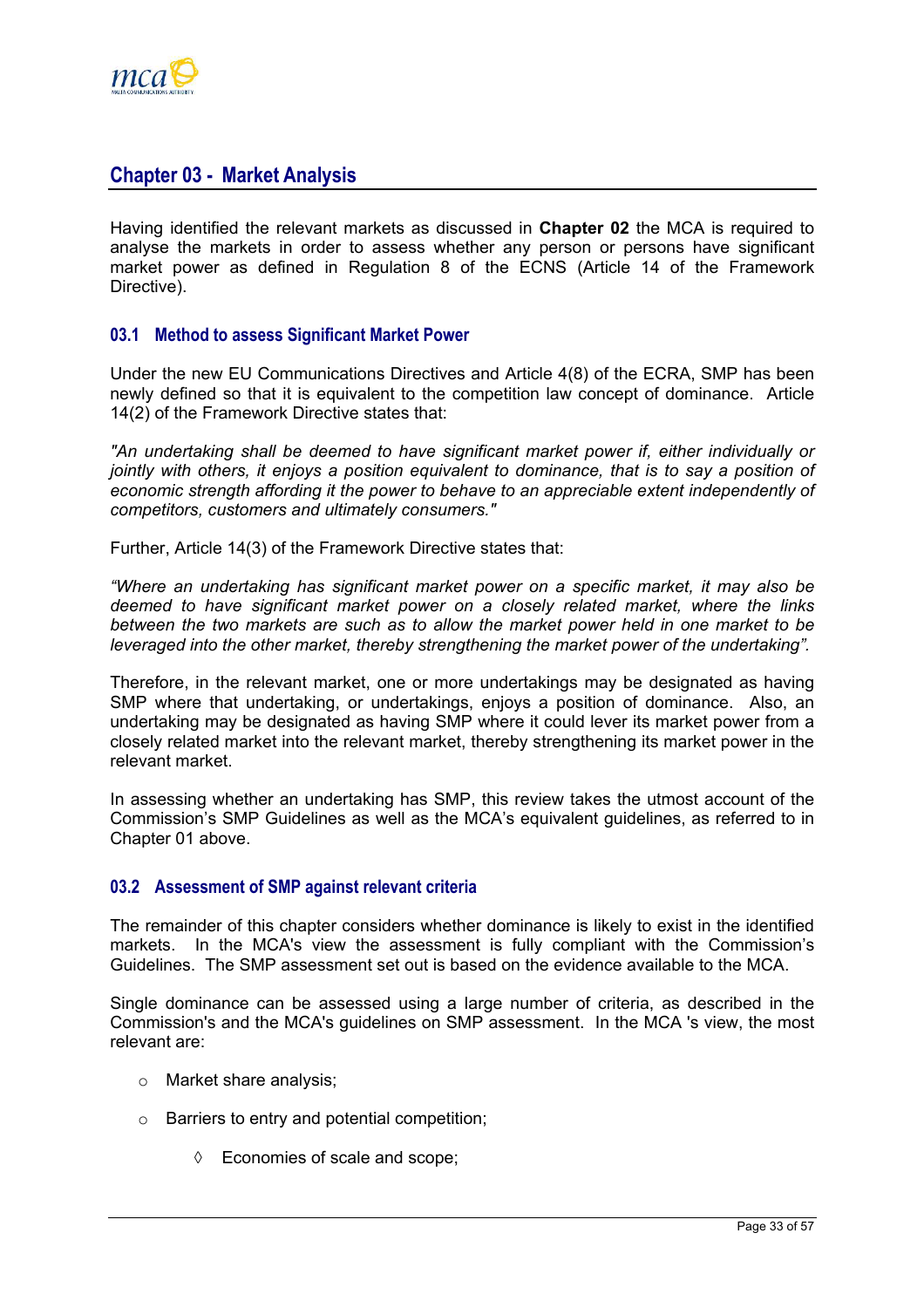<span id="page-36-0"></span>

- ◊ Sunk cost and infrastructure not easily replicable;
- ◊ Vertical integration;
- ◊ Potential competition;
- o Countervailing buyer power.

These are in turn discussed in detail below.

## **03.3 National retail leased lines**

## **3.3.1 Analysis of market shares**

Although, high market shares are not in themselves decisive as to whether an undertaking enjoys SMP in a market, the MCA is of the opinion that market shares higher than 50 per cent would be strong evidence of SMP. Paragraph 75 of the Commission Guidelines states that, "*according to established case-law, very large market shares – in excess of 50% - are in themselves, save in exceptional circumstances, evidence of the existence of dominant position."*

As identified in the market definition above, currently Maltacom is the sole provider of the minimum set of leased lines. The chart below shows the total number of traditional retail leased lines available as at June 2005.



Although the number of national traditional leased lines has been registering a decline over time as shown in the diagram above, Maltacom holds 100 per cent market share in the provision of these services.

## **3.3.2 Barriers to entry and potential competition**

Barriers to entry can take many forms such as significant sunk costs or economies of scale and scope resulting from the presence of a large undertaking in the market. The presence of entry barriers may create the necessary market conditions for an operator to exercise market power.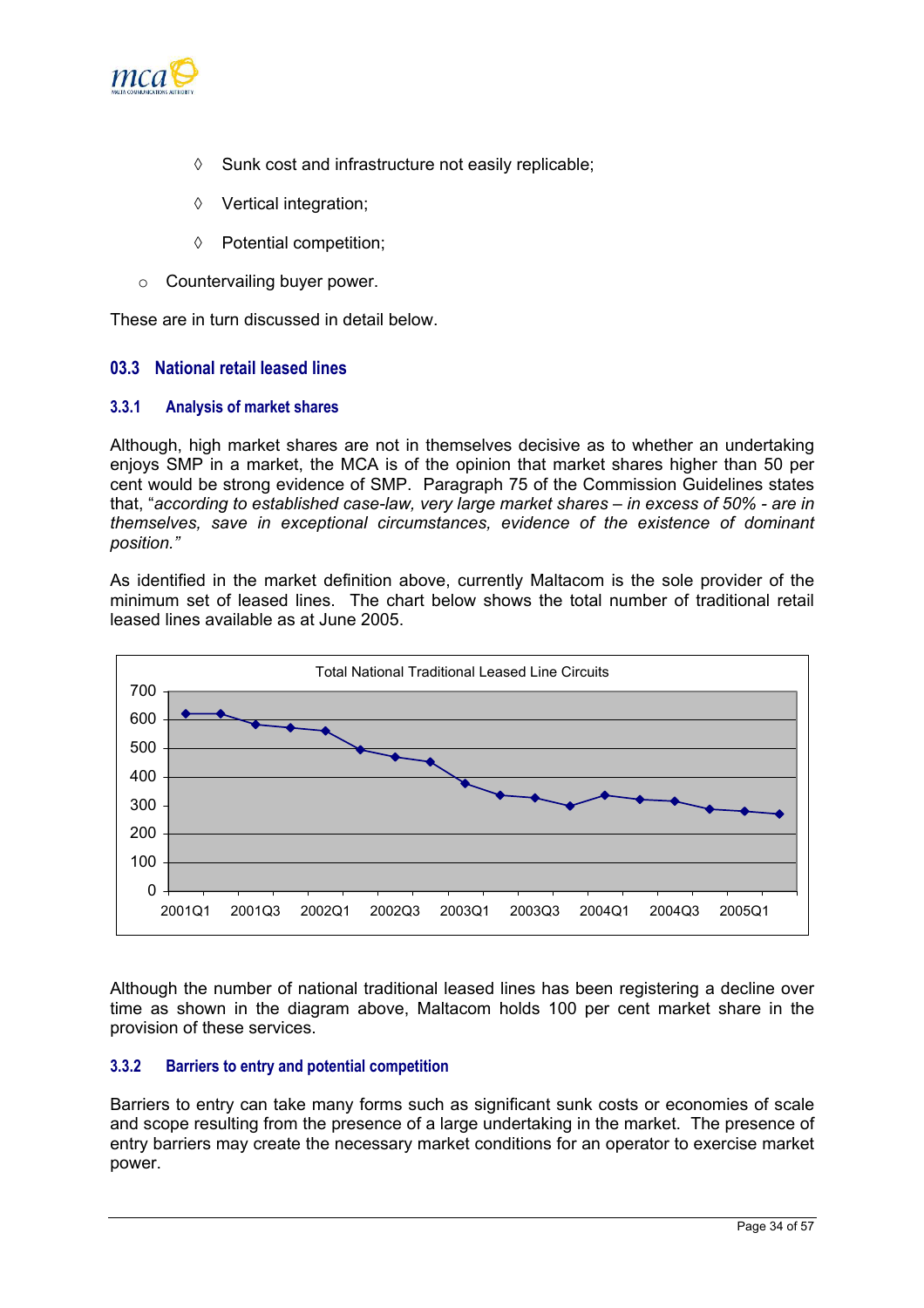

Conversely, potential competition refers to the prospect of new undertakings entering the market within a short period of time, therefore constraining incumbent firms. The threat of potential entry may prevent firms from raising prices above competitive levels, leading thereby to a situation in which no market power can be profitably exercised.

#### **Economies of scale**

As identified in Chapter 2 of this report, Maltacom's backbone network infrastructure is widespread in terms of coverage and reach. Given the ubiquity of its network, Maltacom enjoys economies of scale in the provision of retail leased lines. Given the high market share which Maltacom enjoys in the provision of the minimum set of leased lines, the cost of providing additional retail leased lines is likely to be much lower than that of any other alternative provider.

In addition the annual rental fee for retail leased lines is currently regulated. A new entrant would therefore need to be efficient in providing its services in order to compete with Maltacom. Nonetheless in the absence of regulation Maltacom would still be able to offer low annual rental fees for retail leased lines due to the cost advantages it has over potential competitors as a result of its market share. Maltacom could potentially abuse of its longstanding position in the market and the cost advantages highlighted above by sustaining low levels of profits (or no profit at all) for a period of time so as to drive potential competition out of the national leased lines market.

Furthermore, Maltacom's ubiquitous network provides additional benefits, apart from lower prices to customers at the retail end. These include simplified procurement management through the purchasing of all retail leased lines from Maltacom.

#### **Economies of scope**

Economies of scope exist where average costs for one product are lower as a result of it being produced jointly with another product by the same firm. Cost savings may be made where common processes are used in the provision of a group of services. When an operator is present in a large number of markets it can share common costs over a greater range of services.

As noted earlier, Maltacom has over the past decade developed its ubiquitous network to offer other types of electronic communication services together with fixed-line telephone services. These other types of services include various forms of data communications.

Therefore factors such as the existing underlying infrastructure and the sharing of common inputs amongst the provision of various services, are likely to render the costs for Maltacom to provide retail leased lines much lower than those of any other provider. The ability to benefit from economies of scope may act as a barrier to entry for new competitors.

#### **Sunk costs**

Sunk costs are those costs that a new entrant must incur to enter the market but which are not recovered on exit. As noted in the assessment of traditional leased lines and other data services, the significant elements of sunk costs associated with the provision of traditional leased lines arise due to trenching, ducting, rodding and optical fibre. These requirements are considered part of the underlying network infrastructure required for the provision of retail leased lines, which also involve a significant degree of capital expenditure.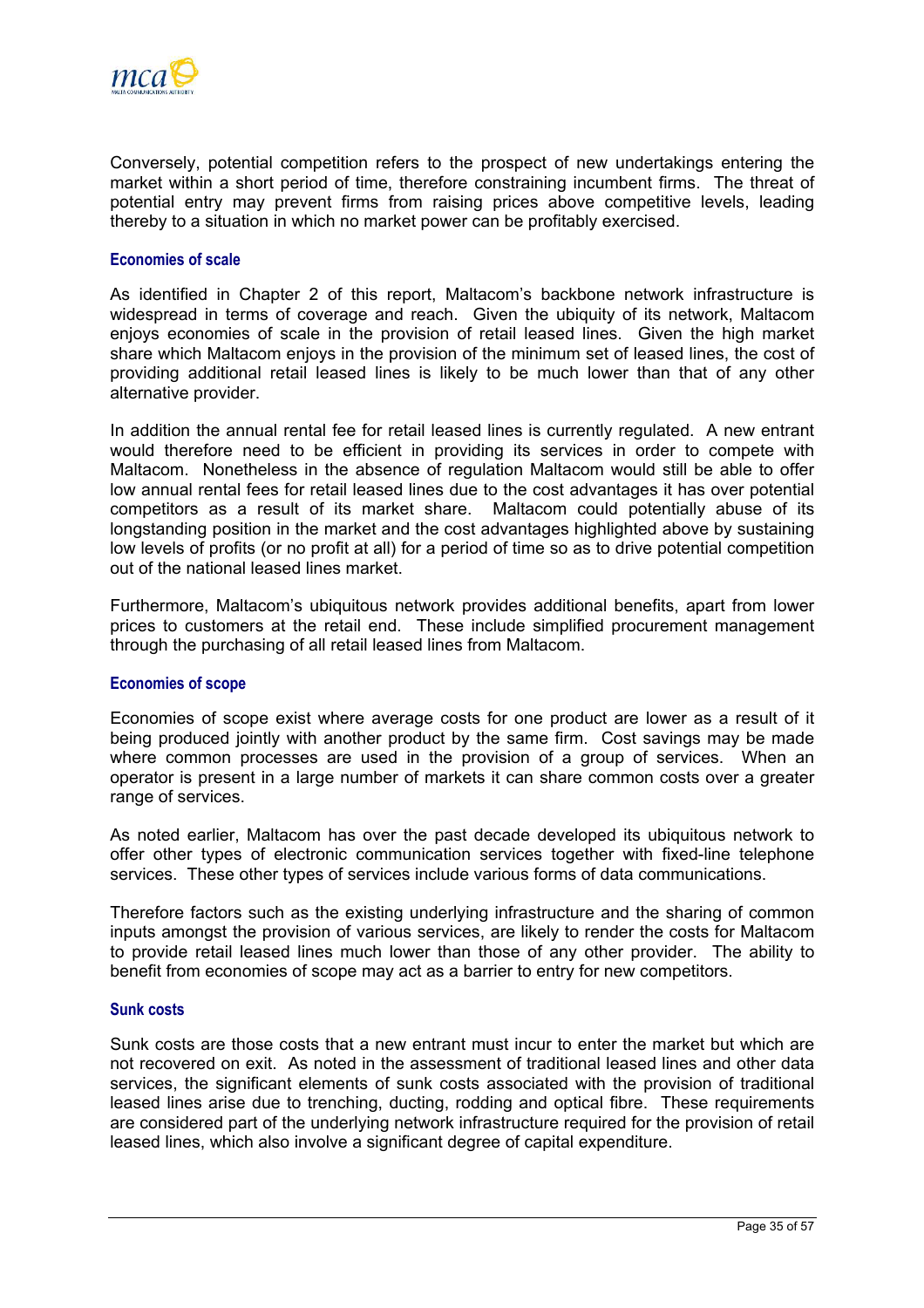

A potential entrant will only seek to incur these costs if its expected return from such an investment would be sufficient to cover these costs. The incumbent on the other hand has already made its investment and would therefore be in a much better position to compete with the new entrant since it would already have recovered its sunk costs. This asymmetry would make it very difficult for a new entrant to effectively compete with the incumbent.

Therefore the MCA is of the view that it is unlikely to be economically feasible for any new entrant to replicate Maltacom's network infrastructure during the time frame of this review. Thus this is considered as a major barrier to entry for alternative operators in the retail leased lines market.

#### **Vertical Integration**

Vertical integration involves an undertaking operating in a given market, which is also present in a market that is at a higher or lower level in the chain of provision. Since vertically integrated operators are able to influence both upstream and downstream markets it would be more difficult for a new provider entering in one of these markets to compete effectively with the integrated operator.

Maltacom is an integrated provider and operates at a wholesale and retail level in all the electronic communications markets where it is present. The ability to lever market power from upstream to downstream markets may deter potential entry in these markets. An integrated provider can hypothetically make it difficult for new entrants at a retail level to obtain the necessary inputs at a competitive price (i.e. cost based). However an alternative option for the integrated provider would be to adopt a margin squeeze approach in the provision of retail leased lines. In both instances new entrants in the retail leased lines market would not be able to provide a retail product at a competitive price without affecting their profit margin. This would therefore create an entry barrier at retail level.

#### **Potential Competition**

As explained earlier part of the underlying infrastructure required for the provision of retail leased lines is the availability of trenches and ducts through which all the cabling/wiring required are passed. The MCA notes that in Malta the existing cable operator owns a number of ducts, whilst it also shares another number of ducts with the incumbent fixed operator. The MCA is of the view that the number of ducts available to Melita Cable are not enough for it to be able to provide a ubiquitous network for the provision of retail leased lines. In addition, the costs associated with the sharing of ducts would not allow Melita Cable to provide retail leased lines at the prices offered by the incumbent due to these additional costs. Alternatively the cable operator would have to bear the additional costs, eating away from its profit margins, to be able to offer the retail product at competitive prices.

It is to be further noted however that although the possibility would exist for Melita Cable to share additional ducts with Maltacom, the cable operator would still require to pass fibre from these ducts prior to the provision of the retail product. This would therefore require additional outlays on the part of the potential new entrant in the market in addition to the costs associated with the sharing of ducts.

Furthermore, the MCA is of the opinion that during the timeframe of this review, it would be rather difficult for any new entrant to gain sufficient market share that would significantly change the current market structure and consequently the results of this analysis. However, given the dynamic nature of electronic communications markets, the MCA will monitor closely any developments in these markets and will revise its analysis accordingly should the necessity arise.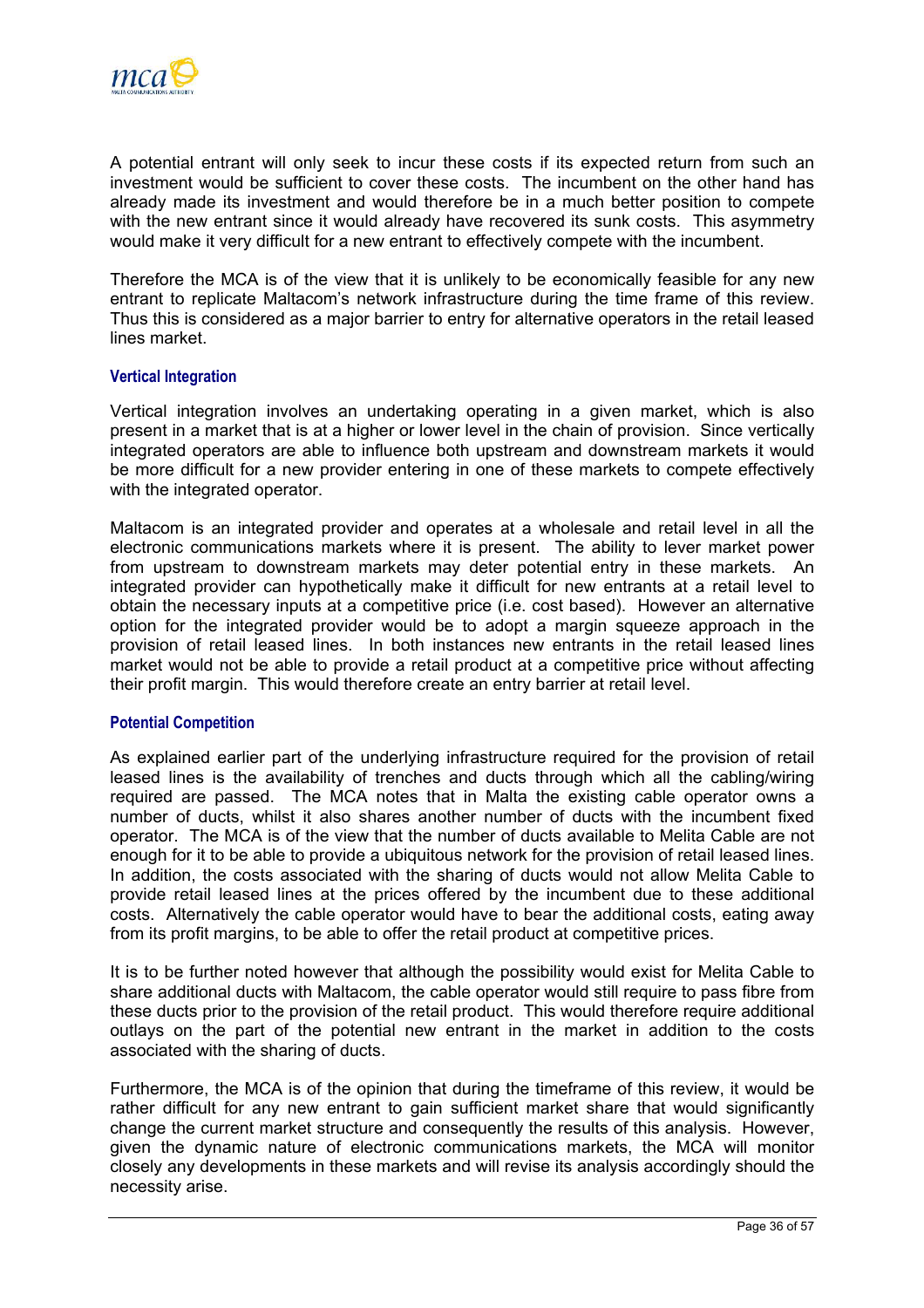<span id="page-39-0"></span>

### **3.3.3 Countervailing buyer power**

The existence of customers with a strong negotiating position, which can be exercised to produce a significant impact on competition, will tend to restrict the ability of providers to act independently of their customers. When buyers of a certain product or service are large and powerful, they can effectively stop an attempt to increase prices by service providers.

The extent of countervailing buyer power depends on the ability of large customers to switch to alternative providers or not to purchase the service or product from that particular provider within a short period of time.

The MCA has earlier assessed the market for a wide range of 'managed data services' provided by alternative providers. These services have however been found to be functionally different than the minimum set of leased lines in particular in relation to quality of service and capacity. This therefore renders Maltacom as the current sole provider of the minimum set of leased lines in Malta. This implies that even large companies which make use of leased line services and also purchase a suite of other services from Maltacom cannot exert sufficient countervailing buyer power to pose a serious price constrain on the price of retail leased lines in the absence of regulation.

## **03.4 National wholesale terminating and trunk segments**

#### **3.4.1 Analysis of market shares**

Although, high market shares are not in themselves decisive as to whether an undertaking enjoys SMP in a market, the MCA is of the opinion that market shares higher than 50 per cent would indicate SMP. As stated in the market analysis for national retail leased lines, this is in line with the Guidelines provided by the Commission in relation to dominant positions.

Although in the context of the market definition of the wholesale market the MCA identified the boundary between terminating and trunk segments of leased lines, it has been stated that neither of these segments is in reality purchased in isolation. It has been identified that wholesale (and retail) leased lines are predominantly sold and purchased end-to-end. The MCA will as a result base its analysis of market shares in the wholesale terminating and trunk segments market of leased lines on the number of end-to-end circuits.

During the course of the delineation of the wholesale terminating and trunk segments of the leased lines market, the MCA has identified both ATM and Ethernet services as end-to-end products which offer dedicated capacity and connectivity and which are functionally equivalent to those provided by wholesale terminating and trunk segments of leased lines and that therefore they fall within the same relevant wholesale market. Thus the number of end-to-end circuits analysed in this section will also take into account ATM and Ethernet services.

This therefore implies that Maltacom possesses 100 per cent market share in the wholesale market for national trunk and terminating segments of leased lines. The chart below illustrates the take up of wholesale (and retail) end-to-end leased lines, including ATM and Ethernet Services, from the first quarter of 2003 up to mid-2005.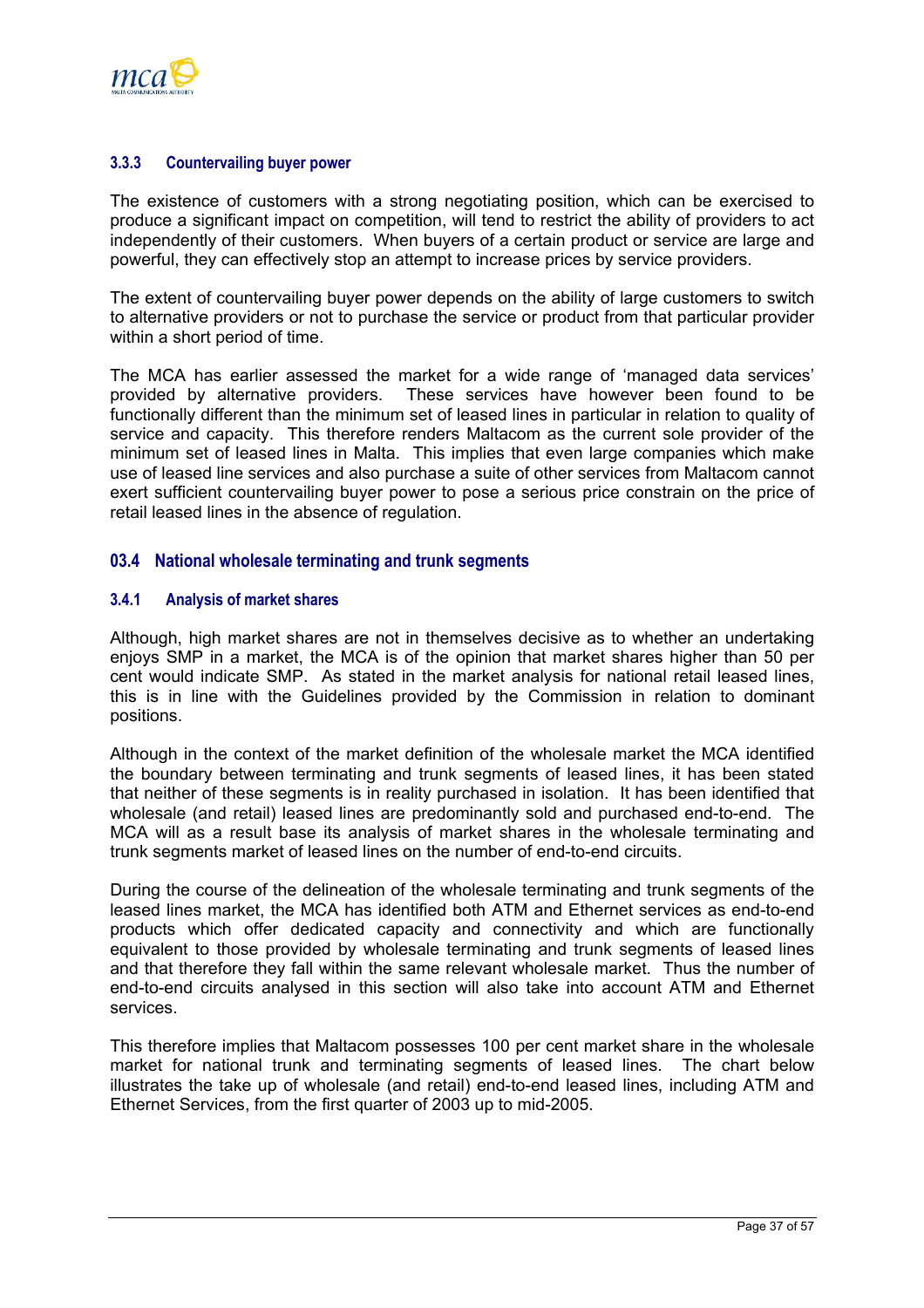



## **3.4.2 Barriers to entry and potential competition**

#### **Economies of scope**

The same infrastructure used for the provision of wholesale trunk and terminating segments of leased lines can be utilised for the provision of other services. This is especially so where the undertaking owning the infrastructure has a ubiquitous network and is in turn present in a number of markets as is the case with Maltacom. Thus the MCA therefore considers economies of scope as an added factor contributing to Maltacom's ability to provide wholesale terminating and trunk segments of leased lines at significantly lower costs than any other alternative provider.

The ability of Maltacom to take advantage from the combined benefits resulting from economies of scale and economies of scope suggests that this undertaking is likely to enjoy SMP in the provision of wholesale trunk and terminating segments of leased lines.

#### **Sunk costs & vertical integration**

Sunk costs are those costs that a new entrant must incur to enter the market but which are not recovered on exit. The significant sunk costs incurred by Maltacom associated with underlying network infrastructure over which wholesale trunk and terminating segments of leased lines are provided, have been identified in earlier sections of this report.

A potential entrant in the market for the provision of wholesale national trunk and terminating segments of leased lines will only seek to incur these costs if its expected return from such an investment would be sufficient to cover such costs.

The number of years the incumbent has been in operation together with the extent of its operations, allow Maltacom to be in a better position to compete with the new entrant. This asymmetry would make it very difficult for a new entrant to effectively compete with the incumbent. Thus it is the MCA's view that it is unlikely to be economically feasible for any new entrant to replicate Maltacom's network infrastructure for the provision of wholesale national trunk and terminating segments of leased lines during the time frame of this review.

In addition, Maltacom's sole presence in the market for the provision of wholesale national trunk and terminating segments of leased lines, and its 100 per cent market share in the retail national leased lines market makes it very difficult for any new entrant to enter the leased lines market.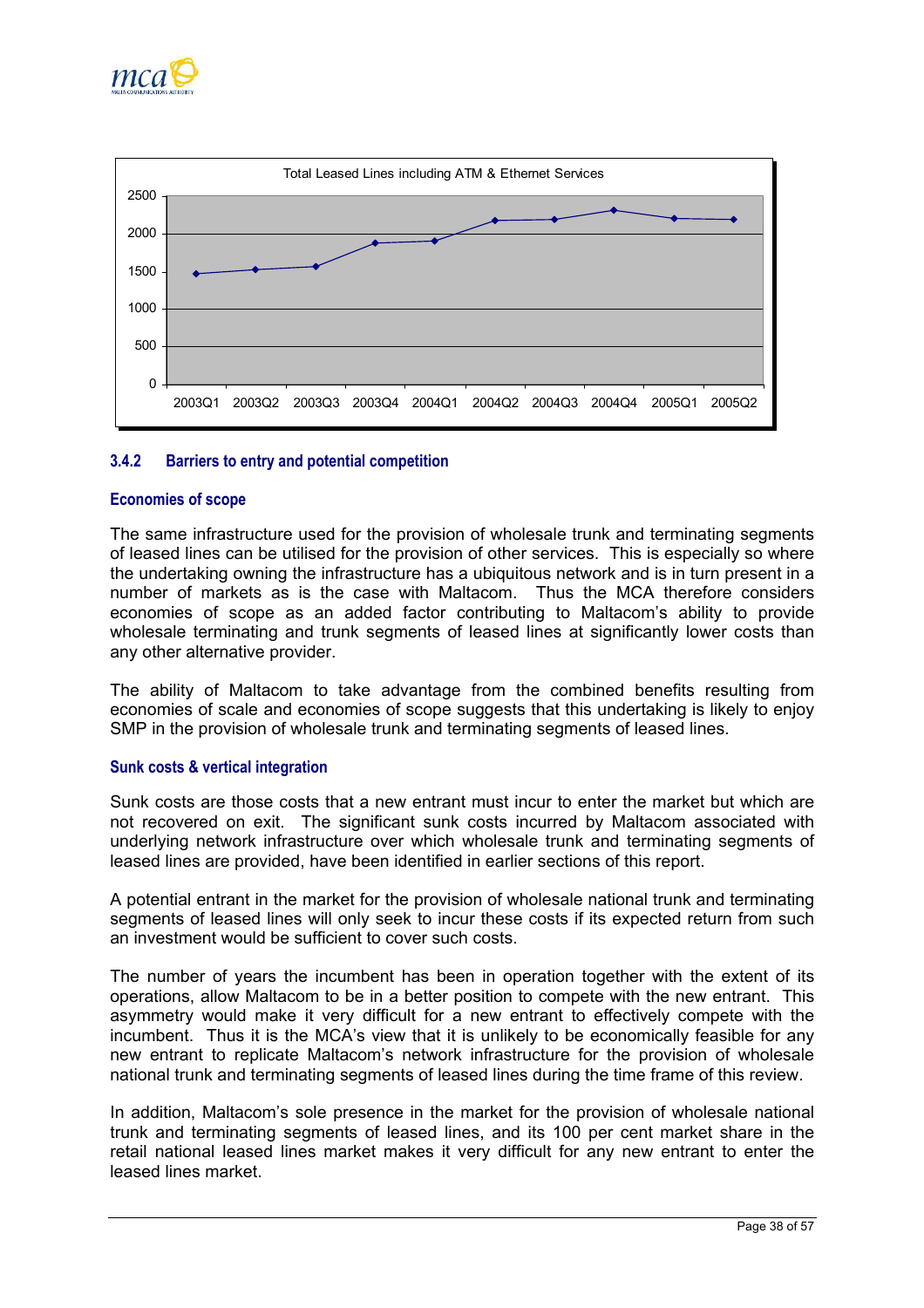<span id="page-41-0"></span>

Therefore the MCA is of the view that these factors present major barriers to entry for alternative operators in the market for wholesale national trunk and terminating segments of leased lines, thus limiting potential competition.

## **3.4.3 Countervailing buyer power**

Maltacom has been identified as the sole provider of wholesale terminating and trunk segments for the provision of traditional national leased lines. This implies that any large company making use of wholesale trunk and terminating segments of leased lines and which also purchases a suite of other wholesale services from Maltacom cannot exert sufficient countervailing buyer power to pose a serious price constrain on the price of wholesale products in the absence of regulation.

## **03.5 The international leased lines market**

In the market definition for the minimum set of leased lines the MCA has identified a separate market for international retail leased lines. Similarly the MCA recognised wholesale international trunk segments as a separate market from national trunk segments. It has been further stated that international trunk segments include connectivity from the undertaking's international gateway to the point of interconnection with third party international facilities.

As is the case with wholesale trunk and terminating segments of leased lines at the national level, although the MCA identified a boundary between the international terminating and international trunk segments of leased lines, neither of these segments is in reality purchased in isolation. It has been identified that retail and wholesale international leased lines are predominantly sold and purchased end-to-end.

The boundary between international and national trunk segments has been identified as the international gateway. In Malta there currently are two international gateways in operation: one is owned by Maltacom whilst Vodafone owns the other. This implies that both network operators should be able to provide international retail and wholesale trunk segments of leased lines to their customers. Hence the international leased lines both at the retail and wholesale level, as defined in the market definition, is characterised by two operators as a point of departure.

The following is an analysis of the international retail and wholesale leased lines market using specific criteria in line with the Commission's and the MCA's SMP guidelines. In the MCA 's view, the most important and relevant criteria in relation to retail and wholesale international leased lines are:

- Market share analysis
- Barriers to entry and potential competition
	- − Economies of scale and scope
	- Sunk cost and infrastructure not easily replicable
	- − Vertical integration
	- − Potential competition
- Countervailing buyer power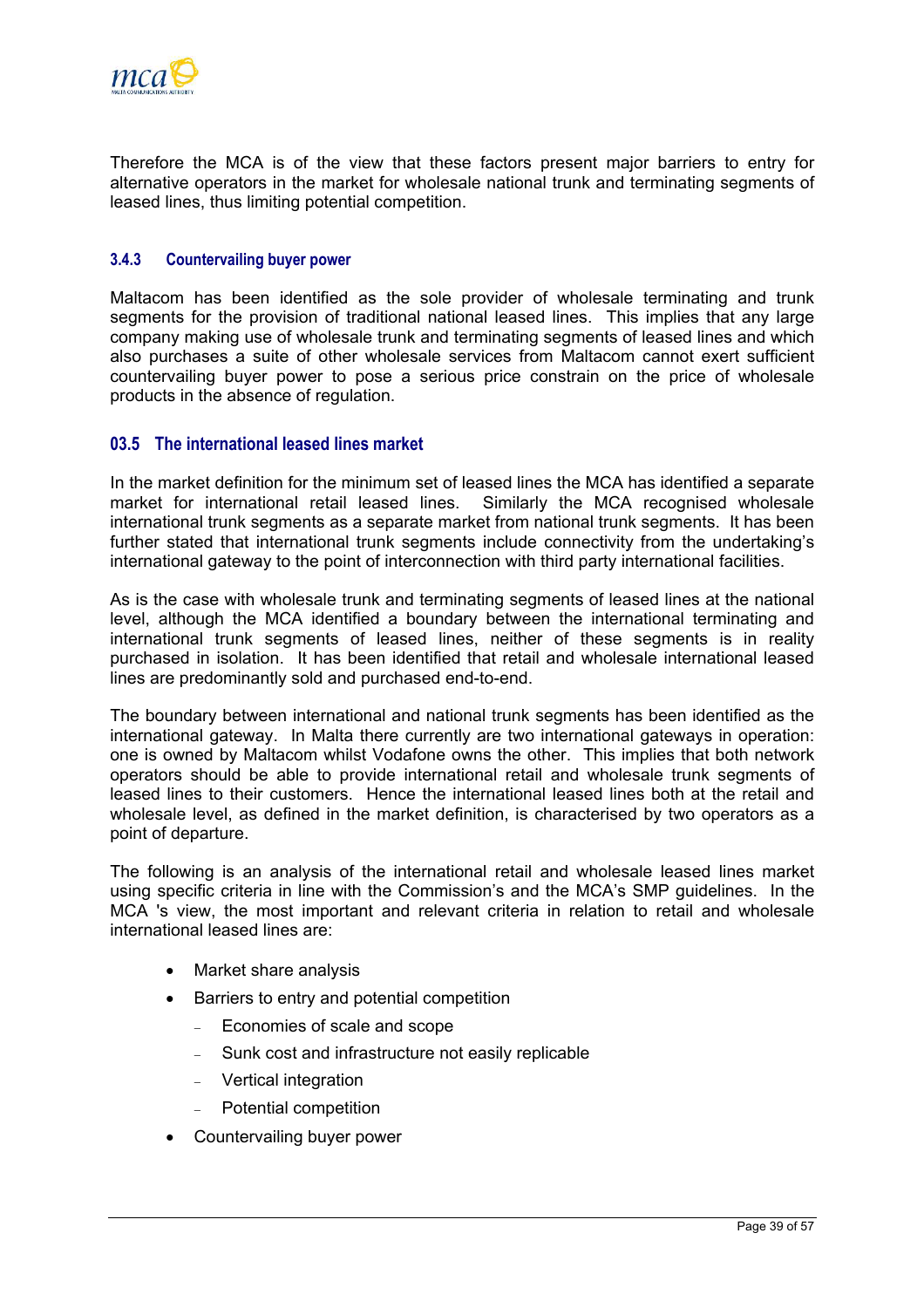

## **3.5.1 Analysis of market shares**

The graph below illustrates the number of retail (and wholesale) international leased lines services offered by the incumbent, Maltacom. Vodafone had no international leased line customers at the time of publication of this market review.



Although Vodafone has the ability – through the availability of its own international gateway – to also offer international leased lines services, it currently cannot provide end-to-end international retail leased lines. This is due to the fact that Vodafone does not own the national infrastructure required for the provision of such services entirely over its network.

Therefore the MCA is of the view that if Vodafone were to provide international retail end-toend leased lines it would face significant competitive constraints due to the costs that it would have to incur in the provision of the national infrastructure. For this reason Maltacom's 100 per cent market share in the end-to-end retail international leased lines market is further sustained as Vodafone would not be able to effectively compete in this market.

As to the wholesale international leased lines services, Vodafone can only provide international trunk segments due to the lack of national infrastructure as identified above. For this reason the MCA is of the view that this factor further limits the ability of Vodafone's competitiveness even in the wholesale international leased lines market, as a wholesale customer might for various reasons prefer to buy all wholesale products from the same supplier.

Given these considerations the MCA is of the of the opinion that in the absence of regulation, Maltacom would be able to exert market power in both the upstream and downstream international leased lines markets.

In addition in view of the high market share enjoyed by Maltacom in the international leased line markets, the MCA does not expect that potential entry of alternative operators will erode its market power during the timeframe of this review. Moreover, the MCA is of the opinion that Maltacom is likely to continue enjoying significant market power in the near future, as Vodafone is not expected to gain enough market share during the timeframe of this review to be able to effectively constrain Maltacom's operations. However, the MCA will monitor closely any developments in these markets and will review its analysis accordingly if the structure of the markets changes significantly.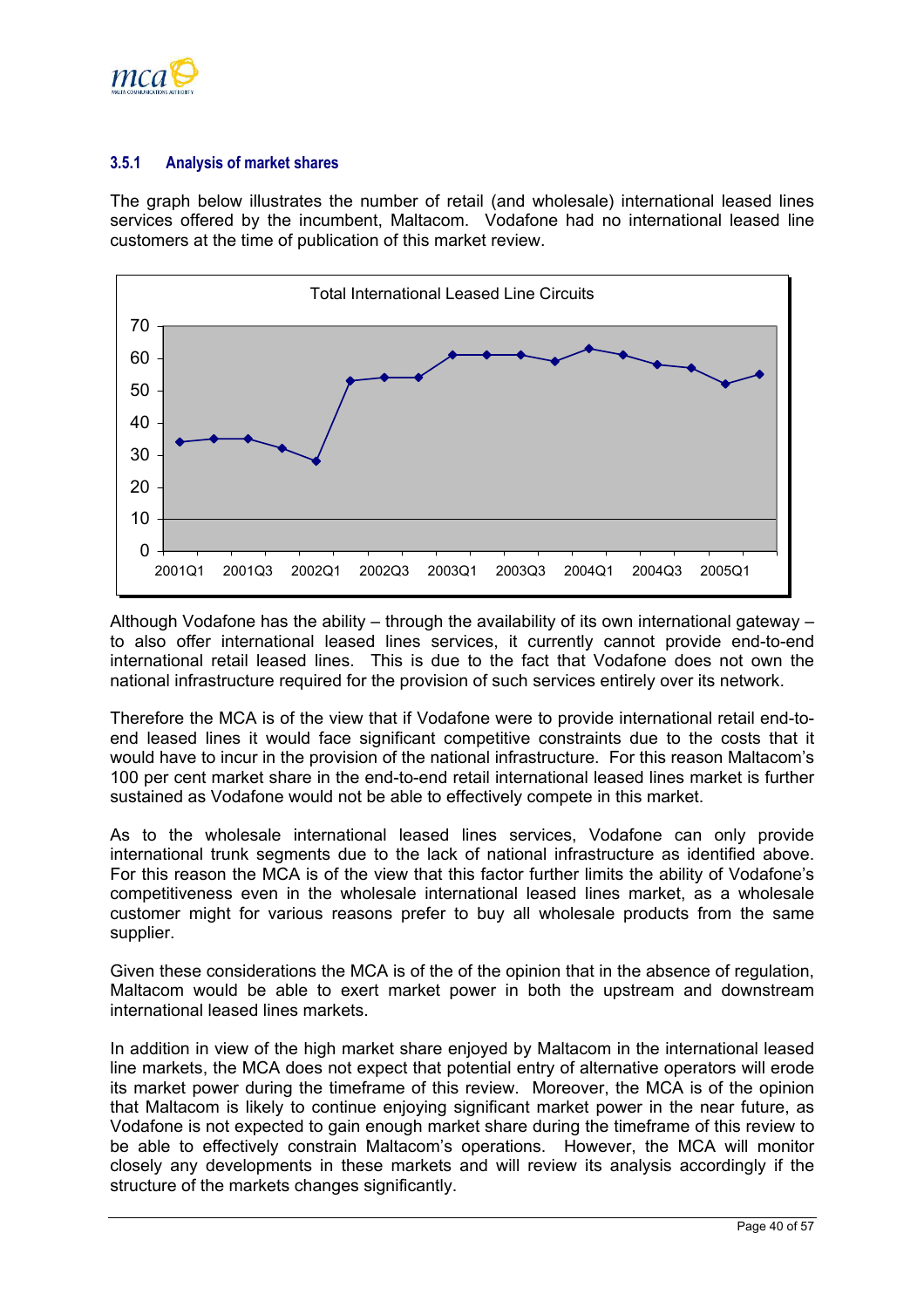

## **3.5.2 Barriers to entry and potential competition**

#### **Economies of scale**

As already identified Maltacom's backbone network infrastructure is widespread in terms of coverage and reach. Given the ubiquity of its network, Maltacom enjoys economies of scale in the provision of end-to-end retail international leased lines and wholesale international trunk segments of leased lines. Given the 100 per cent market share, which Maltacom enjoys in the provision of end-to-end retail international leased lines and wholesale international trunk segments of leased lines, the cost of providing additional retail international leased lines is likely to be much lower than that of any other alternative provider. The same applies for additional wholesale international trunk segments of leased lines.

Such benefits accruing to Maltacom further sustain their competitive advantage versus Vodafone given the additional costs the latter would have to incur for it to be able to provide end-to-end international retail and national wholesale services as already specified above. Furthermore, it is not expected that Maltacom will pass on any cost benefits it enjoys to its wholesale customers, making it more difficult for Vodafone who would have to depend on Maltacom, in the absence of its own national infrastructure, for the provision of international end-to-end retail leased lines and wholesale international trunk segments, to match the pricing offered by the incumbent.

In addition the annual rental fee for international leased lines is currently regulated. A new entrant would therefore need to be efficient in providing its services in order to compete with Maltacom. In the absence of regulation Maltacom would still be able to offer low annual rental fees for end-to-end wholesale international leased lines services given its 100 per cent market share. Maltacom could potentially abuse of its longstanding position in the market and the cost advantages highlighted above by sustaining low levels of profits (or no profit at all) for a period of time so as to drive potential competition out of the national leased lines market.

#### **Economies of scope**

Furthermore, economies of scope due to Maltacom's offerings of other types of services apart from fixed-line telephony are likely to render its costs of providing end-to-end retail international leased lines and wholesale international trunk segments of leased lines much lower than those of any other provider. The ability to benefit from economies of scope may act as a barrier to entry for new competitors.

The ability of Maltacom to benefit from such economies of scope suggests that this undertaking is likely to enjoy SMP in the retail international leased line market, as well as in the provision of wholesale international trunk segments.

#### **Sunk costs**

As noted in the market definition, an international half-circuit consists of three distinct parts, namely, a local terminating segment, a national trunk segment up to the "international gateway", and an international trunk segment. The provision of international trunk segments as the fundamental requirement for retail international leased lines depends on the ownership of an international gateway.

Both Maltacom and Vodafone have already incurred a significant amount of investment to provide their own international gateways. However, the number of years the international gateway of the fixed line incumbent has been in operation, together with the extent of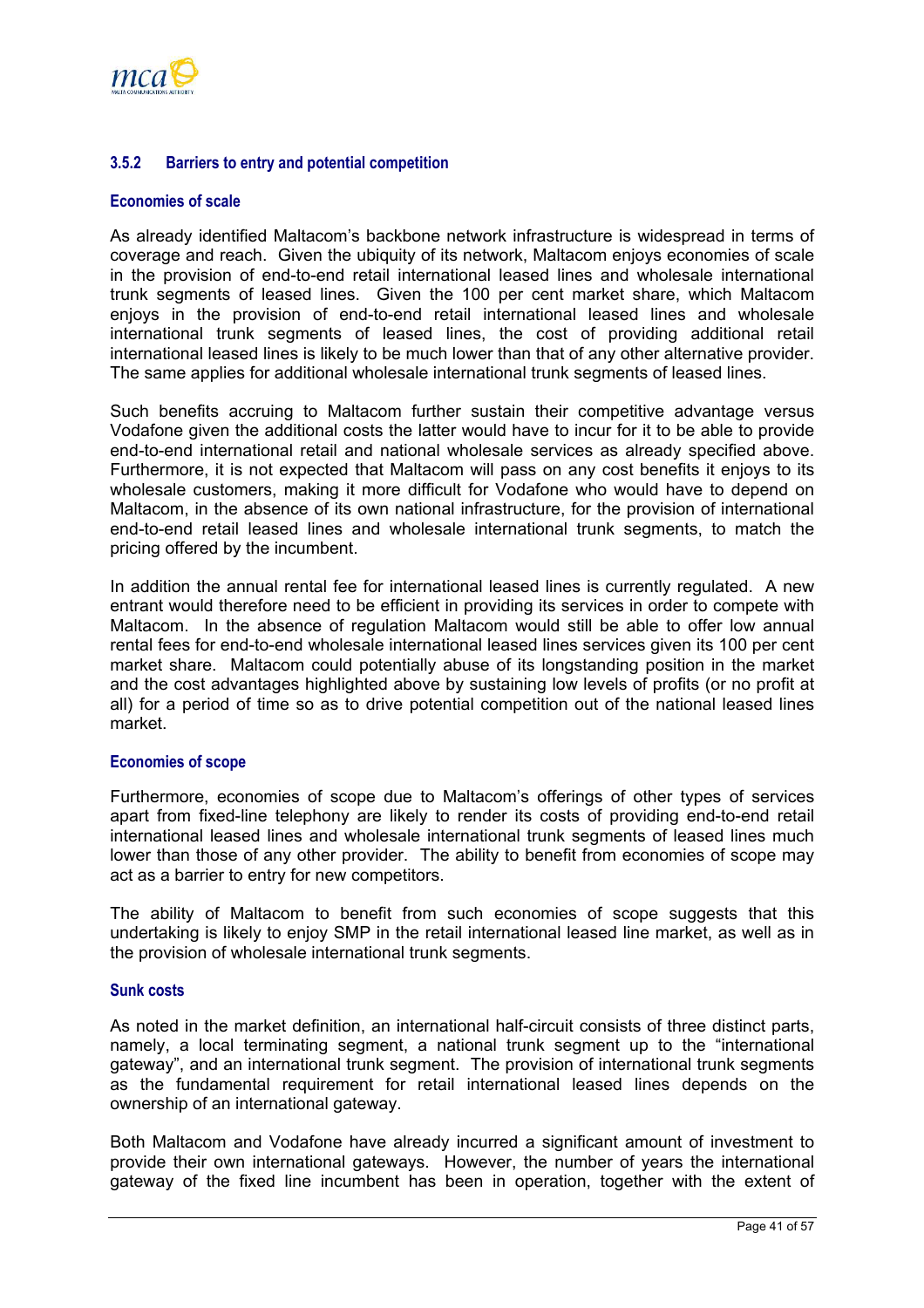

Maltacom's operations, allow the latter to be in a better position to compete with Vodafone or any new entrant. This might not be the case for Vodafone whose international gateway is relatively recent, whilst any new entrant would require a number of years since its commercial launch of its operations to start recouping its costs. This asymmetry would make it very difficult for Vodafone and/or a new entrant to effectively compete with the incumbent.

The provision of the local terminating and the national trunk segment parts of the international retail and wholesale leased line service requires the availability of relevant infrastructure, which is currently only owned by Maltacom. This requirement is considered part of the underlying network infrastructure required for the provision of international retail leased lines, which also involves a significant degree of capital expenditure. Thus the presence of these sunk costs and possibly their recovery on the part of the incumbent would further create an asymmetry which would make it very difficult for a new entrant to effectively compete with the incumbent.

Therefore the MCA is of the view that sunk costs associated with the network infrastructure present a major barrier to entry for alternative operators in the retail leased lines market, whilst still rendering Vodafone less competitive when compared to the incumbent.

#### **Vertical Integration**

As noted above Maltacom owns additional infrastructure in the form of trenches and ducts required for the provision of the local terminating and national trunk segments required for the provision of the international retail and wholesale leased lines, which are currently not owned by any other alternative operator. This therefore renders Maltacom the sole vertically integrated provider of international end-to-end retail and wholesale leased lines.

An integrated provider can hypothetically make it difficult for new entrants at a retail level to obtain the necessary inputs for the provision of end-to-end international retail and wholesale leased lines at a competitive price (i.e. cost based). An alternative option for the integrated provider would be to apply a margin squeeze in the provision of inputs for end-to-end international retail and wholesale leased lines. In both instances new entrants would not be able to provide a retail/wholesale product at a competitive price without affecting their profit margin. This would therefore create an entry barrier at both the retail and wholesale level for the international leased lines.

#### **Potential Competition**

It is the MCA's view that given the costs considerations in relation to the provision of end-toend retail international leased lines services, together with the notion that the incumbent will not likely pass on the benefits earned from its economies of scale to third parties, potential competition in the international retail leased lines market is expected to be limited during the timeframe of this review.

### **3.5.3 Countervailing buyer power**

The existence of an alternative provider of end-to-end international retail and international wholesale trunk segments of leased lines may give large companies, making use of international leased line services and which could also purchase other services from their network provider, the possibility to exert some countervailing buyer power over Maltacom. However in the absence of regulation, benefits enjoyed by the incumbent would not be transferred to any alternative provider (both existing and potential new entrant) of such services, thus rendering such price negotiations ineffective in posing a serious price constrain on the price of end-to-end international retail and wholesale leased lines.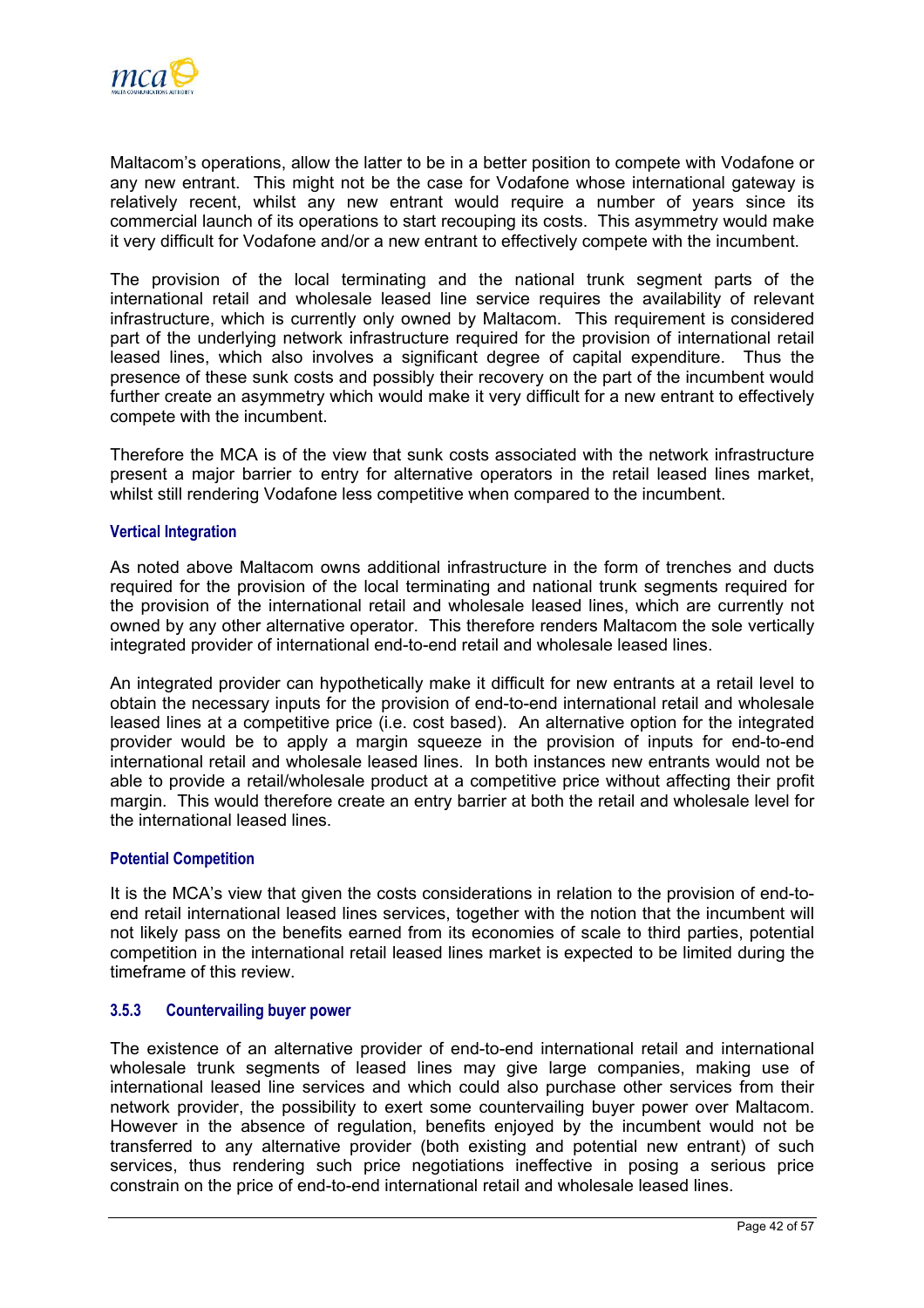<span id="page-45-0"></span>

## **03.6 Summary of consultation and MCA responses**

#### **National retail leased lines**

Maltacom agreed that it has 100% market share in the national leased lines market. However Maltacom submitted that the market is tiny by all accounts and that this factor should be given important consideration in evaluating economies of scale and scope, sunk costs, vertical integration, and countervailing buyer power.

The MCA is cognisant of the small market for leased lines in Malta. However economies of scale and scope are all relative to other undertakings and potential entrants in the relevant market. Therefore the fact that Maltacom has a 100% market share in the provision of leased lines indicates that it has a competitive advantage over any existing and/or new entrant.

#### **National wholesale terminating and trunk segments**

As in its submissions made on the market definition Maltacom repeated that no wholesale leased lines are in operation and that ATM and Ethernet should not be included. The MCA's response to Maltacom's submissions with regard to wholesale services and ATM and Ethernet services has already been made in Section [02.6.2](#page-30-1) above.

Maltacom also submitted that the market analysis for wholesale leased lines should not have made reference to end-to-end services. The MCA reiterates that since part-circuits are not currently available in Malta, the market analysis must make reference to end-to-end wholesale and retail services, since by their very nature such services are made up of partcircuits which are provided internally by Maltacom to be able to offer the end-to-end services.

Maltacom also submitted that there are a number of factors which may mitigate SMP when evaluating economies of scope, sunk costs and vertical integration, and countervailing buyer power.

As already stated earlier the MCA is aware that the market for leased lines in Malta is small. However economies of scale and scope are all relative. The fact that Maltacom has a 100% market share in the provision of leased lines indicates there is no countervailing buyer power and high barriers to entry. A new entrant would therefore find it difficult to compete with Maltacom that has an established position in this market.

#### **International leased lines**

As in its responses to the market definition, Maltacom submits that in segmenting the trunk segments market between national and international services the MCA should follow the procedure of conducting the cumulative three criteria test for the identification of new markets. Maltacom also submitted that Vodafone already owns and operates an international gateway, and that leased lines operations are also provided by EGN B.V. The MCA's position with regard to the segmentation of international services and to supply-side substitutability of international services has already been made in the market definition section.

#### **03.7 Conclusions**

The evidence presented above indicates that Maltacom has significant market power in the following markets: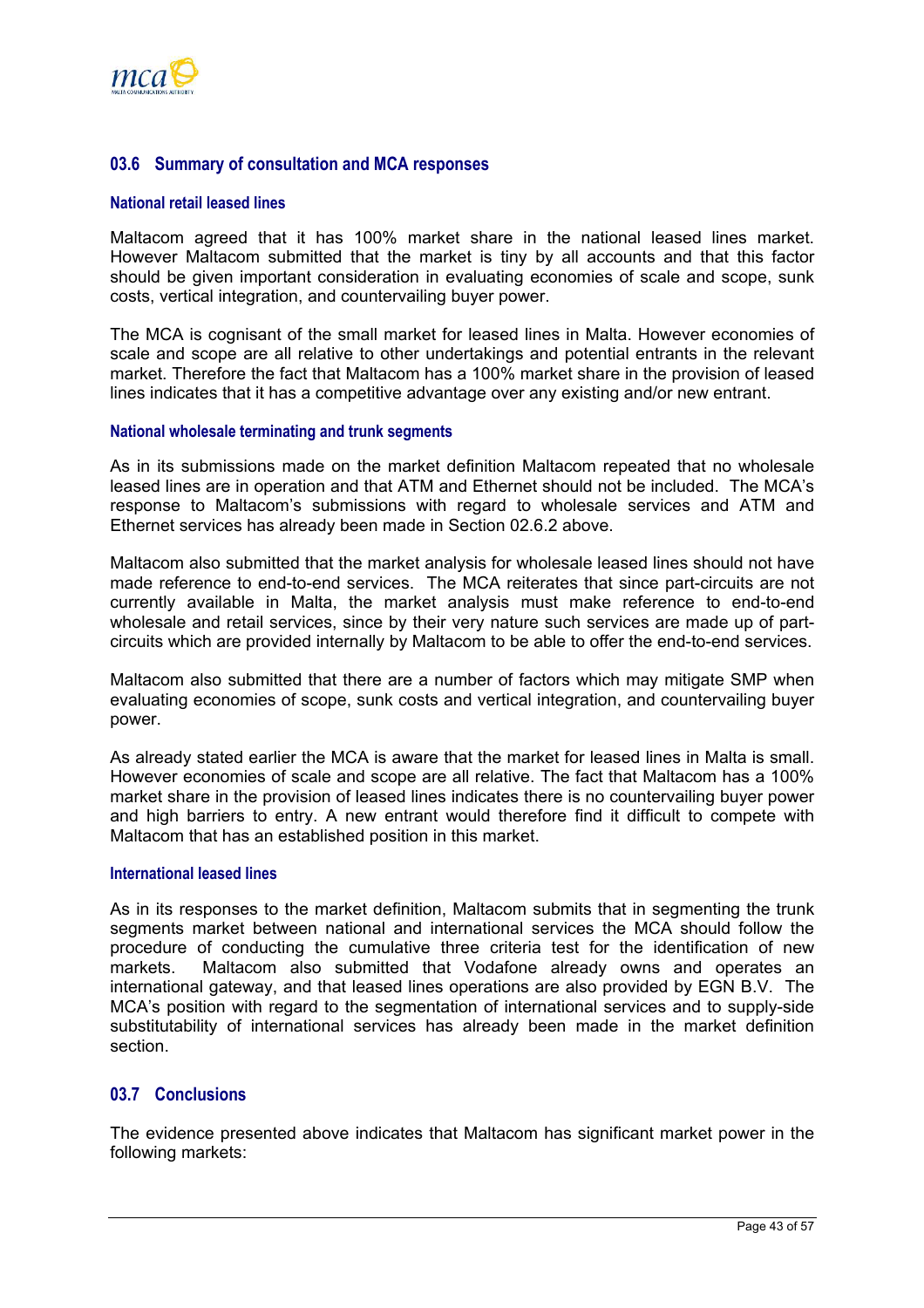

- 1) Retail national traditional interface leased lines.
- 2) Retail international traditional interface leased lines.

These markets incorporate the "minimum set of leased lines" up to and including 2 Mbit/s.

- 3) Wholesale terminating segments of leased lines.
- 4) Wholesale national trunk segments of leased lines.
- 5) Wholesale international trunk segments of leased lines.

This conclusion is supported by a number of factors including the 100 per cent market share in the provision of national and international retail and wholesale leased lines; Maltacom is a vertically integrated provider and has the ability to lever power from upstream to downstream markets; the existence of barriers to entry and the relative size of Maltacom makes it very difficult for a new entrant to attract a sufficient number of customers during the timeframe of this review in order to gain sufficient economies of scale and scope in order to compete effectively.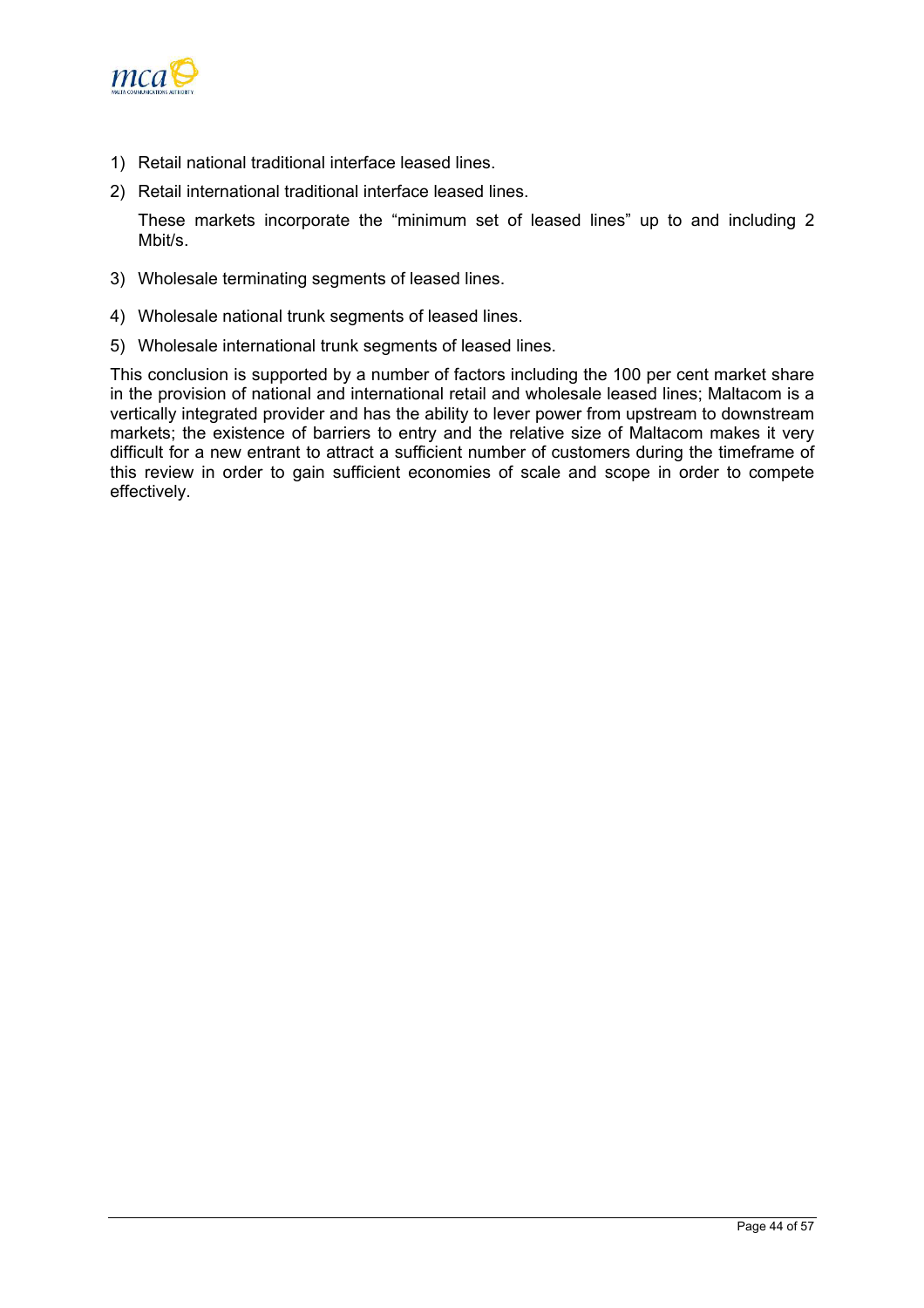<span id="page-47-0"></span>

## **Chapter 04 - Regulatory Implications**

## **04.1 Competition problems**

Leveraging may be exercised by operators having SMP in two forms:

**Vertical leveraging** is the practice of a dominant firm whereby proper access to an essential input that it provides is denied with the dominant's firm intent of extending its power from one segment of the market (the bottleneck segment) to the other (the potentially competitive segment). Such practice may be both price-related and otherwise.

The MCA believes that there exists a potential for vertical leveraging with respect to the wholesale market under review.

Maltacom, as a vertically integrated operator which is dominant in an upstream market may, unless prohibited by effective regulatory intervention, engage in pricing that gives rise to a margin squeeze. Furthermore, since it is able to access economies of scale and scope that are not so readily available to potential operators competing at the downstream level, the said undertaking may bring extra pressure to bear on the margins available for competing downstream operators. Maltacom may also resort to other price leveraging strategies such as price discrimination, predatory pricing and cross-subsidisation.

The MCA believes that non-price leveraging strategies such as denial of access, the discriminatory use or withholding of information, delaying tactics, quality discrimination and the imposition of undue requirements on, and with respect to, potential alternative service providers at the downstream level, may contribute significantly to the creation of a noncompetitive environment.

**Horizontal leveraging** involves the dominant undertaking using its position in one market to exert undue influence on other markets at the same level in the value chain. This form of leveraging can be exercised by Maltacom as it operates in a number of horizontal wholesale markets and can potentially leverage its power from one market to another.

The above competition problems are further accentuated by the fact that Maltacom has **single market dominance** in the relevant markets under review. This results in the possibility of Maltacom to exercise entry deterrence, exploitative behaviour and productive inefficiencies.

## **04.2 Selecting remedies – principles applied**

Given the identified actual and potential competition problems arising from SMP in the relevant markets under review, the MCA is obliged to impose obligations on undertakings identified by it as having significant power in the said markets. Accordingly, the MCA imposes on undertakings with SMP those appropriate obligations that it believes will encourage efficient investment and innovation and further promote competition in the markets under review.

In selecting the remedies to impose on the designated SMP operator(s), the MCA considers the nature of the problem identified and, in accordance with the principle of proportionality, where necessary, imposes those remedies which it considers to be the least burdensome,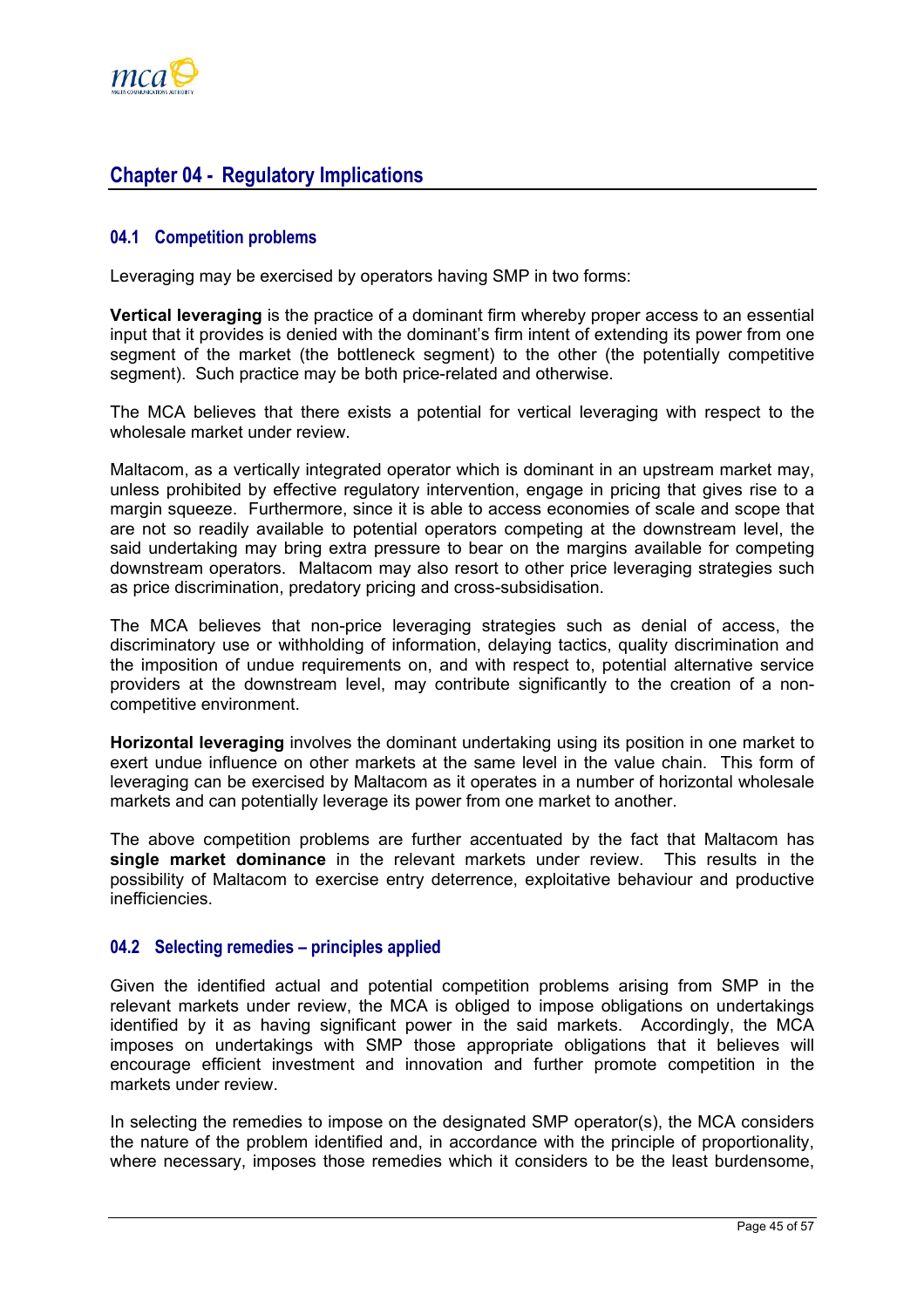<span id="page-48-0"></span>

yet effective. The MCA also takes account of potential effects on any related markets. These principles are reflected in the remedies applied below.

Having said this, in view of the complexities of the competition problems discussed above, the MCA notes that it is unlikely that any single remedy can achieve the aim of ensuring effective competition. Hence, the need for a suite of remedies, as outlined below, that complement, support and reinforce each other.

#### **04.3 Retail obligations**

Regulation 38 of the ECNSR states that, where the Authority determines, as a result of the market analysis carried out in accordance with regulation 10 of these regulations, that the market for the provision of part or all of the minimum set of leased lines is not effectively competitive, the Authority shall, after identifying undertakings with significant market power in the provision of those specific elements of the minimum set of leased lines services in all or part of the national territory, impose upon said undertakings those remedies described in the Eighth Schedule to the said regulations.

In accordance with this provision, and in view of the MCA's finding of Maltacom as having SMP in the market for the minimum set of leased lines, the MCA is imposing upon Maltacom the following remedies:

#### **04.3.1 Non-discrimination**

In accordance with the Eighth Schedule to the ECNSR, Maltacom shall adhere to the principle of non-discrimination when providing leased lines. This means that Maltacom is to apply similar conditions in similar circumstances to persons providing similar services, and is to provide leased lines under the same conditions and of the same quality as it provides for its own services, or those of its subsidiaries or partners, where applicable. Hence when offering varying terms and conditions to different customers, Maltacom is to justify such variances objectively.

#### **04.3.2 Cost orientation**

In accordance with the Eighth Schedule to the ECNSR, Maltacom shall ensure that tariffs for the provision of the minimum set of leased lines follow the basic principles of cost orientation.

To this aim Maltacom's current cost orientation obligation is to be maintained. For the time being the prices currently in Maltacom's Leased Lines Retail Services Offer<sup>20</sup> will be maintained, until the conclusion of the forthcoming review of prices.

## **04.3.3 Cost accounting**

The same Eighth Schedule to the ECNSR goes on to hold that for the purposes of ensuring that the operator with SMP in the retail market of the minimum set of leased lines lives up to his obligation of cost orientation, the Authority should establish a suitable cost accounting system which should be implemented by the operator with SMP. Hence, Maltacom is being obliged to adhere to the cost accounting system identified by the MCA.

<span id="page-48-1"></span> $^{20}$  Link to document on the Maltacom website <http://www.maltacom.com/library.asp?did=958>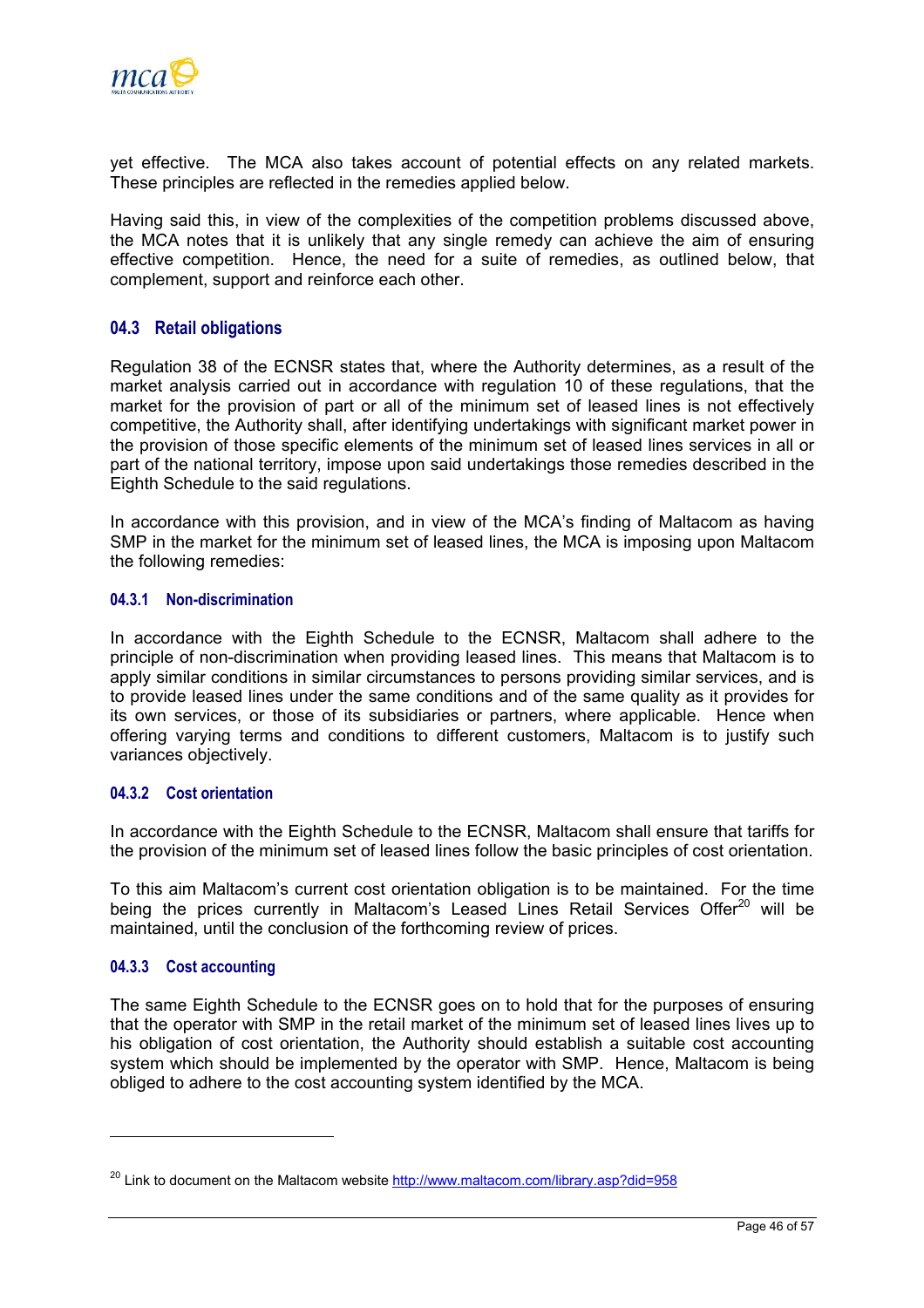

Maltacom is currently already obliged to support such a system by virtue of MCA decisions<sup>[21](#page-49-0)</sup> which have been in force for some time. These decisions established that operators having a Dominant Market Position should implement cost-based accounting systems using a Fully Allocated Cost accounting methodology on a historic cost base. At the time of publication of the said decisions the MCA was of the view that this methodology was the most practical approach in the short term. However, mindful of the deficiencies inherent in a historic costbased system, the MCA stated that it would review the need to move to a current cost regime during  $2005$ . It has thus issued a consultative document<sup>[22](#page-49-1)</sup> that examines the various issues that are relevant to a transition from a historic cost based to a current cost based system. A decision as to the cost accounting system to be applied is expected to be published shortly.

## **04.3.4 Accounting separation**

Bearing in mind that the obligations imposed by it must be based on the competition problem identified, justifiable and proportionate, in order to ensure efficient and sustainable competition and must contribute towards maximizing consumer benefits, the MCA is of the opinion that an Accounting Separation obligation would be the best system to implement. Such an obligation on Maltacom will, in the belief of the MCA, ensure the fulfilment of the cost orientation and cost accounting obligations. The MCA will exercise its powers at law to request any pertinent information to ensure that Maltacom is abiding by its accounting separation obligation. Said obligation will finally ensure that Maltacom is not applying a margin squeeze.

Currently Maltacom is subject to the accounting separation obligation described in the MCA decision on Accounting Separation<sup>23</sup>. This level of obligation shall be maintained until further consultation is deemed necessary. Any changes to the current obligation will be communicated to the Commission accordingly.

### **04.3.5 Transparency**

 $\overline{a}$ 

Finally the Eighth Schedule to the ECNSR also lists information which the undertaking with SMP in the retail market of the minimum set of leased lines must publish. In accordance with this Schedule, Maltacom is obliged to published in an easily accessible form:

- i. Technical characteristics, including the physical and electrical characteristics as well as the detailed technical and performance specifications that apply at the network termination point.
- ii. Tariffs, including the initial connection charges, the periodic rental charges and other charges. Where tariffs are differentiated, this must be indicated. Where, in response to a particular request, Maltacom considers it unreasonable to provide a leased line in

<span id="page-49-0"></span><sup>&</sup>lt;sup>21</sup> Implementation of Cost Based Accounting Systems for the Telecommunications Sector - Report on Consultation and Decision - July 2002.

Dominant Market Position in the Leased Lines Market - Determination of DMP - June 2003

<span id="page-49-1"></span> $22$  Current Cost Accounting Methodologies for the Electronic Communications Sector – July 2005

<span id="page-49-2"></span><sup>&</sup>lt;sup>23</sup> Accounting Separation and Publication of Financial Information for Telecommunications Operators - Report on Consultation and Decision of October 2002, as amended in July 2003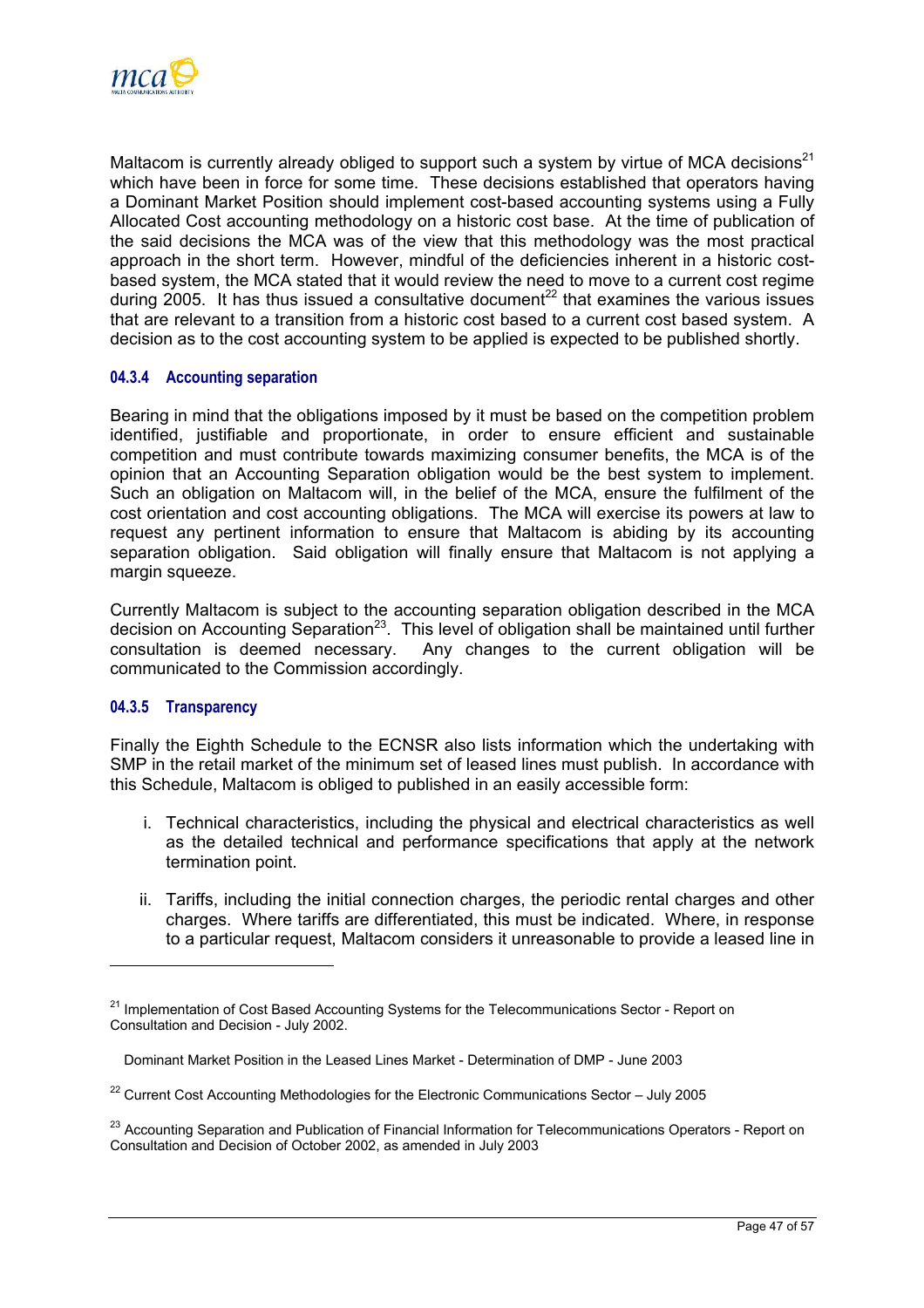<span id="page-50-0"></span>

the minimum set under its published tariffs and supply conditions, it must seek the agreement of the Authority to vary those conditions in that case. Maltacom would not be permitted to implement changes in the terms and conditions of any product, introduce any new product or service, or cease to offer any product or service, in this market for at least 30 working days after public notice and after having obtained regulatory approval.

- iii. Supply conditions, including at least the following elements:
- a) information concerning the ordering procedure;
- b) the typical delivery period, which is the period, counted from the date when the user has made a firm request for a leased line, in which 95 per cent of all leased lines of the same type have been put through to the customers. This period will be established on the basis of the actual delivery periods of leased lines during a recent time interval of reasonable duration. The calculation must not include cases where late delivery periods were requested by users;
- c) the contractual period, which includes the period which is in general laid down in the contract and the minimum contractual period which the user is obliged to accept;
- d) the typical repair time, which is the period, counted from the time when a failure message has been given to the responsible unit within the undertaking identified as having significant market power pursuant to regulation 38 up to the moment in which 80 per cent of all leased lines of the same type have been re-established and in appropriate cases notified back in operation to the users. Where different classes of quality of repair are offered for the same type of leased lines, the different typical repair times shall be published;
- e) any refund procedure.

In addition, the Eighth Schedule states that, where the Authority considers that the achieved performance for the provision of the minimum set of leased lines does not meet users' needs, it may define appropriate targets for the supply conditions listed above.

In accordance with the above, the MCA believes it necessary to mandate that all relevant information, such as delivery and repair times for leased lines, be published on Maltacom's website and be kept regularly updated.

The MCA considers the continuation of publication (and updating where necessary) by Maltacom of a list of tariffs and terms and conditions applicable to all retail customers as being essential.

## **04.4 Wholesale obligations**

In etablishing the below remedies, the MCA considered the various wholesale products that could be provided by Maltacom to OAOs. In particular, it was considered that Maltacom could provide both an end-to-end wholesale leased line product (composed of a terminating and trunk segment together), as well as Part Circuit products composed of either a terminating segment or a trunk segment of a leased line. It was further noted that the latter form of wholesale product has to date not been provided by Maltacom (this may also be at least in part due to lack of request from OAOs).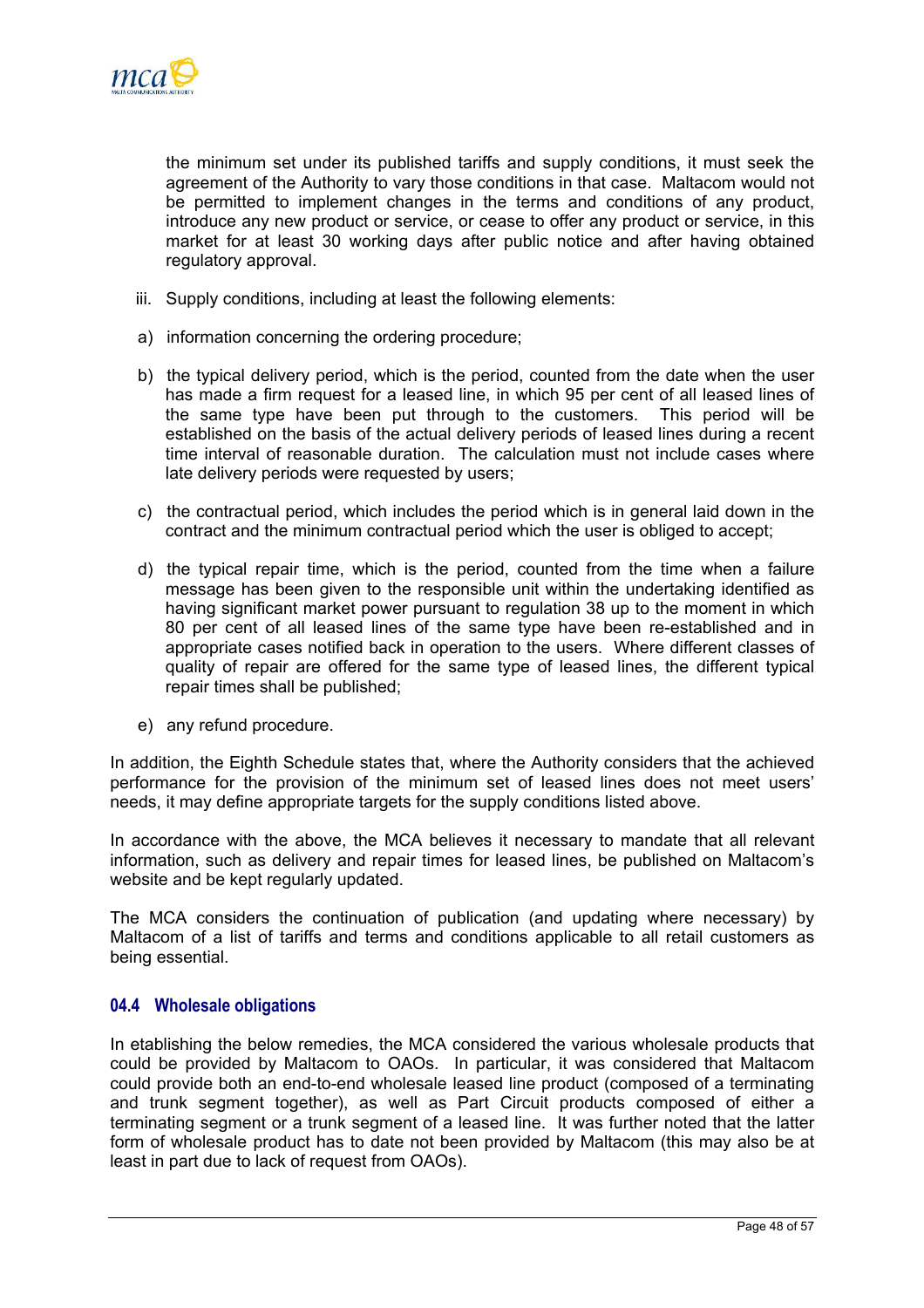

The MCA is of the opinion that the remedies it is imposing are based on the nature of the competition problems it has identified in the relevant market, and are proportionate and justified in light of the objectives set out in Article 4 of the Electronic Communications (Regulation) Act.

The MCA will however continue to monitor market developments and where appropriate may issue further directions refining these remedies.

#### **04.4.1 Access**

The MCA believes that the remedies being imposed herein must ensure that Maltacom offers OAOs sufficient access to its wholesale inputs, which access would not be offered if Maltacom had to be left unregulated.

In the first instance, Maltacom is to continue to offer access to its end-to-end wholesale leased lines products and to entertain reasonable requests for access to service variants. Coupled with this, Maltacom is to give OAOs access to specified network elements and, or facilities, where such access is not already provided. The provision of access by Maltacom to Part Circuit products (terminating segments and trunk segments of a leased line) is considered indispensable too. Furthermore, Maltacom is to negotiate in good faith with undertakings requesting access.

In accordance with Regulation 21(g) and (i) of the ECNSR Maltacom is to provide specified services needed to ensure interoperability of end-to-end services to users, as well as to interconnect network and network facilities.

In accordance with Regulation 15(1)(a) of the ECNSR, the Authority is also authorized, without prejudice to any measures that may be taken with respect to undertakings with significant market power, to impose, to the extent that is necessary to ensure end-to end connectivity, obligations on undertakings that control access to end-users including, in justified cases, the obligation to interconnect their networks where this is not already the case.

It is also considered necessary that Maltacom continues to offer Interconnection Paths as under a Reference Interconnection Offer (RIO) upon a reasonable request for such access being made by OAOs.

Maltacom is not to withdraw facilities already granted. This allows OAOs to continue to provide current retail services uninterruptedly. This notwithstanding, the MCA recognises that in some instances providing such access may prove inefficient. In such case, Maltacom may request the MCA to waive this obligation and the final decision would be the MCA's.

The MCA believes that Maltacom ought to provide information relevant to the access obligation to OAOs. Therefore the need arises to oblige Maltacom to provide access to technical interfaces, protocols, or other key technologies indispensable for the interoperability of services, and to operational support systems or similar software necessary to ensure fair competition in the provision of services.

The provision of Service Level Agreements by Maltacom to OAOs is especially considered indispensable with respect to the provision of access to end-to-end wholesale leased lines, Part Circuit products and Interconnection Paths, as it provides OAOs with certainty as to the supply and repair of the wholesale input and hence allows them to compete on a downstream level.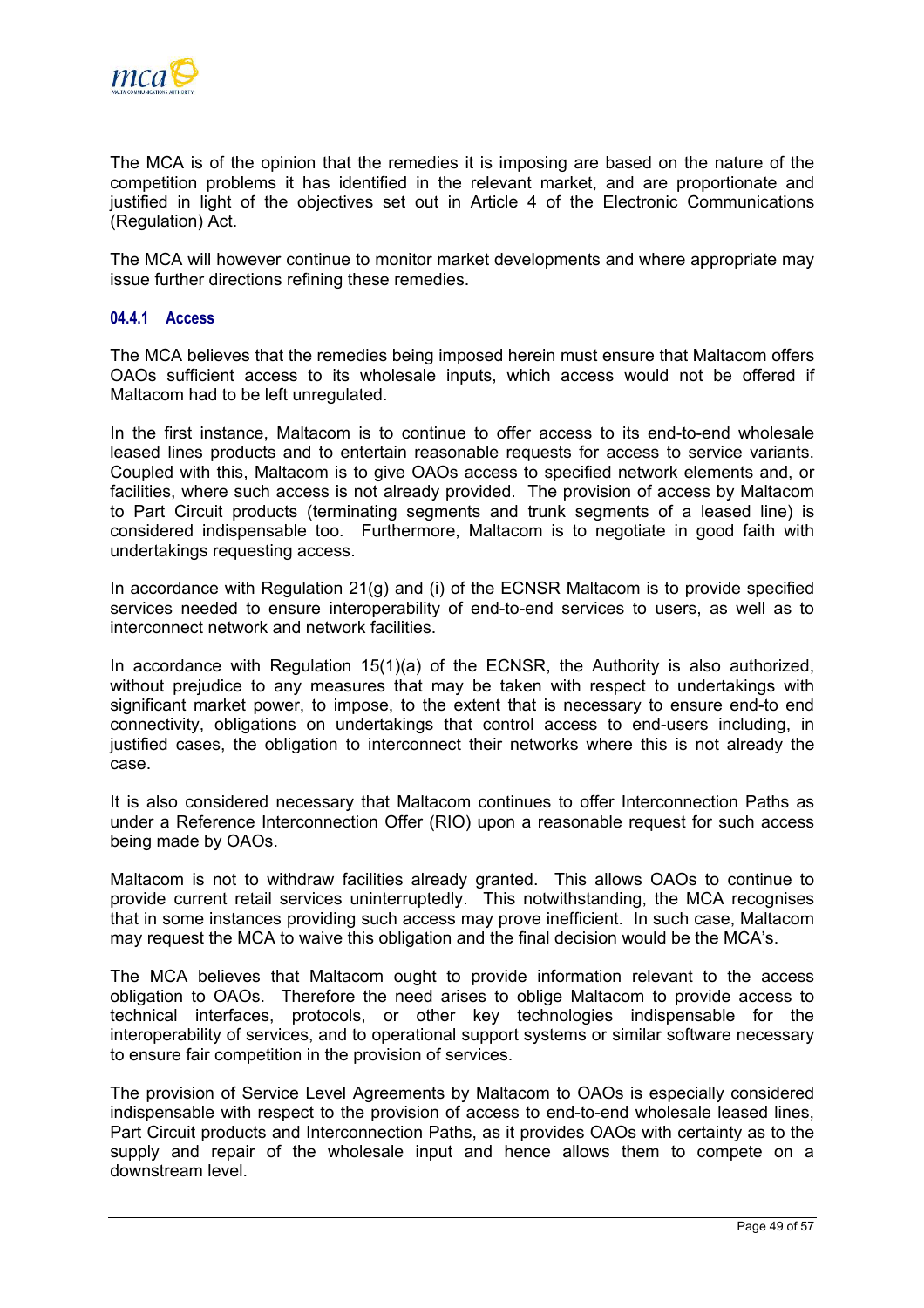

All the above-mentioned access-related remedies must be provided by Maltacom in a fair, timely and reasonable fashion. The obligations of non-discrimination and transparency are considered imperative if OAOs are to compete with Maltacom's retail arm. The provision of access by Maltacom to these wholesale products also ought to be cost-oriented and accompanied by accounting separation and non-discrimination obligations.

#### **04.4.2 Non-discrimination**

A cardinal remedy aimed at defeating the competition problems resulting from vertical foreclosure is that of non-discrimination in the provision of access and, or interconnection. In accordance with Regulation 19 of the ECNSR, Maltacom, as the vertically integrated provider, is obliged to:

- a) apply equivalent conditions in equivalent circumstances to other undertakings providing equivalent services, and
- b) provide services and information to others under the same conditions (including timescales, on a basis and of a quality) equivalent to that which it provides to its own services, or those of its subsidiaries or partners.

The current status whereby wholesale leased line offerings may be the only means by which OAOs provide certain services at a retail level leads the MCA to believe that the obligation of non-discrimination is essential for the uptake of wholesale products by OAOs during the lifespan of this review. Maltacom also makes use of wholesale leased line products provided internally by Maltacom to be able to offer downstream services. In view of this, the imposition of a non-discrimination remedy obliging Maltacom to offer access to its wholesale product to OAOs under the same conditions as it provides to its retail and downstream providers is necessary.

This non-discrimination obligation also applies to both access to wholesale leased line products (including end-to-end wholesale leased line and Part Circuit products) provided by Maltacom, as well as to the provision of Service Level Agreements. This would diminish the possibilities of Maltacom exercising non-price discrimination. Penalties would be applied if such Service Level Agreements are not provided in a non-discriminatory fashion by Maltacom.

Notwithstanding the predominance in request for end-to-end wholesale leased lines, access to part circuit products, too, should be provided by Maltacom on a non-discriminatory basis.

It is also considered essential that Maltacom be obliged not to make use of any information from OAOs at a downstream level.

The MCA considers that the obligation of non-discrimination ought to be accompanied by the remedies of transparency, price control and accounting separation in order to properly address the competition problems identified earlier in this document.

#### **04.4.3 Transparency**

Regulation 18(2) of the ECNSR states that where an operator with SMP has obligations of non-discrimination, the MCA may require it to publish a reference offer which shall be sufficiently unbundled to ensure that undertakings are not required to pay for facilities which are not necessary for the services requested, giving a description of the relevant offerings broken down into components according to market needs, and the associated terms and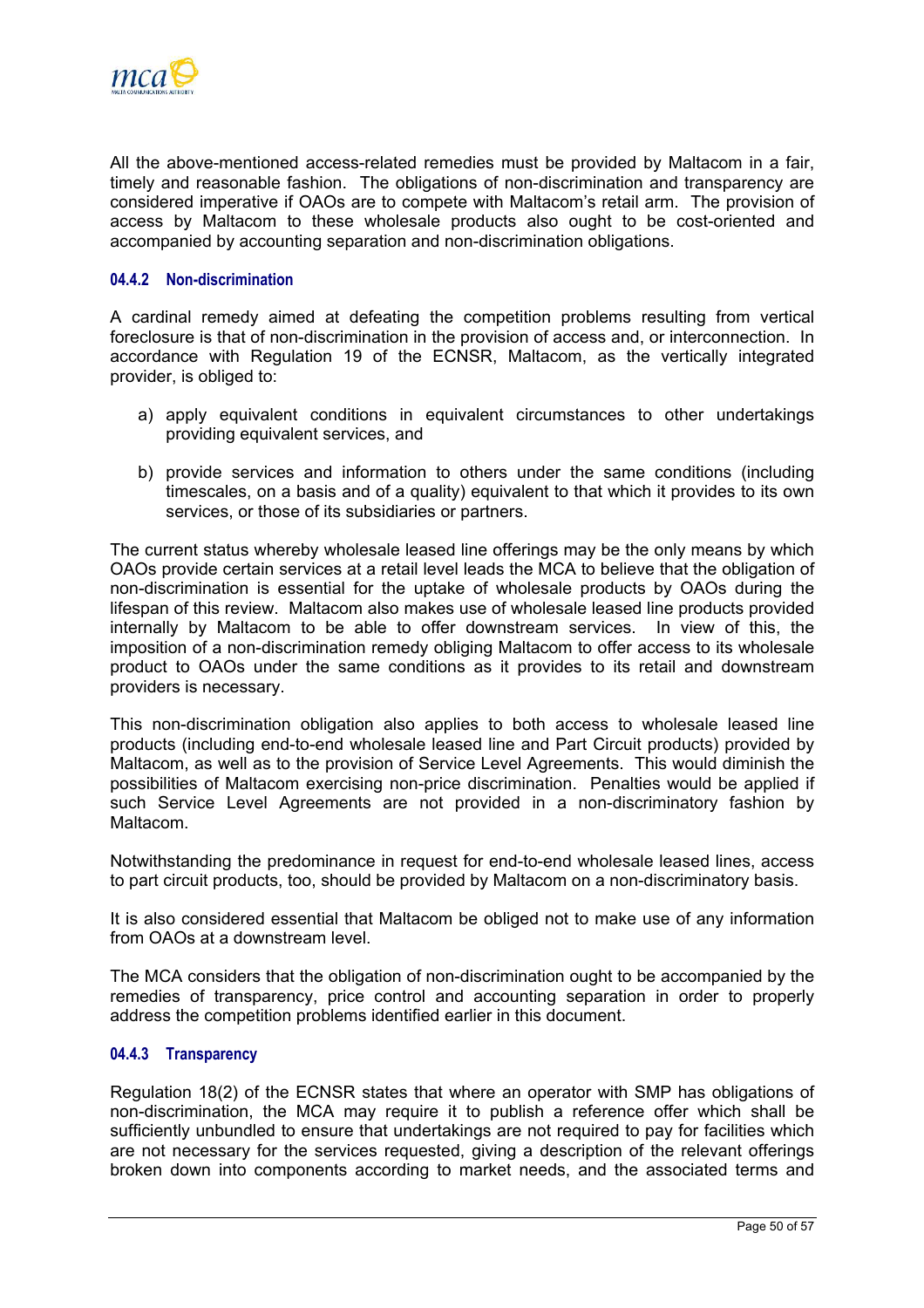

conditions including prices. In such instances, the MCA is able to impose changes to reference offers to give effect to the obligations imposed under the Act. The MCA may also specify the precise information to be made available, the level of detail required and the manner of publication.

The obligation of transparency, catered for by Regulation 18 of the ECNSR, is intended to ensure the provision of sufficient information and clear processes required for access to the mandated products by the operator with SMP.

Currently Maltacom is meeting its obligation<sup>24</sup> to publish leased lines pricing and terms and conditions as part of both its Leased Lines Wholesale Services Offer and its Reference Interconnection Offer<sup>25</sup>. By virtue of the obligation of transparency which the MCA is proposing to impose on Maltacom, the said operator will be obliged to continue publishing (and update where necessary) reference offers related to the various wholesale leased line products. Such offers are to be sufficiently unbundled, include pricing, terms and conditions and service level agreements, as established in the above access obligations and as may be directed by the MCA according to law. Furthermore Maltacom is to update its offers with additional products as appropriate in fulfilment of the access obligations imposed above.

The publication of the description of the relevant offerings should in particular apply to the end-to-end wholesale leased line product, to the Part Circuit products, to Interconnection Paths, as well as any new offerings offered by Maltacom. The MCA reserves the right to specify the level of detail to be published with respect to such information from time to time.

In order to better overcome the competition problems discussed above, the MCA is of the opinion that Maltacom should continue to provide and publish (and update where necessary) appropriate manuals, order forms and processes for services, the details of which are to be determined on a case–by-case basis. The publication of other information may be requested by the MCA from time to time. Furthermore, the MCA is of the opinion that Maltacom should provide detailed billing at the wholesale level.

The need to impose transparency obligations is felt in view of the need to ensure that Maltacom provides other operators with effective access to its wholesale inputs.

## **04.4.4 Price control and cost accounting**

 $\overline{a}$ 

As indicated in this document the MCA has found Maltacom to have SMP in the wholesale trunk and terminating segments markets, as well as in the retail minimum set of leased lines market. Due to the considerable entry barriers in the wholesale markets, it is not envisaged that Maltacom's SMP status in the said wholesale markets would change within the timeframe of this review. In this light it is believed that unless proper restraint on wholesale prices is put on Maltacom by means of regulation, the exertion of a market squeeze by Maltacom to foreclose the downstream market is likely.

Regulation 22 of the ECNSR authorises the imposition on the undertaking with SMP (in this case Maltacom) of obligations relating to cost recovery and price controls, including

<span id="page-53-0"></span><sup>&</sup>lt;sup>24</sup> This obligation was laid down in MCA's Report on Consultation and Decision entitled 'Dominant Market Position in the Leased Lines Market - Determination of DMP' published in June 2003.

<span id="page-53-1"></span><sup>&</sup>lt;sup>25</sup> Link to documents on the Maltacom website <http://www.maltacom.com/interconnect/docs.aspx>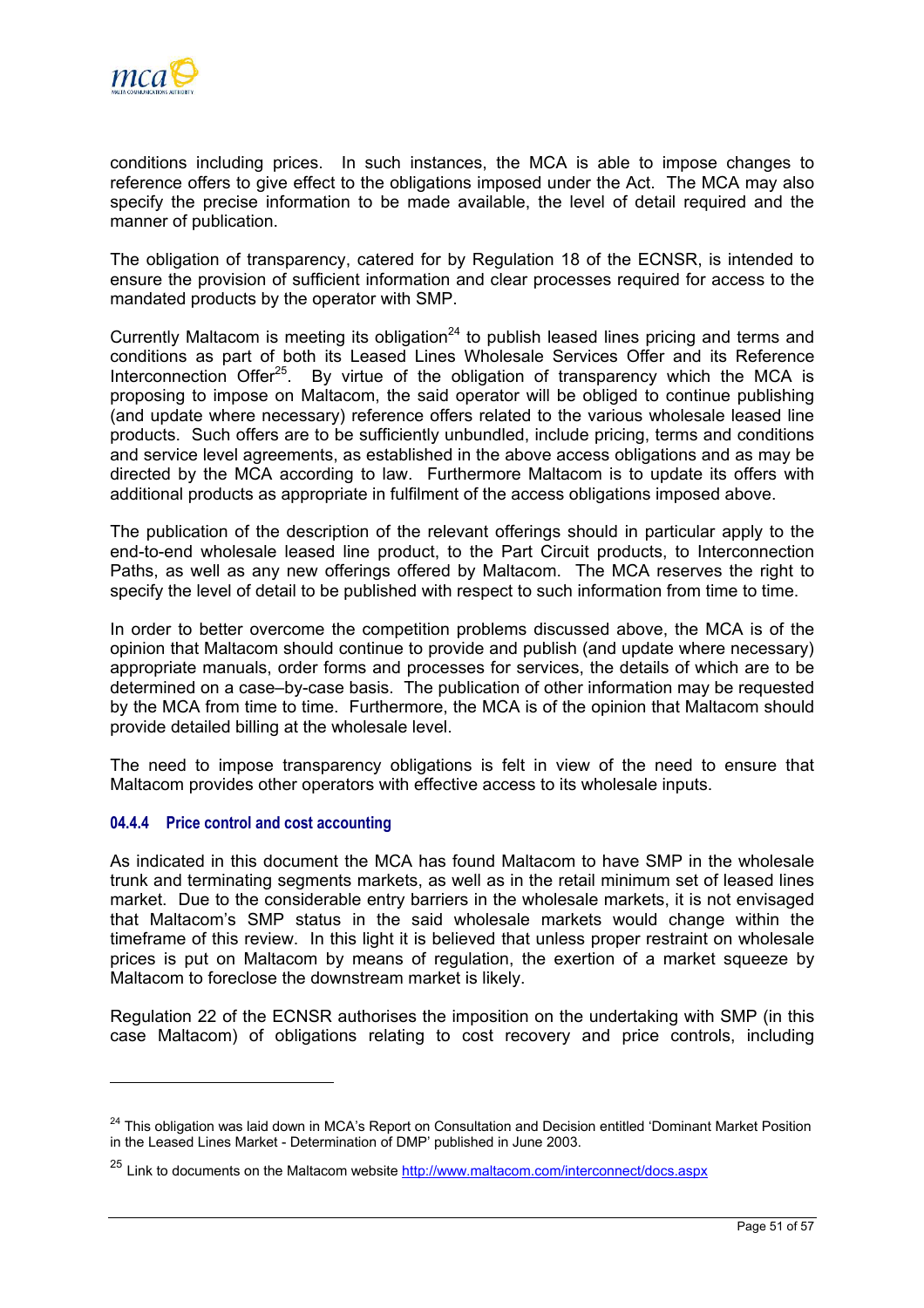

obligations for cost orientation of prices and obligations concerning cost accounting systems, for the provision of specific types of interconnection and, or access.

Such intervention is in itself deemed instrumental in supporting competition in the retail market to the benefit of end-users, whilst at the same time supporting the obligations of nondiscrimination and transparency at a wholesale level.

#### **Cost Orientation**

In applying obligations relating to cost recovery or pricing, the MCA is obliged to ensure that any cost recovery mechanism or pricing methodology that is mandated serves to promote efficiency and sustainable competition as well as maximise consumer benefits. $26$ 

In view of the risk of excessive pricing being applied by Maltacom in the wholesale market under review, the MCA is of the opinion that cost orientation would prove efficient in curbing such possible abuses of dominance. By mandating that interconnection and access to wholesale services provided by Maltacom be cost oriented, the MCA believes that it would be in a position to ensure fair and efficient access to Maltacom's network and services.

In implementing this measure, the MCA will pay careful attention to those costs which are shared amongst a number of products, as well as to ensuring that only efficiently incurred costs will feature in Maltacom's charges.

The imposition of a price control may also alleviate the potential of a market squeeze being exercised by Maltacom.

To this aim Maltacom's present cost orientation obligation is to be maintained. For the time being the prices currently in Maltacom's Leased Lines Wholesale Services Offer and its Reference Interconnection Offer will continue in force, until the conclusion of the forthcoming review of prices. Furthermore Maltacom is to update its offers with additional products as appropriate in fulfilment of the access obligations imposed above.

In view of the differences in nature of the wholesale products, i.e. end-to-end wholesale leased lines, part circuit products and interconnection paths, the MCA reserves the right to revise and apply different methods of price control for the said wholesale products in accordance with law. Any changes will be communicated to the Commission accordingly.

#### **Cost Accounting**

The MCA believes that, in order to effectively promote competition and curb possible abuse of dominance in the wholesale markets under review the imposition of a cost accounting system will be necessary to support cost orientation. It is therefore necessary to impose such obligation as a further remedy on Maltacom. The MCA does not consider that the imposition of a cost accounting obligation would constitute an unreasonable burden on Maltacom.

Such cost accounting system will provide the MCA with detailed information regarding Maltacom's product costs and ensure that fair, objective and transparent methodologies are followed by the operator in allocating costs to the identified regulated products. Information

<span id="page-54-0"></span><sup>26</sup> ECNSR, Reg. 22(2)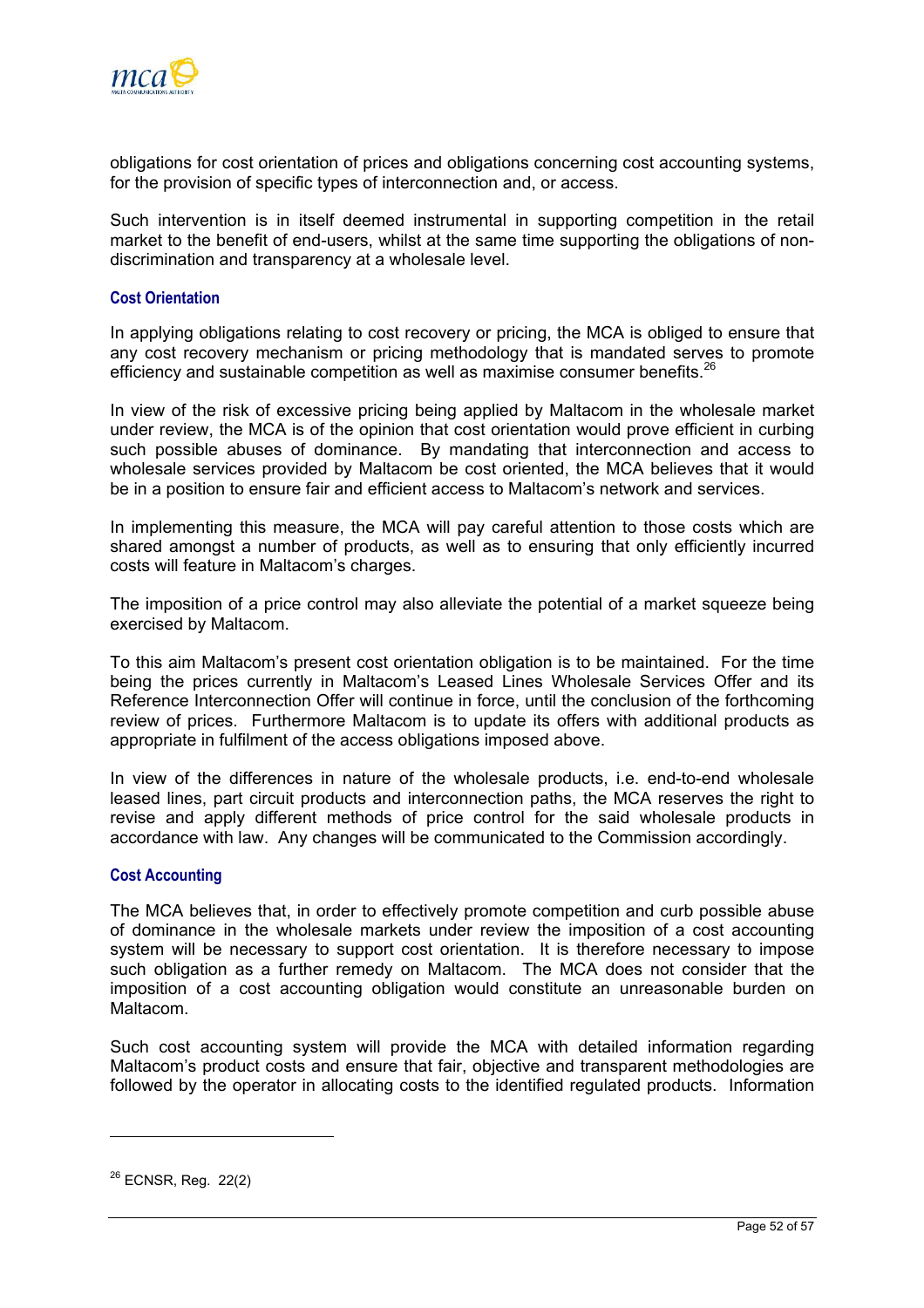

from such system will be used by the MCA to complement the application of other regulatory measures such as transparency and non-discrimination.

Maltacom is currently already obliged to support such a system by virtue of MCA decisions<sup>[27](#page-55-0)</sup> which have been in place for some time. These decisions established that operators having a Dominant Market Position should implement cost-based accounting systems using a Fully Allocated Cost accounting methodology using a historic cost base. At the time of the publication of the said decisions the MCA had taken the view that this methodology was the most practical approach in the short term. However, mindful of the deficiencies inherent in a historic cost-based system, the MCA stated that it would review the need to move to a current cost regime during 2005. It has thus issued a consultative document<sup>28</sup> that examines the various issues that are relevant to a transition from a historic cost base to a current cost base regime. A decision as to the cost accounting system to be applied is expected to be published shortly. Until a new decision is published, Maltacom should maintain its current cost accounting system, which should be extended so as to include all services provided by Maltacom<sup>29</sup> falling within the ambit of this decision.

#### **04.4.5 Accounting separation**

Accounting separation is instrumental in ensuring that the undertaking with SMP is not price discriminating between its retail arm and its competitors when providing access and interconnection at a wholesale level. By evidencing the wholesale and internal transfer prices of the products and services of the undertaking with SMP, accounting separation also supports the obligation of transparency discussed above.

The obligation of accounting separation is also important in the disclosure of possible market failures such as cross-subsidisation and the application of margin squeeze by an undertaking with SMP.

In view of the above and of the fact that the MCA is herein maintaining the the obligations of non-discrimination and transparency on Maltacom, the MCA feels that the imposition of an accounting separation obligation on the same Maltacom is appropriate since it is justifiable and based upon the competition problems identified above.

Currently Maltacom is subject to the accounting separation obligation described in the MCA  $decision$  on Accounting Separation<sup>30</sup>. This level of obligation shall be maintained and its scope extended so as to include all services provided by Maltacom falling within the ambit of this decision, until further consultation is deemed necessary.

<span id="page-55-0"></span><sup>&</sup>lt;sup>27</sup> Implementation of Cost Based Accounting Systems for the Telecommunications Sector - Report on Consultation and Decision - July 2002.

Dominant Market Position in the Leased Lines Market - Determination of DMP - June 2003

<span id="page-55-1"></span> $28$  Current Cost Accounting Methodologies for the Electronic Communications Sector – July 2005

<span id="page-55-2"></span><sup>&</sup>lt;sup>29</sup> For the avoidance of doubt it is reiterated that a reference to Maltacom includes a reference to any of the subsidiary companies of Maltacom plc.

<span id="page-55-3"></span><sup>&</sup>lt;sup>30</sup> Accounting Separation and Publication of Financial Information for Telecommunications Operators - Report on Consultation and Decision of October 2002, as amended in July 2003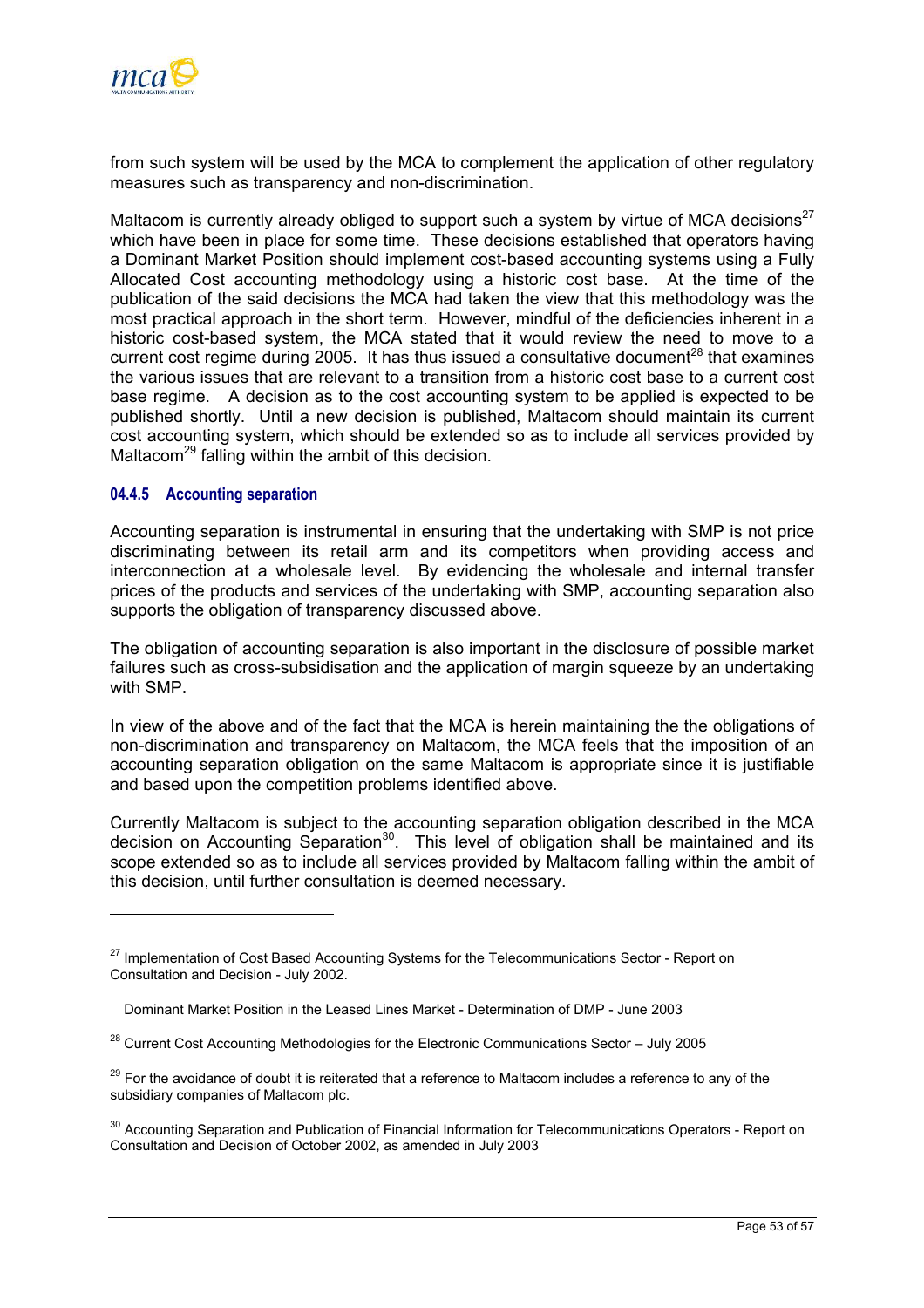<span id="page-56-0"></span>

## **04.5 Summary of consultation and MCA responses**

#### **Retail obligations**

Maltacom submitted that it is not proportionate to impose the proposed remedies on the retail market listed in the Eight Schedule of the ECNSR (transposing Annex VII to the Universal Service Directive on Conditions for the Minimum Set of Leased Lines referred to in Article 18). Maltacom submitted that the remedies were not appropriate considering the size of the market. It also submitted that national and international remedies should be imposed separately.

The MCA notes primarily that the remedies proposed by the MCA in the consultation are in line with the provisions of the ECNSR and the USD. The MCA fails to subscribe to Maltacom's view that the remedies imposed are not appropriate and, to the contrary, considers the proposed remedies to be indeed proportionate and motivated by the competition problems identified. The MCA further feels that the remedies do not constitute a burdensome obligation since they principally represent a continuation of obligations already in place under the old regulatory framework.

#### **Wholesale obligations**

In its response Maltacom reiterates again that there is no take up of wholesale leased lines. The MCA's position with regard to wholesale services has already been expressed in its response to Maltacom's submission on market definition of wholesale leased lines.

Maltacom also submitted that it is not proportionate to impose the remedies on the wholesale leased lines markets as listed in the consultation document

The MCA however believes that the proposed remedies are indeed proportionate and motivated, and they do not add an unreasonable burden since they constitute in part an extension of obligations already in place under the old regulatory framework.

#### **04.6 Summary of Commission Comments**

Following notification of the draft decision the Commission published its comments letter pursuant to Article 7(3) of Directive 2002/21/EC on cases MT/2006/0373-5 on 19th May 2006. With respect to the remedies imposed in the market for retail and wholesale international segments of leased lines, the Commission noted that on the one hand imposing a stringent price regulation on the incumbent guarantees that consumer prices are kept low but on the other hand, a too stringent price regulation may make it difficult for new entrants to compete effectively with the incumbent. The Commission therefore invited the MCA to consider whether imposing a less stringent type of price regulation, rather than the current cost oriented prices, would be more justified and proportionate.

The MCA is mindful of the importance that any regulatory intervention delivers both shortterm benefits to the consumer as well as ensuring the longer-term objective of encouraging sustainable infrastructure competition. It is therefore considered that given the potential competition problems identified in the international markets, regulatory intervention is pivotal to ensure these objectives. In this regard the MCA has found it necessary to impose a suite of remedies.

At the outset the MCA notes that the Commission did not make any comments with regard to the remedies concerning access, non-discrimination, transparency, and accounting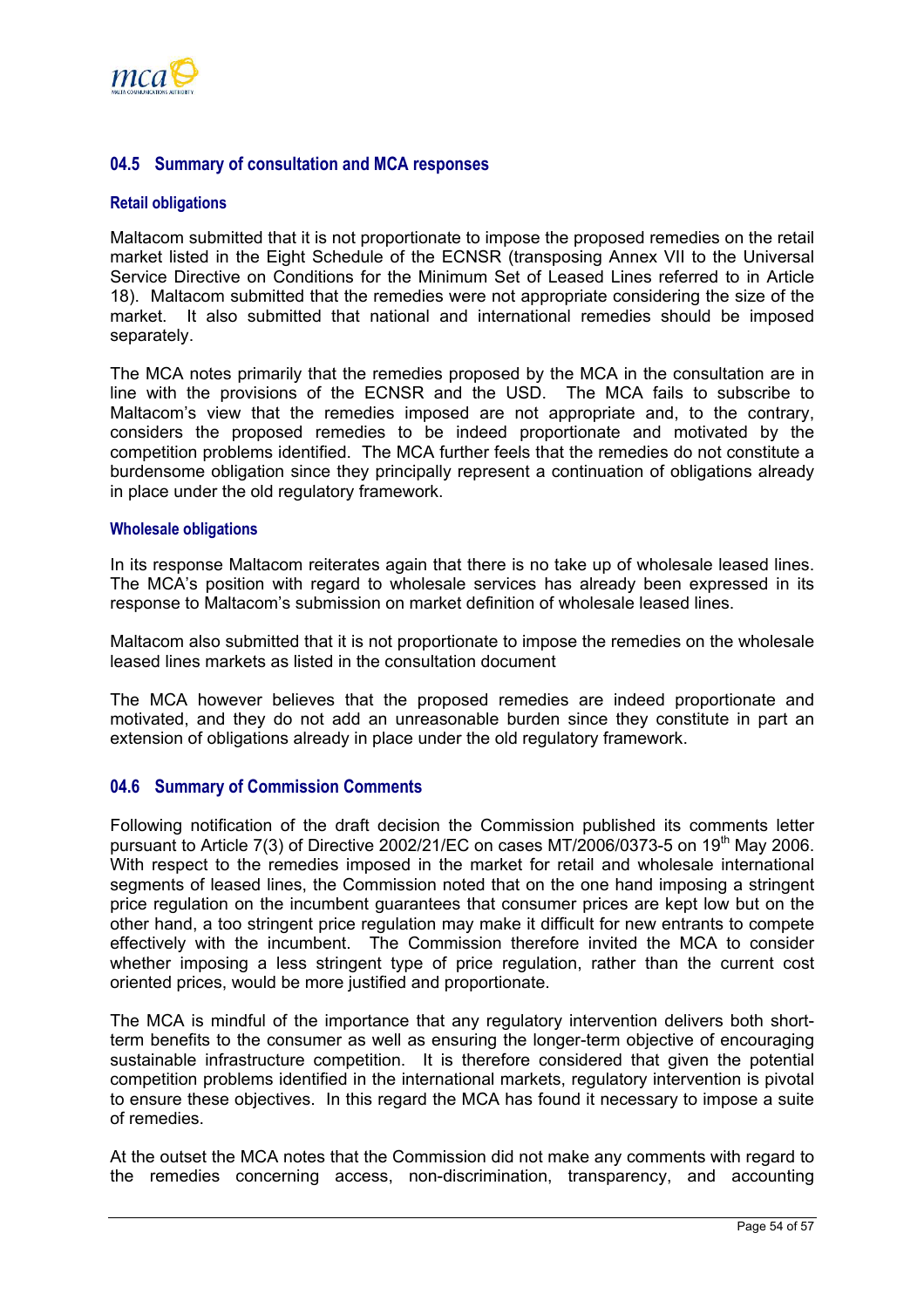

separation. The Commission's comments were restricted to concerns on a stringent form of price regulation (cost-oriented prices approved by the MCA) in that it could act as a deterrent to potential competition in the longer-term between the two existing international submarine cables. The Commission's concerns were therefore not directed towards the imposition of the cost-orientation obligation on the operator having SMP, i.e. Maltacom, but rather on the impact that this obligation might have on the development of competitors in these markets.

Following the Commission's comments the MCA has therefore assessed whether a different form of price control regulation would adequately ensure that the prices charged by the dominant operator Maltacom are not excessive whilst ensuring that potential competition is not hindered. The MCA has therefore assessed the following alternative forms of price regulation methods.

#### *International benchmarking*

Given the particular geographic position of Malta, an international benchmarking exercise for international leased lines would present a number of shortcomings thus leading to incorrect conclusions. International comparisons would need to take into consideration the insularity of Malta whereby international connectivity can only be insured via submarine fibre optic cables. This issue is very difficult to factor in when comparing prices charged in other Member States for international leased lines to neighbouring countries. An international leased line between two neighbouring countries having a common border (for example, Belgium and Germany) would present few differences from a national leased line. This difficulty is compounded by the fact that international leased lines between Member States present different volume profiles that cannot be compared to the volumes in Malta.

#### *Retail-minus price regulation*

The main difficulty with the imposition of a retail-minus form of price regulation is that the prices of retail international leased lines that are currently regulated and hence available are only those for speeds of up to 2Mbit/s. As a result such a methodology would not be possible for speeds higher than 2Mbit/s. Furthermore, such a methodology would not ensure that the starting retail price forming the basis of establishing the wholesale price is not excessive in the first place.

#### *Price cap (RPI-X) regulation*

As in the case of retail-minus price regulation, the application of this methodology is dependant on the availability of regulated prices for all international leased line services. Currently this is not the case for international leased lines having speeds greater than 2 Mbit/s, both at a retail and wholesale basis. Furthermore, the MCA considers that the imposition of such a remedy would introduce a significant burden on both the MCA and Maltacom given that the Authority would need to carry out an efficiency review of these services to establish the X parameter. The MCA therefore considers that the end result might represent a more stringent form of price control than a cost-orientation obligation.

Due to the above considerations, the MCA concludes that the implementation of a costorientation obligation for retail and international leased lines is the best remedy to ensure that the objectives stated above are achieved. The MCA also considers that this remedy does not limit potential infrastructure competition between the two existing submarine cables as long as the regulated price ensures that the service provider achieves a fair rate of return.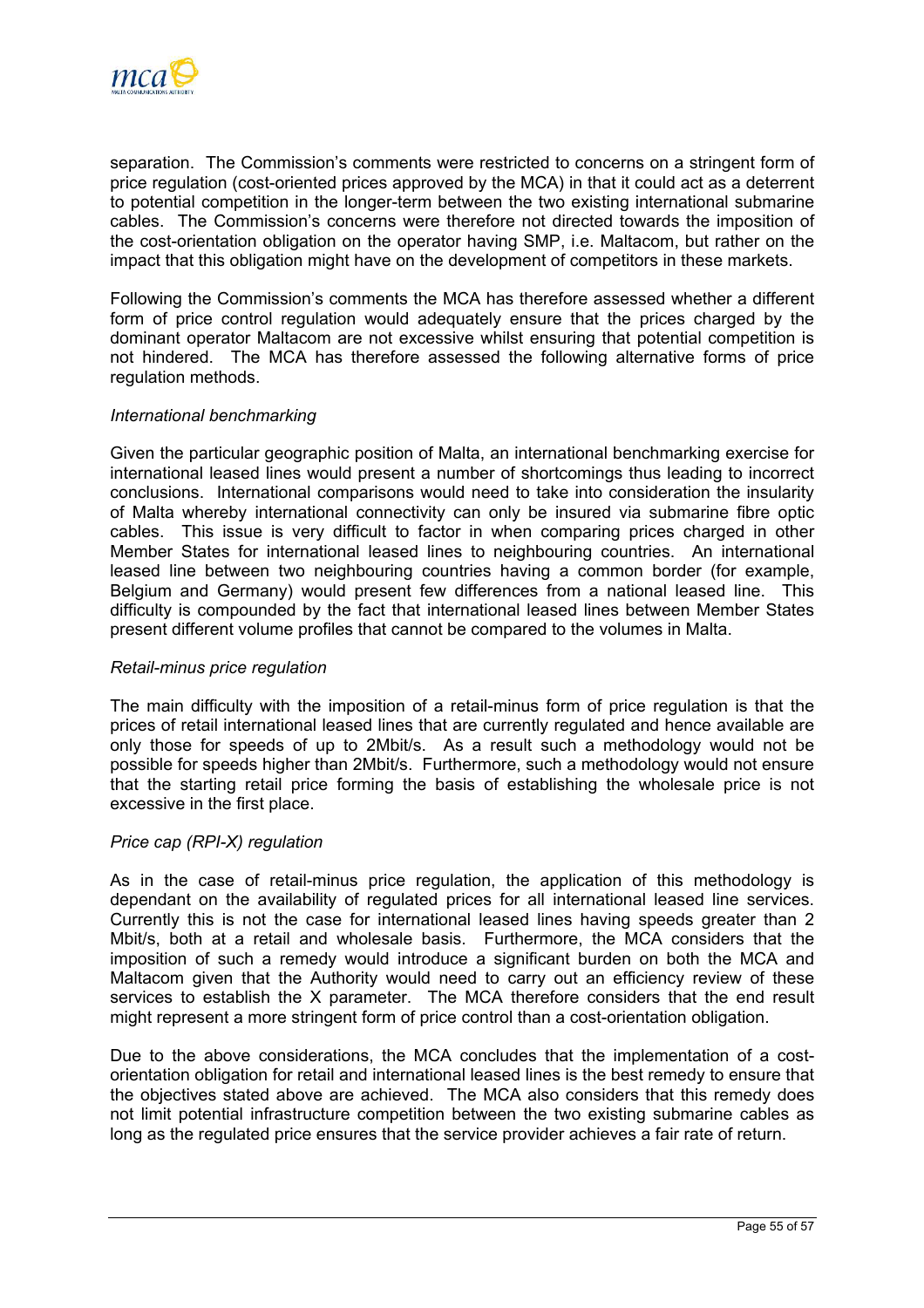<span id="page-58-0"></span>

## **04.7 Monitoring market developments**

The MCA considers that it would be sensible to keep a reasonably close watch on market developments following this review. This would ensure that obligations imposed on the SMP operator would be justified throughout the duration of this market review. If the MCA deems necessary or appropriate a new market review would be undertaken at any time in response to changing market conditions.